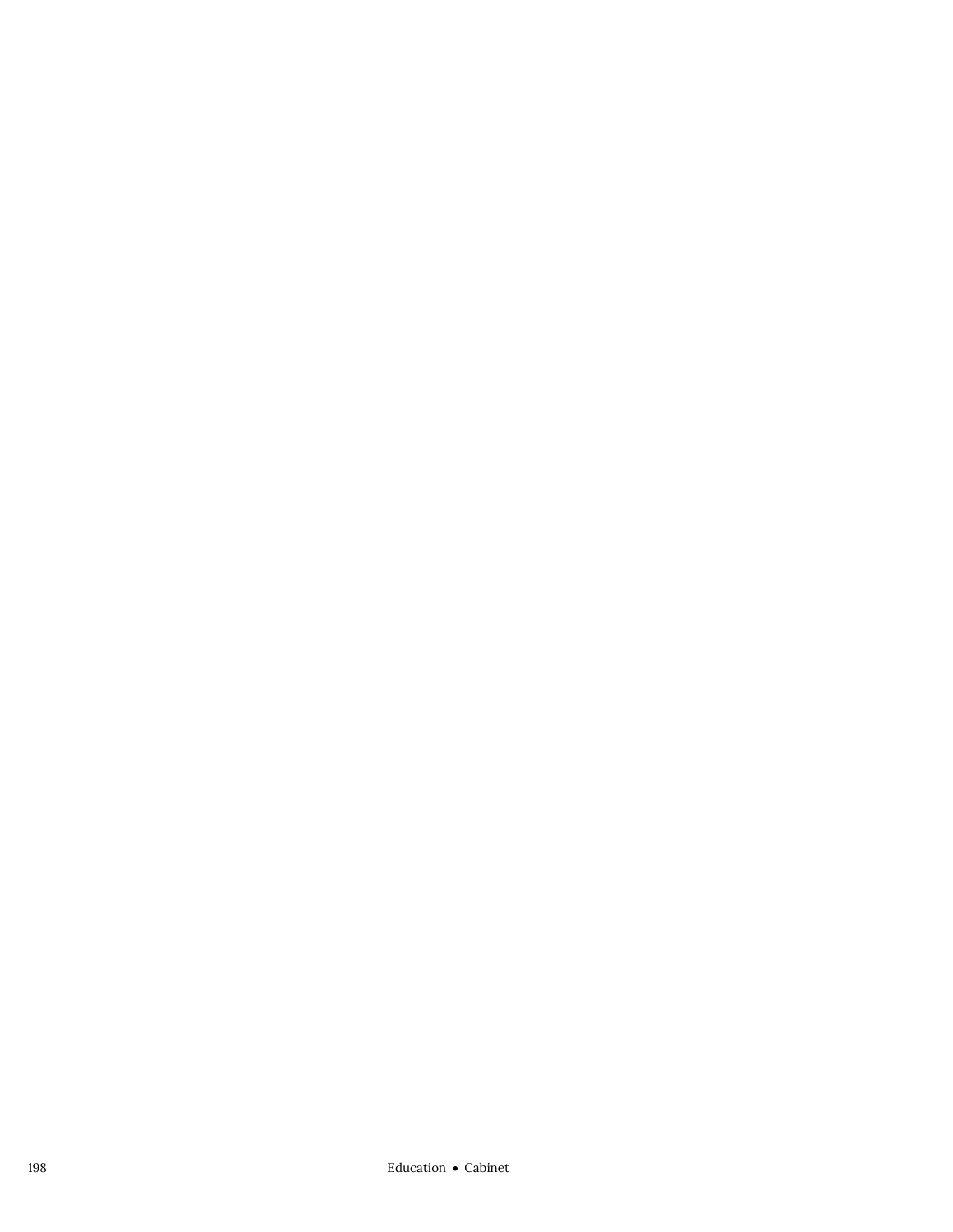## <span id="page-2-0"></span>Education

### **Brenda Cassellius,** *Chief of Education*

### **Cabinet Mission**

The Education Cabinet will be responsible for Boston's education landscape and tasked with crafting and executing an education agenda for the City. From early childhood education, to kindergarten, to junior high, to higher learning institutions, to educations for seniors. The cabinet will implement the vision for academic excellence across the City.

| <b>Total Budget '21</b> |
|-------------------------|
| 1,258,633,065           |
| 1,258,633,065           |
|                         |
| Projected '21           |
| 132,946,554             |
| 132,946,554             |
|                         |
| <b>Total Budget '21</b> |
|                         |
| 148,658,750             |
| 148,658,750             |
|                         |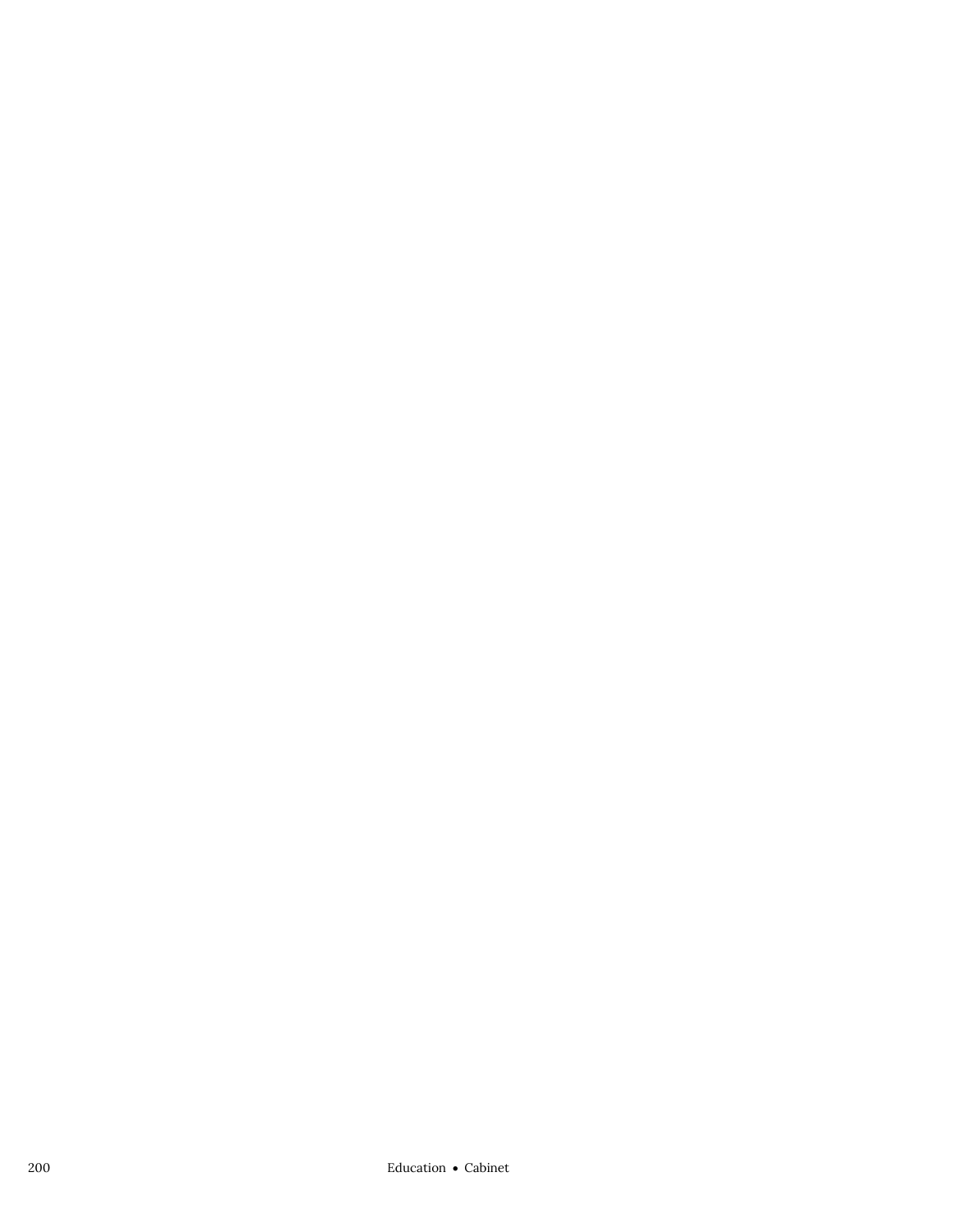# Boston Public Schools Operating Budget

### **Brenda Cassellius,** *Superintendent,* **Appropriation 101000**

### **Department Mission**

We welcome the children of this city into the Boston Public Schools, where effective teaching and learning prepare all of our students to achieve at high levels, and where the entire community works together to focus on children.

### <span id="page-4-0"></span>**Selected Performance Goals**

### **General School Purposes**

- BPS will provide rigorous, effective, and engaging curriculum, instruction, and enrichment.
- To graduate all students from high school prepared for college and career success.

| <b>Operating Budget</b> | Program Name            |                                                         | Total Actual '18 Total Actual '19 Total Approp '20 Total Budget '21 |
|-------------------------|-------------------------|---------------------------------------------------------|---------------------------------------------------------------------|
|                         | General School Purposes |                                                         |                                                                     |
|                         | Total                   | 1,093,289,519 1,126,676,084 1,178,564,205 1,258,633,065 |                                                                     |
|                         |                         |                                                         |                                                                     |

| <b>External Funds Budget</b> | <b>Fund Name</b>                      | <b>Total Actual '18</b> | <b>Total Actual '19</b> | <b>Total Approp '20</b> | <b>Total Budget '21</b> |
|------------------------------|---------------------------------------|-------------------------|-------------------------|-------------------------|-------------------------|
|                              | 21st Century Community                | 906,820                 | 1,142,823               | 1,032,219               | 1,192,065               |
|                              | Learn                                 |                         |                         |                         |                         |
|                              | Adult Career Pathways EDIC            | 96,668                  | $\mathbf{0}$            | 0                       | $\mathbf{0}$            |
|                              | <b>Adult Education BPS</b>            | 25,104                  | $\Omega$                | 0                       | $\mathbf{0}$            |
|                              | <b>Adult Education Fund</b>           | 201,309                 | 590,128                 | 626,048                 | 596,164                 |
|                              | <b>ARABIC Summer Academy</b>          | 83,224                  | 88,295                  | 0                       | $\theta$                |
|                              | Arts Opportunity Fund -<br><b>CHS</b> | 1,000                   | $\theta$                | $\overline{0}$          | $\theta$                |
|                              | Arts Opportunity Fund-                |                         |                         |                         |                         |
|                              | Edwards                               | 1,000                   | 3,000                   | $\Omega$                | $\theta$                |
|                              | Athletics Revolving Fund              | 16,671                  | 26,288                  | 0                       | $\boldsymbol{0}$        |
|                              | Better: Bite by Bite                  | $\mathbf{0}$            | 130,365                 | 0                       | $\mathbf{0}$            |
|                              | Boston Adult High School 92           | 9,391                   | 5,617                   | 0                       | $\theta$                |
|                              | Capital Skills                        | 0                       | $\Omega$                | 449,000                 | $\overline{0}$          |
|                              | Career and Technical                  |                         |                         |                         |                         |
|                              | Education                             | $\mathbf{0}$            | $\mathbf{0}$            | 60,000                  | 2,000                   |
|                              | Children's Hospital Pilot<br>Funds    | 104,450                 | 204,405                 | 486,681                 | 218,883                 |
|                              | Commonwealth Preschool                |                         |                         |                         |                         |
|                              | Partnership Initiative                | $\mathbf{0}$            | 388,914                 | 625,000                 | 625,000                 |
|                              | Community Impact Fund                 | $\mathbf{0}$            | 10,000                  | 6,500                   | $\Omega$                |
|                              | <b>Community Partnership</b>          |                         |                         |                         |                         |
|                              | Program                               | 244,630                 | 156,027                 | 109,814                 | $\theta$                |
|                              | Comprehensive Behavioral              |                         |                         |                         |                         |
|                              | Health Model Initiative               | 134,877                 | 450,491                 | 291,481                 | 291,480                 |
|                              | Comprehensive School<br>Health Svc    | $\mathbf{0}$            | $\mathbf{0}$            | 400,000                 | 254,783                 |
|                              | Country Music Assoc.                  |                         |                         |                         |                         |
|                              | Foundation                            | $\Omega$                | 19,679                  | 0                       | $\theta$                |
|                              | CTE Planning School Year -            |                         |                         |                         |                         |
|                              | State                                 | $\mathbf{0}$            | $\theta$                | 2,000                   | $\mathbf{0}$            |
|                              | Early College - CHS                   | 10,000                  | 136,280                 | 60,000                  | $\theta$                |
|                              | Early College Designation             |                         |                         |                         |                         |
|                              | WRÓX                                  | 9,639                   | $\mathbf{0}$            | 0                       | $\boldsymbol{0}$        |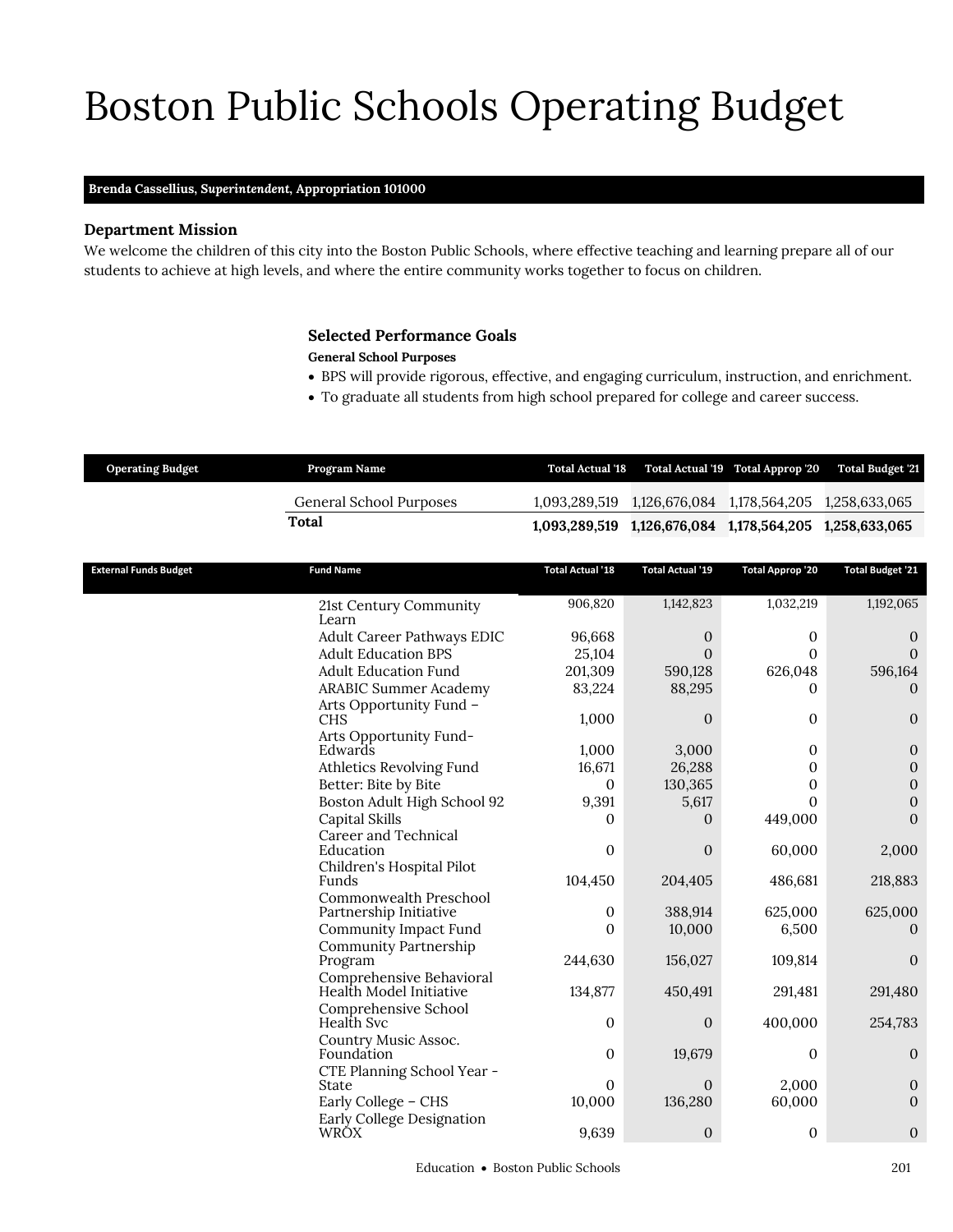| Early Literacy Intervention                               | 43,373                      | 53,571            | 128,781      | $\mathbf{0}$                 |
|-----------------------------------------------------------|-----------------------------|-------------------|--------------|------------------------------|
| Ed-Fi CTA Grant                                           | 51,307                      | 314,918           | 109,859      | 75,000                       |
| <b>Educator Effectiveness</b>                             | 160,567                     | 151,061           | 71,051       | 0                            |
| EdVestor Human Capital<br>Emergency Impact &              | 137,074                     | 43,435            | 214,842      | $\overline{0}$               |
| Assistance                                                | 0                           | 28,174            | 18,525       | $\overline{0}$               |
| <b>Empowering Teens Thru</b>                              |                             |                   | 0            | $\boldsymbol{0}$             |
| Health<br>English for New Bostonians                      | 447,589<br>24,995           | 0<br>24,000       | 24,000       | $\boldsymbol{0}$             |
| English Language Learners                                 | 9,000                       | 0                 | 0            | $\overline{0}$               |
| <b>Expanded Learning Time</b>                             | 1,360,912                   | 1,305,954         | 1,500,230    | 1,399,972                    |
| External Diploma                                          | 92,772                      | 0                 | 0            | $\theta$                     |
| <b>Facilities Fund</b>                                    | 1,972,440                   | 2,190,862         | 2,600,000    | 2,600,000                    |
| FC735 Early Lit. Pilot                                    | 0                           | 0                 | 6,868        | 0                            |
| Program<br>Federal Disaster Relief Grant                  | 759,330                     | $\mathbf{0}$      | 0            | $\mathbf{0}$                 |
| <b>Fidelity Grant</b>                                     | 0                           | 0                 | 2,000        | $\overline{0}$               |
| Financial Ed. Innovation                                  |                             |                   |              |                              |
| <b>BCLA</b>                                               | 5,000                       | 2,500             | 0            | $\boldsymbol{0}$             |
| Financial Ed. Innovation BLA                              | 5,000                       | 0                 | 0            | $\boldsymbol{0}$             |
| Financial Ed. Innovation N<br>Miss                        | 0                           | 5,000             | 0            | $\boldsymbol{0}$             |
| Financial Ed Innovation GE                                | 5,000                       | 2,500             | 0            | $\mathbf{0}$                 |
| Fresh Fruit & Vegetable                                   |                             |                   |              |                              |
| Program                                                   | 1,016,328                   | 1,185,002         | 1,228,450    | 1,228,451                    |
| <b>GED Test Score</b>                                     | 5,422                       | 5,287             | 7,164        | 7,164                        |
| Higginson School<br>Playground                            | $\boldsymbol{0}$            | 500,000           | 0            | 0                            |
| <b>High Quality Instruction</b>                           |                             |                   |              |                              |
| Summer Planning                                           | 10,000                      | 30,000            | 0            | $\boldsymbol{0}$             |
| <b>HS Graduation Rates FLNE</b>                           | 0                           | 2,950             | 0            | $\mathbf{0}$                 |
| Humane Society of Mass CPR                                | $\boldsymbol{0}$            | 1,600             | 0            | $\boldsymbol{0}$             |
| i3 Scale Up Grant - BARR                                  | $\mathbf{0}$                | 9,724             | 27,500       | $\mathbf{0}$                 |
| Improving Student Access to<br>Behavioral & Mental Health |                             |                   |              |                              |
| Services                                                  | 0                           | 0                 | 110,000      | 0                            |
| Indirect                                                  | 1,914,621                   | 1,270,751         | 1,416,085    | 1,392,950                    |
| <b>Innovation Pathways</b>                                | 0                           | 6,017             | 0            | $\theta$                     |
| <b>Innovation Schools</b><br>Enhancement                  | 28,155                      | 30,000            | 0            | $\boldsymbol{0}$             |
| <b>Instrument Rental Account</b>                          | 36,177                      | 6,849             | 0            | $\boldsymbol{0}$             |
| Integrated English Literacy &                             |                             |                   |              |                              |
| Civics Education - Culinary                               | 39,308                      |                   | 40,000       | 40,000                       |
| Pathway<br>Literacy & School Libraries                    | 7,500                       | 40,000<br>0       | 0            | $\theta$                     |
| Low-Income Ed. Access                                     |                             |                   |              |                              |
| Project                                                   | $\boldsymbol{0}$            | 15,000            | 0            | $\mathbf{0}$                 |
| Madison Park School                                       |                             |                   |              |                              |
| Redesign Grant<br>Madison Park High STEM                  | $\boldsymbol{0}$<br>121,932 | 524,000<br>0      | 0<br>0       | $\mathbf{0}$<br>$\mathbf{0}$ |
| Mass Life Sciences Center                                 |                             |                   |              |                              |
| EQ                                                        | $\boldsymbol{0}$            | 421,665           | 0            | $\boldsymbol{0}$             |
| MassGrad Implementation                                   | 95,278                      | 338,891           | 303,679      | $\boldsymbol{0}$             |
| <b>MCIEA Perf. Assessment</b>                             |                             |                   |              |                              |
| Support<br><b>McKinney Homeless</b>                       | 0<br>60,000                 | 21,858<br>104,016 | 0<br>115,000 | 0<br>115,000                 |
| McKinney Vento - Puerto                                   |                             |                   |              |                              |
| Rico                                                      | 5,000                       | $\mathbf{0}$      | 0            | $\mathbf{0}$                 |
| National Institute of Justice                             |                             |                   |              |                              |
| Comprehensive School<br>Safety                            | 35,437                      | 54,120            | 0            | 134,628                      |
| New England Dairy Council                                 | 0                           | 0                 | 5,528        | $\mathbf 0$                  |
| No Kid Hungry Breakfast                                   |                             |                   |              |                              |
| After the Bell                                            | $\boldsymbol{0}$            | $\mathbf{0}$      | 75,000       | $\mathbf{0}$                 |
| OpenSciEd Field Test                                      | $\boldsymbol{0}$            | 9,488             | 28,596       | 28,000                       |
| Otis Community Playground                                 | $\boldsymbol{0}$            | 440,200           | 0            | $\mathbf{0}$                 |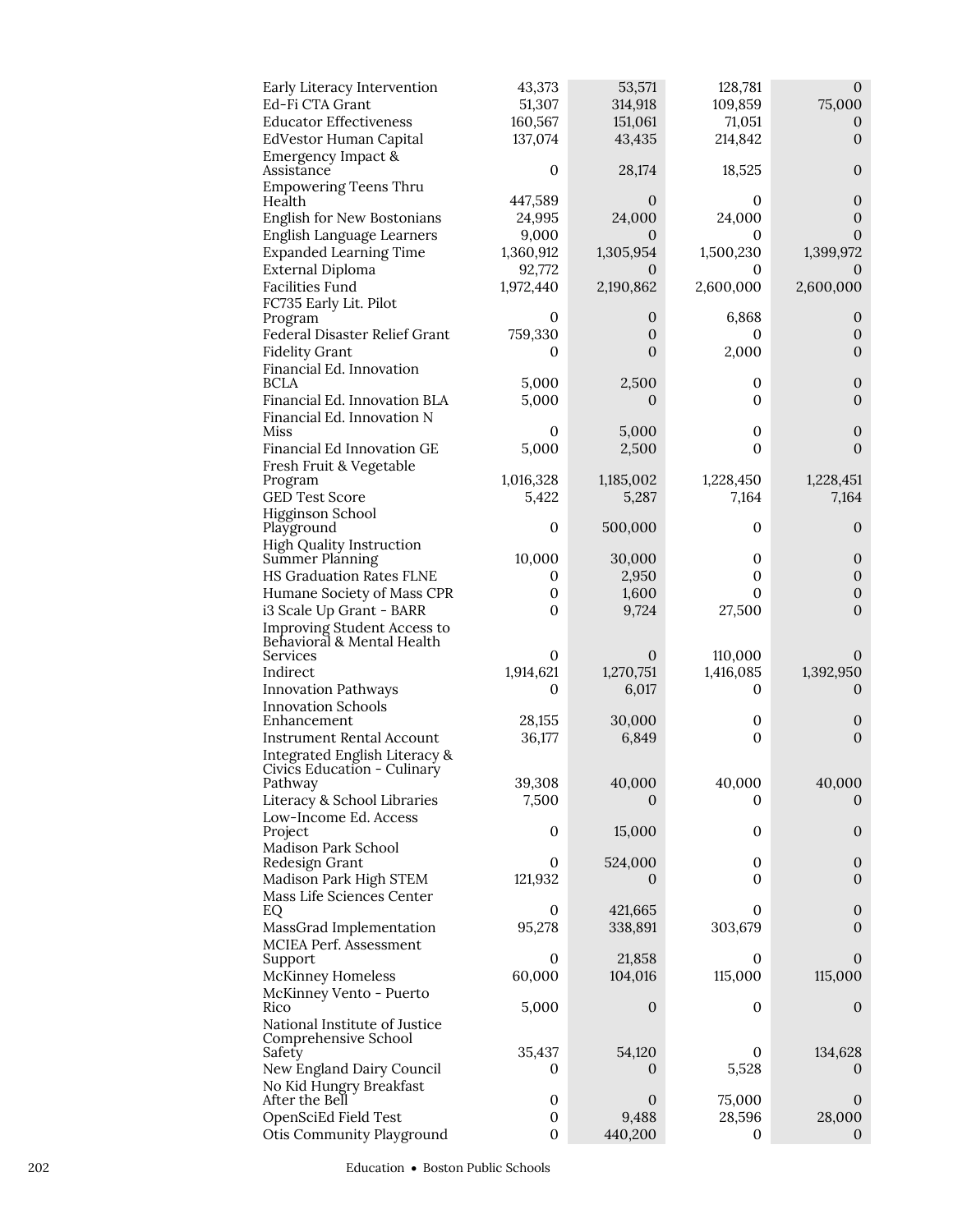| Total                                                      | 134,736,645                  | 142,250,128      | 157,252,042          | 148,658,750          |
|------------------------------------------------------------|------------------------------|------------------|----------------------|----------------------|
| Yellow School Bus                                          | 0                            | 13,000           | 15,000               | 15,000               |
| WGBH                                                       | $\boldsymbol{0}$             | 2,000            | 0                    | $\theta$             |
| Verizon Innovative Learning                                | 165,000                      | 75,000           | 0                    | $\mathbf{0}$         |
| Valedictorian Lunch                                        | $\boldsymbol{0}$             | 5,000            | 0                    | $\mathbf{0}$         |
| <b>USV</b>                                                 | $\boldsymbol{0}$             | 226,291          | 0                    | $\mathbf{0}$         |
| Grant TAG                                                  | $\mathbf 0$                  | 562,361          | 460,000              | $\theta$             |
| <b>Transportation Fund</b><br>Turnaround Assistance        | 74,778                       | 102,008          | 400,000              | 120,000              |
| Title IV                                                   | 976,447                      | 2,220,416        | 3,190,739            | 2,688,070            |
| Title II Teacher Quality                                   | 3,240,186                    | 3,449,131        | 3,898,279            | 3,476,534            |
| Title III Summer Grant                                     | 58,323                       | $\boldsymbol{0}$ | $\mathbf{0}$         | $\mathbf{0}$         |
| Title III Language Instruction                             | 308,360                      | 57,222           | $\theta$             | $\cup$               |
| Title III Bilingual Lang Acq                               | 885,673                      | 1,534,876        | 2,880,502            | 3,023,281            |
| Title I                                                    | 30,487,034                   | 33,945,979       | 44,777,830           | 39, 353, 193         |
| <b>Technology Fund</b>                                     | 1,327,969                    | 1,003,160        | 1,000,000            | 2,000,000            |
| Mathematica                                                | 6,345                        | $\theta$         | 3,500                | $\mathbf{0}$         |
| Teachers Feedback-                                         |                              |                  |                      |                      |
| Teacher Diversification Pilot                              | 0                            | 24,183           | 341,846              | $\theta$             |
| Teachers                                                   | 122,281                      | 185,575          | 157,813              | 120,106              |
| <b>Supporting Chemistry</b>                                |                              |                  |                      |                      |
| Sup. Search Process<br>Engagement                          | $\mathbf{0}$                 | 24,761           | 0                    | $\theta$             |
| Enhancement                                                | $\boldsymbol{0}$             | 38,223           | 43,620               | $\mathbf{0}$         |
| <b>Summer Quality</b>                                      |                              |                  |                      |                      |
| Summer Food Program                                        | 1,168,749                    | 1,040,004        | 957,452              | 1,145,407            |
| Reimbursable                                               | 38,805                       | $\Omega$         | 0                    | $\Omega$             |
| <b>Blackstone Chittick King</b><br><b>Student Activity</b> | 47,500                       | $\mathbf{0}$     | 0                    | $\mathbf{0}$         |
| <b>Strategic Support Grant</b>                             |                              |                  |                      |                      |
| Strategic Support                                          | 336,445                      | 400,000          | 300,000              | 200,000              |
| <b>STARS Grant</b>                                         | $\mathbf{0}$                 | 173,799          | 199,300              | $\theta$             |
| <b>SRG</b>                                                 | 0                            | 979,096          | 925,730              | 0                    |
| SPED Reimbursement                                         | 21,456,284                   | 21,435,713       | 17,737,525           | 17,737,525           |
| SPED Professional Dev                                      | 198,408                      | $\theta$         | 0                    | $\Omega$             |
| <b>SPED IDEA</b>                                           | 15,443,552                   | 17,532,551       | 17,594,958           | 17,462,305           |
| SPED 188 Early Childhood                                   | 452,597                      | 468,682          | 479,221              | 460,620              |
| <b>Special Education BPS</b>                               | 5,000                        | $\theta$         | 0                    | $\theta$             |
| Discretionary Program<br>Improvement                       | 3,000                        | 7,000            | 10,000               | $\mathbf{0}$         |
| Special Ed. Early Childhood                                |                              |                  |                      |                      |
| <b>Small Donations Grant</b>                               | 0                            | $\overline{0}$   | 41,175               | 25,000               |
| Disabilities                                               | 9,680                        | $\mathbf 0$      | 0                    | $\theta$             |
| Serving People With                                        |                              |                  |                      |                      |
| School Redesign Grant - Ellis                              | 0                            | 0                | 337,673              | 312,313              |
| School Lunch - Food<br>Services                            | 33,220,530                   | 31,335,271       | 35,007,427           | 35,007,425           |
| Program                                                    | 2,670,673                    | 94,440           | 653,475              | 550,000              |
| School Improvement                                         |                              |                  |                      |                      |
| Safe Schools                                               | 10,000                       | 10,000           | 0                    | $\Omega$             |
| Reimbursable                                               | 4,822,695                    | 5,321,215        | 6,872,381            | 5,857,481            |
| R.O.T.C.                                                   | 665,768                      | 676,673          | 756,511              | 808,911              |
| <b>HIV Prevention</b><br>Quality Pre-K Grant               | $\mathbf{0}$<br>$\mathbf{0}$ | 373,815<br>0     | 446,185<br>2,500,000 | 410,000<br>4,772,350 |
| Health thru School Based                                   |                              |                  |                      |                      |
| Promoting Adolescent                                       |                              |                  |                      |                      |
| Preschool Expansion                                        | 3,913,137                    | 3,927,816        | 0                    | $\Omega$             |
| Playball! Foundation-<br>Athletics                         | 67,459                       | 123,732          | 120,000              | $\mathbf{0}$         |
| Education                                                  | 1,431,289                    | 1,680,973        | 1,575,684            | 1,471,689            |
| Perkins Vocational                                         |                              |                  |                      |                      |
| Partnerships in Social<br>Emotion                          | 828,383                      | 708,460          | 1,386,317            | 1,500,001            |
|                                                            |                              |                  |                      |                      |

L,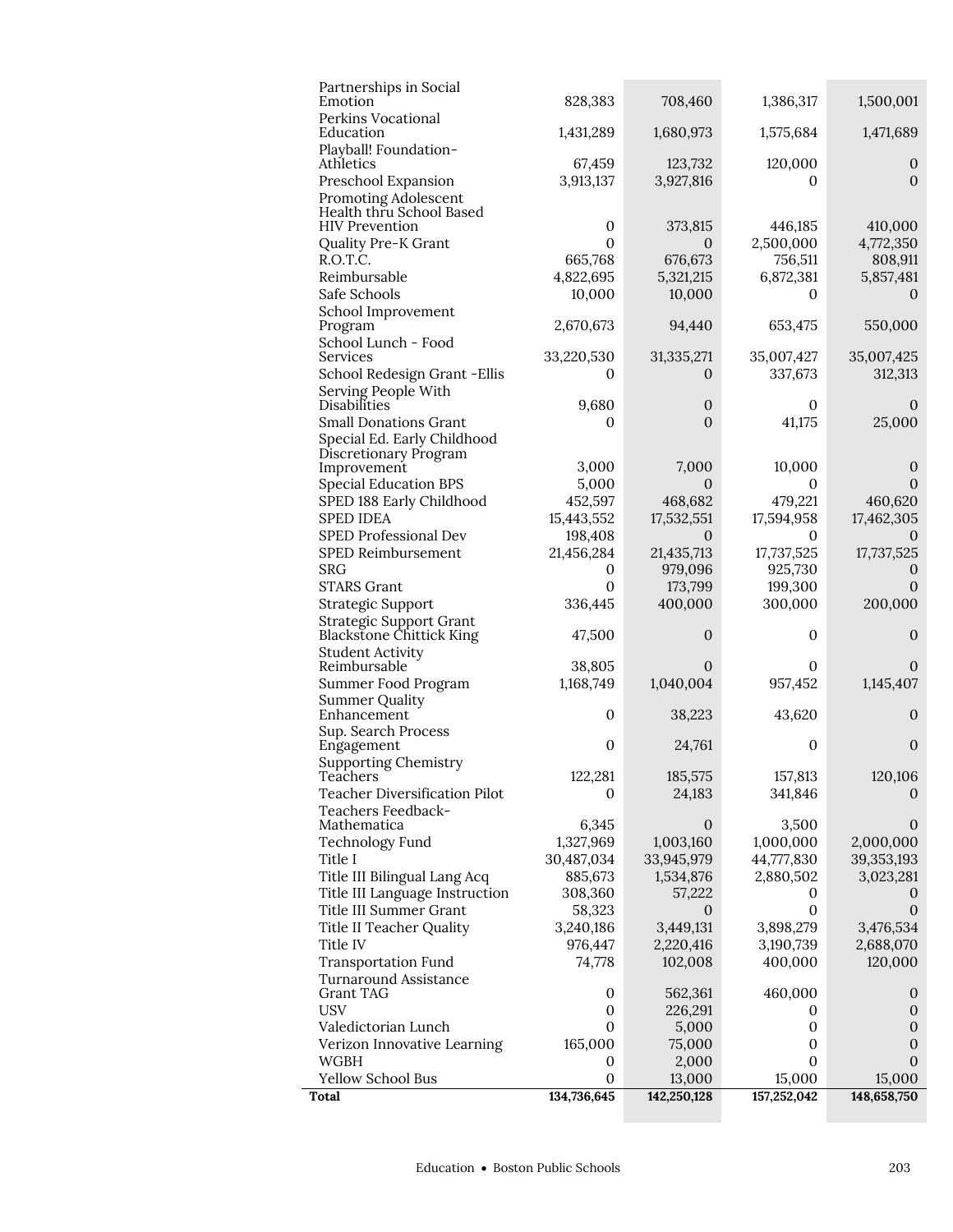| <b>Operating Budget</b>             | <b>Actual '18</b>          | <b>Actual '19</b>          | Approp 20                  | Budget '21                   |
|-------------------------------------|----------------------------|----------------------------|----------------------------|------------------------------|
| Personnel Services<br>Non Personnel | 877.339.662<br>215,949,857 | 905.517.406<br>221.158.678 | 926.642.650<br>251,921,555 | 1.003.719.193<br>254,913,872 |
| Total                               | 1,093,289,519              | 1,126,676,084              | 1,178,564,205              | 1,258,633,065                |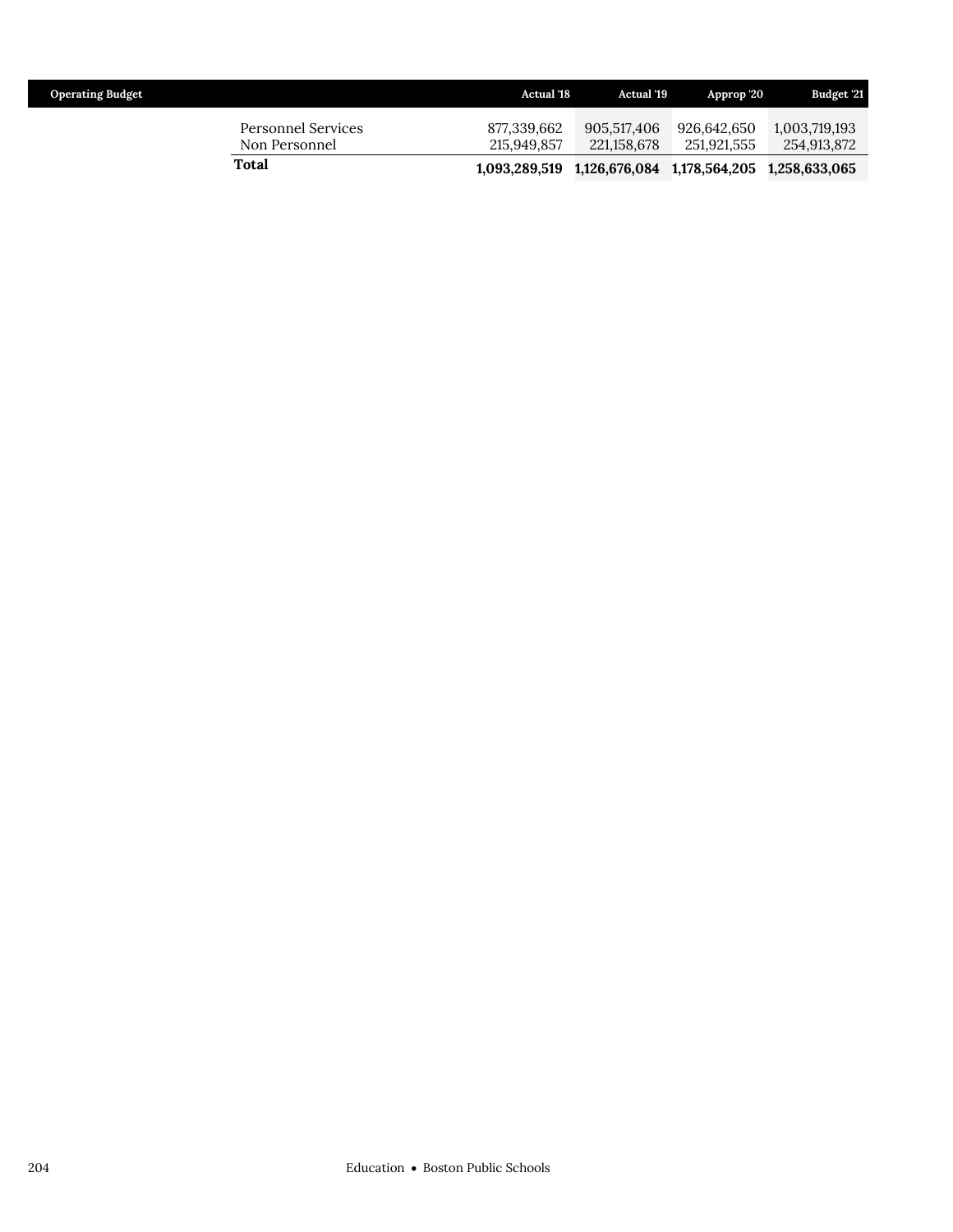## Boston Public Schools Operating Budget

### **Authorizing Statutes**

- Rev. St. 1647, ch. 23, § 10 Rev. St.
- General Laws and Liberties of the Massachusetts Colony (1672).
- Massachusetts Constitution, Mass. Const. part II ch. 5, § 2.
- Boston City Charter, 1821 Mass. Acts ch. 110, §19.
- 1987 Mass. Acts ch. 613.
- 1991 Mass. Acts ch. 108.
- Education Reform Act, 1993 Mass. Acts ch. 71, as amended.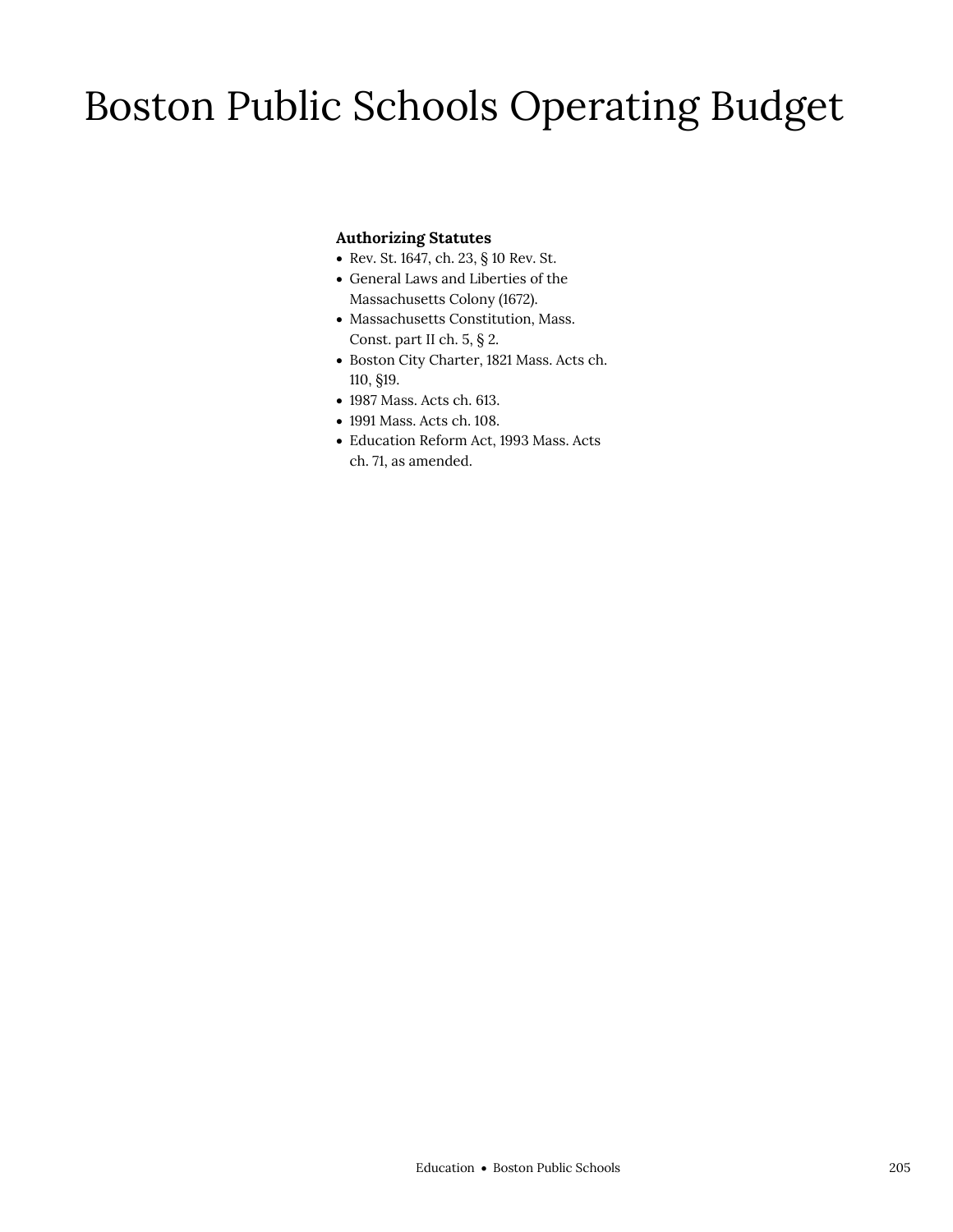## Department History

| <b>Personnel Services</b>                           | FY18 Expenditure        | FY19 Expenditure       | FY20 Appropriation        | FY21 Adopted            | Inc/Dec 20 vs 21      |
|-----------------------------------------------------|-------------------------|------------------------|---------------------------|-------------------------|-----------------------|
| 51000 Permanent Employees                           | 693,109,649             | 718,913,720            | 734,936,604               | 791,619,047             | 56,682,443            |
| 51100 Emergency Employees                           | 15,420,648              | 13,269,102             | 12,957,584                | 13,221,761              | 264,177               |
| 51200 Overtime                                      | 9,276,240               | 5,879,717              | 8,284,125                 | 16,934,045              | 8,649,920             |
| 51300 Part Time Employees                           | 16, 144, 161            | 18,315,767             | 16,797,055                | 17,905,064              | 1,108,009             |
| 51400 Health Insurance                              | 117,662,287             | 121, 115, 425          | 126,506,940               | 135,857,385             | 9,350,445             |
| 51500 Pension & Annuity                             | 11,004,020              | 12,503,536             | 11,894,644                | 11,819,420              | $-75,224$             |
| 51600 Unemployment Compensation                     | 2,071,802               | 2,174,401              | 2,096,829                 | 2,283,121               | 186,292               |
| 51700 Workers' Compensation<br>51900 Medicare       | 3,575,889<br>9,074,966  | 3,720,104<br>9,625,634 | 3,568,736<br>9,600,133    | 3,933,706<br>10,145,644 | 364,970<br>545,511    |
| <b>Total Personnel Services</b>                     | 877,339,662             | 905,517,406            | 926,642,650               | 1,003,719,193           | 77,076,543            |
| <b>Contractual Services</b>                         | FY18 Expenditure        | FY19 Expenditure       | <b>FY20 Appropriation</b> | FY21 Adopted            | $Inc/Dec$ 20 vs 21    |
|                                                     |                         |                        |                           |                         |                       |
| 52100 Communications                                | 1,628,256               | 1,972,877              | 1,975,012                 | 1,732,324               | $-242,688$            |
| 52200 Utilities                                     | 20,626,456              | 21,861,429             | 20,624,396                | 22,529,782              | 1,905,386             |
| 52300 Contracted Ed. Services<br>52400 Snow Removal | 21,716,935              | 23,034,083<br>0        | 25,743,414                | 27,846,565              | 2,103,151<br>$\Omega$ |
| 52500 Garbage/Waste Removal                         | 0<br>$\mathbf{0}$       | $\mathbf{0}$           | 0<br>$\mathbf 0$          | 0<br>$\mathbf{0}$       | $\mathbf{0}$          |
| 52600 Repairs Buildings & Structures                | 18,227,193              | 17,544,993             | 17,817,686                | 18,332,807              | 515,121               |
| 52700 Repairs & Service of Equipment                | 5,340                   | 51,715                 | 65,000                    | 77,000                  | 12,000                |
| 52800 Transportation of Persons                     | 101,516,729             | 103,738,458            | 103,119,814               | 106,800,976             | 3,681,162             |
| 52900 Contracted Services                           | 20,276,930              | 23,840,024             | 26,479,720                | 33,925,465              | 7,445,745             |
| <b>Total Contractual Services</b>                   | 183,997,839             | 192,043,579            | 195,825,042               | 211,244,919             | 15,419,877            |
| <b>Supplies &amp; Materials</b>                     | FY18 Expenditure        | FY19 Expenditure       | FY20 Appropriation        | FY21 Adopted            | Inc/Dec 20 vs 21      |
| 53000 Auto Energy Supplies                          | 83,561                  | 87,489                 | 70,846                    | 87,148                  | 16,302                |
| 53200 Food Supplies                                 | 2,379,714               | 1,538,902              | 1,282,865                 | 432,813                 | $-850,052$            |
| 53400 Custodial Supplies                            | $\mathbf{0}$            | $\mathbf{0}$           | 0                         | 0                       | $\theta$              |
| 53500 Med, Dental, & Hosp Supply                    | 76,353                  | 70,344                 | 85,730                    | 77,520                  | $-8,210$              |
| 53600 Office Supplies and Materials                 | 267,526                 | 323,884                | 370,251                   | 315,587                 | $-54,664$             |
| 53800 Educational Supplies & Mat                    | 6,595,541               | 6,924,502              | 6,160,101                 | 9,218,565               | 3,058,464             |
| 53900 Misc Supplies & Materials                     | 1,092,580               | 978,508                | 855,066                   | 1,344,643               | 489,577               |
| Total Supplies & Materials                          | 10,495,275              | 9,923,629              | 8,824,859                 | 11,476,276              | 2,651,417             |
| <b>Current Chgs &amp; Oblig</b>                     | <b>FY18 Expenditure</b> | FY19 Expenditure       | <b>FY20 Appropriation</b> |                         |                       |
|                                                     |                         |                        |                           | FY21 Adopted            | Inc/Dec 20 vs 21      |
| 54300 Workers' Comp Medical                         | 1,078,302               | 1,193,873              | 874,903                   | 874,903                 | $\boldsymbol{0}$      |
| 54400 Legal Liabilities                             | $\mathbf{0}$            | 0                      | 0                         | 0                       | $\boldsymbol{0}$      |
| 54600 Current Charges H&I                           | $\boldsymbol{0}$        | $\boldsymbol{0}$       | $\overline{0}$            | $\mathbf{0}$            | $\mathbf{0}$          |
| 54800 Reserve Account                               | $\mathbf{0}$            | $\mathbf{0}$           | 30,840,736                | 10,710,144              | $-20,130,592$         |
| 54900 Other Current Charges                         | 5,247,729               | 6,234,719              | 6,339,388                 | 7,463,644               | 1,124,256             |
| Total Current Chgs & Oblig                          | 6,326,031               | 7,428,592              | 38,055,027                | 19,048,691              | $-19,006,336$         |
| Equipment                                           | FY18 Expenditure        | FY19 Expenditure       | <b>FY20 Appropriation</b> | FY21 Adopted            | $Inc/Dec$ 20 vs 21    |
| 55000 Automotive Equipment                          | 239,041                 | 27,424                 | 70,000                    | 0                       | $-70,000$             |
| 55400 Lease/Purchase                                | 7,332,768               | 7,326,674              | 6,787,838                 | 10,892,167              | 4,104,329             |
| 55600 Office Furniture & Equipment                  | 710,534                 | 161,337                | 398,500                   | 446,034                 | 47,534                |
| 55900 Misc Equipment                                | 5,900,127               | 2,672,126              | 1,039,805                 | 994,043                 | $-45,762$             |
| <b>Total Equipment</b>                              | 14,182,470              | 10,187,561             | 8,296,143                 | 12,332,244              | 4,036,101             |
| Other                                               | FY18 Expenditure        | FY19 Expenditure       | <b>FY20 Appropriation</b> | FY21 Adopted            | Inc/Dec 20 vs 21      |
| 56200 Special Appropriation                         | 948,242                 | 1,575,317              | 920,484                   | 811,742                 | $-108,742$            |
| 57200 Structures & Improvements                     | 0                       | 0                      | 0                         | 0                       | $\mathbf{0}$          |
| 58000 Land & Non-Structure                          | $\boldsymbol{0}$        | $\boldsymbol{0}$       | $\boldsymbol{0}$          | 0                       | $\mathbf{0}$          |
| Total Other<br>Grand Total                          | 948,242                 | 1,575,317              | 920,484                   | 811,742                 | $-108,742$            |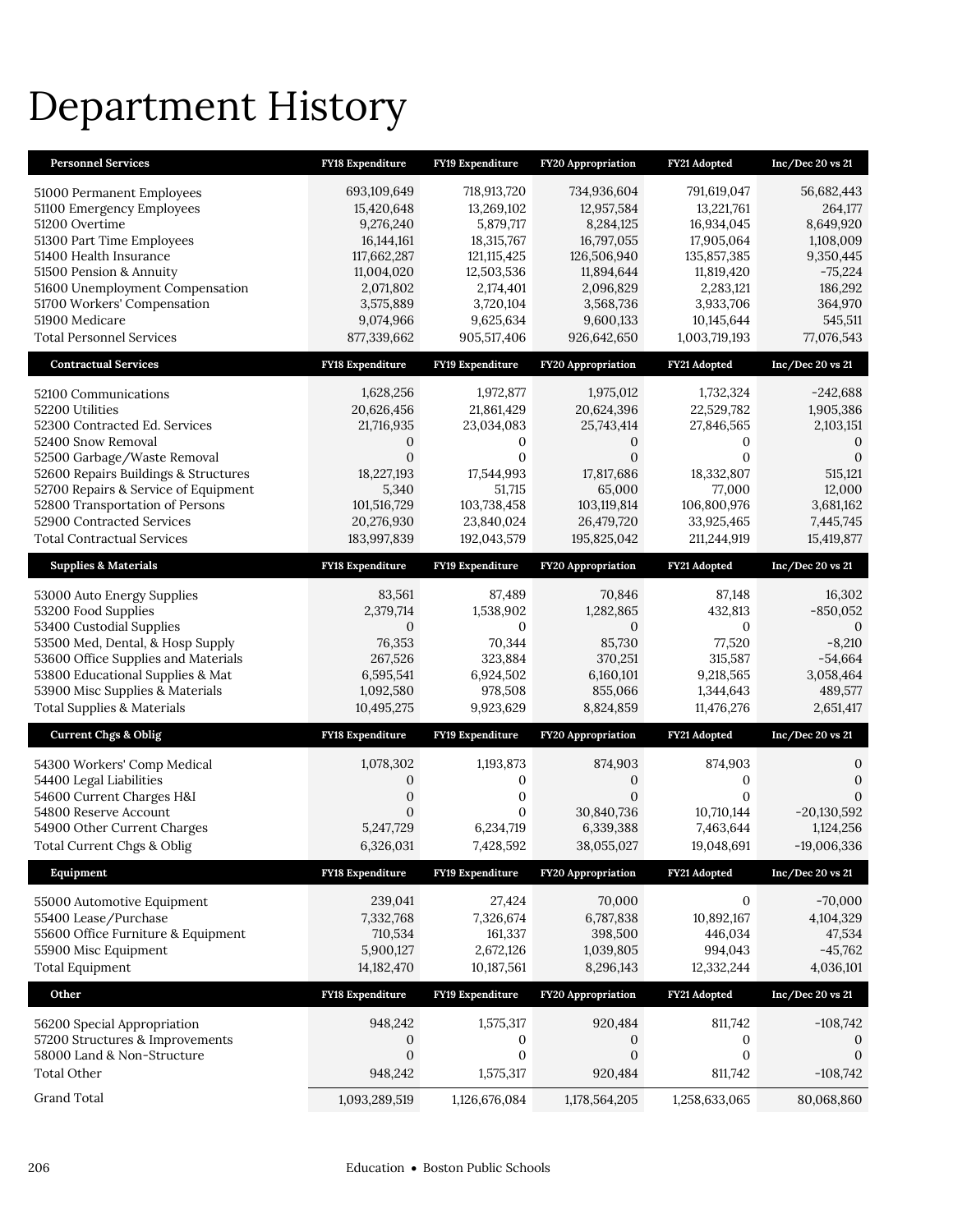### General Fund Employees by Category

| <b>Acct Code</b> | <b>Expense Title</b>                                       | 1/1/2018        | 1/1/2019        | FY18 Actuals FY19 Actuals FY20 Actuals FY21 Projected<br>1/1/2020 | 1/1/2021        |
|------------------|------------------------------------------------------------|-----------------|-----------------|-------------------------------------------------------------------|-----------------|
|                  | 51002 General Education Teacher                            | 1,637.2         | 1,614.5         | 1,524.4                                                           | 1,401.5         |
|                  | 51005 Kindergarten Teacher                                 | 177.5           | 171.5           | 175.5                                                             | 167.3           |
|                  | 51006 Vocational Ed. Tchr.                                 | 47.0            | 50.5            | 49.5                                                              | 56.1            |
|                  | 51007 Bilingual Kindergarten Teacher                       | 59.0            | 60.0            | 59.0                                                              | 60.9            |
|                  | 51008 Sped Resource Teacher                                | 236.1           | 217.4           | 214.8                                                             | 197.2           |
|                  | 51009 Special Education Teacher                            | 1,008.9         | 1,059.1         | 1,053.0                                                           | 1,150.9         |
|                  | 51010 Bilingual Tchr                                       | 694.4           | 720.0           | 760.6                                                             | 788.5           |
|                  | 51011 Specialist Teacher                                   | 424.2           | 434.2           | 431.1                                                             | 467.8           |
|                  | 51012 Sped Itinerant Teacher                               | 228.3           | 244.6           | 246.9                                                             | 254.7           |
|                  | 54802 Teacher Reserve<br><b>Total Teachers</b>             | 0.0<br>4,512.6  | 0.0<br>4.571.8  | 0.0<br>4.514.8                                                    | 30.6<br>4,575.6 |
|                  | 51013 Central Administrator                                | 91.5            | 86.0            | 80.7                                                              | 71.4            |
|                  | 51014 Elementary Sch Administrator                         | 109.8           | 105.5           | 97.4                                                              | 94.8            |
|                  | 51015 Middle School Administrator                          | 36.0            | 41.0            | 45.9                                                              | 44.7            |
|                  | 51016 High School Administrator                            | 90.6            | 89.8            | 89.8                                                              | 86.0            |
|                  | 51017 Special School Administrator                         | 12.0            | 13.0            | 10.0                                                              | 10.0            |
|                  | 51019 Professional Support                                 | 210.9           | 204.2           | 208.3                                                             | 220.3           |
|                  | 51046 Managerial Support                                   | 125.0           | 126.9           | 134.9                                                             | 138.7           |
|                  | <b>Total Administrators</b>                                | 675.8           | 666.4           | 667.0                                                             | 665.9           |
|                  | 51018 Cluster Coordinator<br>51020 Itinerant Pupil Support | 0.0<br>74.6     | 0.0<br>79.1     | 0.0<br>75.4                                                       | 0.0<br>76.6     |
|                  | 51021 Program Support                                      | 236.1           | 244.6           | 249.0                                                             | 302.0           |
|                  | 51022 Sped-Evaluation Team Leader                          | 0.0             | 0.0             | 0.0                                                               | 0.0             |
|                  | 51023 Librarian                                            | 20.3            | 19.5            | 19.5                                                              | 19.3            |
|                  | 51024 Guidance                                             | 99.4            | 104.4           | 100.1                                                             | 94.8            |
|                  | 51025 Athletic Instructor                                  | 5.0             | 5.0             | 2.0                                                               | 3.0             |
|                  | 51026 Nurse                                                | 117.8           | 124.1           | 143.5                                                             | 150.8           |
|                  | 51045 Instructional Coach                                  | 21.9            | 27.3            | 34.4                                                              | 69.5            |
|                  | <b>Total Support</b>                                       | 575.1           | 604.0           | 623.9                                                             | 715.9           |
|                  | 51039 Instructional Aide                                   | 191.0           | 208.7           | 185.5                                                             | 211.3           |
|                  | 51041 Sped Resource Aide                                   | 4.9             | 4.9             | 5.4                                                               | 1.9             |
|                  | 51042 Special Education Aide                               | 1,037.3         | 1,134.9         | 1,144.5                                                           | 1,183.7         |
|                  | 51043 Bilingual Ed. Aide                                   | 110.6           | 126.0           | 119.2                                                             | 126.1           |
|                  | 51047 ABA Specialist                                       | 83.0            | 95.7            | 115.0                                                             | 135.9           |
|                  | 51048 Sign Language Interpreter                            | 0.0             | 5.5             | 5.0                                                               | 4.8             |
|                  | 51049 Support Specialist                                   | 0.0             | 1.0             | 8.0                                                               | 6.7             |
|                  | 54802 Aide Reserve<br><b>Total Aides</b>                   | 0.0<br>1,426.8  | 0.0<br>1,576.7  | 0.0<br>1,582.6                                                    | 15.3<br>1,685.6 |
|                  | 51027 Secretarial/Clerical                                 | 177.1           | 179.5           | 171.5                                                             | 166.4           |
|                  | 51028 Etl-Secretarial/Clerical                             | 68.0            | 66.6            | 69.0                                                              | 69.0            |
|                  | 51029 Guidance-Secretarial/Clerical                        | 3.0             | 3.0             | 2.0                                                               | 2.0             |
|                  | <b>Total Secretarial</b>                                   | 248.1           | 249.1           | 242.5                                                             | 237.4           |
|                  | 51030 Custodian                                            | 388.0           | 394.0           | 383.0                                                             | 407.6           |
|                  | 51032 Ft Food Service Worker                               | 0.0             | 0.0             | 0.0                                                               | 0.0             |
|                  | 51033 Technical Support                                    | 115.6           | 146.6           | 153.8                                                             | 185.5           |
|                  | 51034 Technical/Supervisory                                | 39.0            | 40.0            | 42.0                                                              | 42.0            |
|                  | 51035 School Police Officer                                | 71.0            | 71.0            | 65.0                                                              | 65.0            |
|                  | 51036 Community Field Coordinator                          | 161.6           | 161.3           | 148.3                                                             | 132.3           |
|                  | 51037 External Monitor                                     | 0.0             | 0.0             | 0.0                                                               | 0.0             |
|                  | 51038 Health Paraprofessional                              | 5.0             | 6.0             | 6.0                                                               | 6.0             |
|                  | 51044 Security Aide                                        | 30.0            | 28.0            | 25.5                                                              | 27.9            |
|                  | 51304 Food Service Worker                                  | 0.0             | 0.0             | 0.0                                                               | 0.0             |
|                  | 51307 Transportation Attendant                             | 300.1           | 307.8           | 316.9                                                             | 316.6           |
|                  | 51308 Part-Time Custodian<br>Total Cust/Safe/Tech          | 50.0<br>1,160.3 | 58.5<br>1,213.2 | 56.0<br>1,196.5                                                   | 56.0<br>1,238.8 |
|                  |                                                            |                 |                 |                                                                   |                 |
|                  | 51040 Library Aide<br>51303 Part-Time Clerical             | 23.0<br>0.0     | 24.4<br>0.0     | 23.2<br>0.5                                                       | 24.1<br>1.0     |
|                  | 51305 Non-Academic Part-Time                               | 4.5             | 4.0             | 13.0                                                              | 1.0             |
|                  | 51306 Lunch Monitor                                        | 167.0           | 167.0           | 165.0                                                             | 162.6           |
|                  | <b>Total Part-Time</b>                                     | 194.5           | 195.4           | 201.7                                                             | 188.7           |
|                  | <b>Total Active Positions</b>                              | 8,793.2         | 9,076.6         | 9,029.0                                                           | 9,308.0         |
|                  | 51003 Long-Term Leave                                      | 144.0           | 102.0           | 209.0                                                             | 209.0           |
|                  | 51701 Workers Compensation                                 | 68.0            | 69.0            | 65.0                                                              | 65.0            |
|                  | <b>Total Other</b>                                         | 212.0           | 171.0           | 274.0                                                             | 274.0           |
|                  | <b>Total FTEs</b>                                          | 9,005.2         | 9,247.6         | 9,303.0                                                           | 9,582.0         |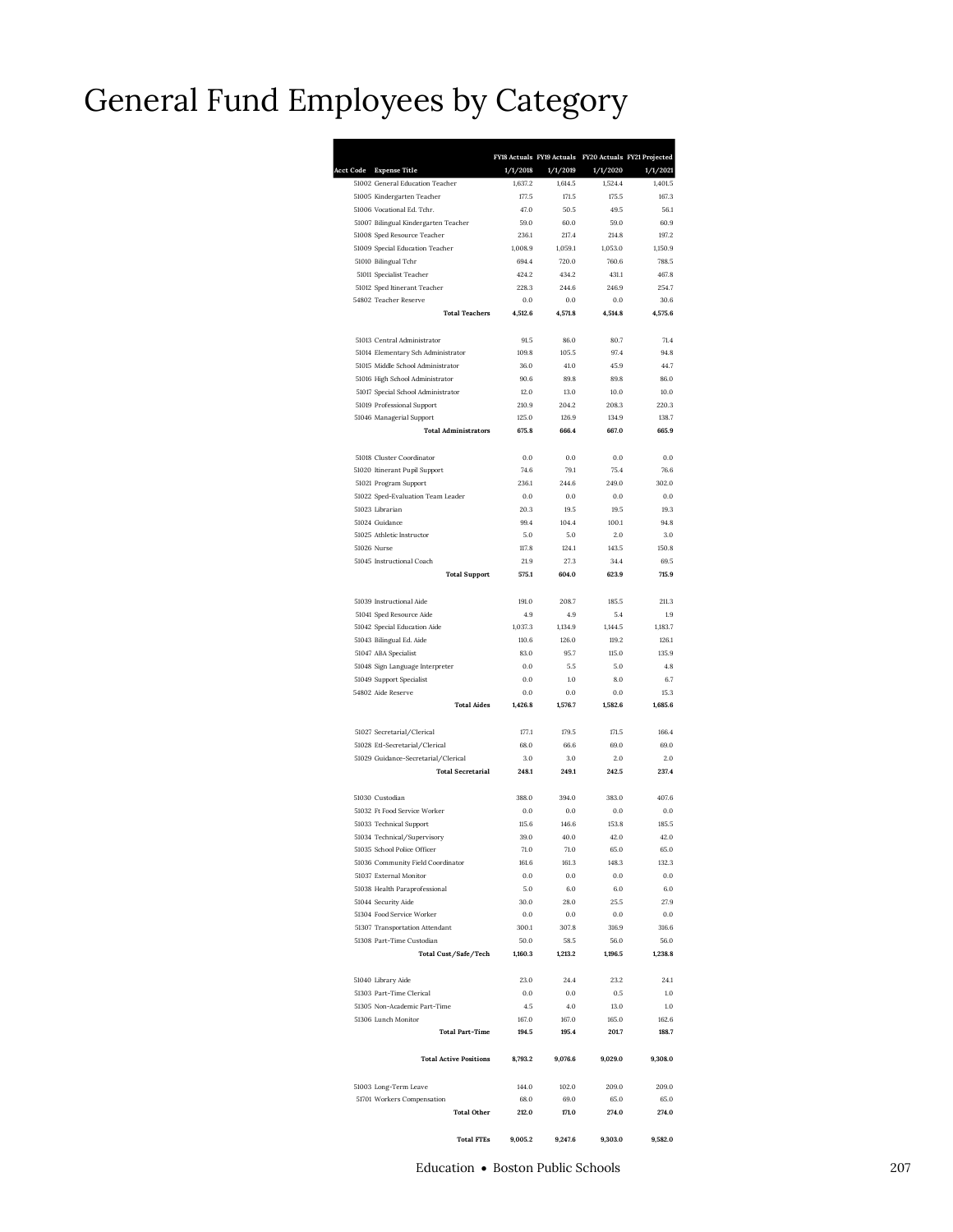# External Funds History

| <b>Personnel Services</b>                                                                                                                                                                                                                                                                                          | FY18 Expenditure                                                                                                                    | FY19 Expenditure                                                                                                                          | FY20 Appropriation                                                                                                                        | FY21 Adopted                                                                                                                            | Inc/Dec 20 vs 21                                                                                                                                   |
|--------------------------------------------------------------------------------------------------------------------------------------------------------------------------------------------------------------------------------------------------------------------------------------------------------------------|-------------------------------------------------------------------------------------------------------------------------------------|-------------------------------------------------------------------------------------------------------------------------------------------|-------------------------------------------------------------------------------------------------------------------------------------------|-----------------------------------------------------------------------------------------------------------------------------------------|----------------------------------------------------------------------------------------------------------------------------------------------------|
| 51000 Permanent Employees<br>51100 Emergency Employees<br>51200 Overtime<br>51300 Part Time Employees<br>51400 Health Insurance<br>51500 Pension & Annuity<br>51600 Unemployment Compensation<br>51700 Workers' Compensation<br>51800 Indirect Costs<br>51900 Medicare<br><b>Total Personnel Services</b>          | 30,061,833<br>3,371,001<br>12,845,145<br>7,463,547<br>5,940,072<br>3,646,658<br>0<br>$\Omega$<br>1,654,238<br>493,491<br>65,475,985 | 34,307,950<br>3,697,829<br>14,525,429<br>6,025,395<br>6,125,618<br>3,829,090<br>$\mathbf{0}$<br>500<br>1,861,012<br>585,767<br>70,958,590 | 39,961,238<br>3,467,661<br>13,620,149<br>7,969,131<br>8,370,635<br>5,606,369<br>0<br>$\overline{0}$<br>1,993,566<br>992,728<br>81,981,477 | 38,939,049<br>3,429,066<br>9,197,458<br>9,258,732<br>9,746,710<br>5,536,402<br>133,221<br>132,581<br>1,675,793<br>883,901<br>78,932,913 | $-1,022,189$<br>$-38,595$<br>$-4,422,691$<br>1,289,601<br>1,376,075<br>$-69,967$<br>133,221<br>132,581<br>$-317,773$<br>$-108,827$<br>$-3,048,564$ |
| <b>Contractual Services</b>                                                                                                                                                                                                                                                                                        | <b>FY18 Expenditure</b>                                                                                                             | FY19 Expenditure                                                                                                                          | <b>FY20 Appropriation</b>                                                                                                                 | FY21 Adopted                                                                                                                            | Inc/Dec 20 vs 21                                                                                                                                   |
| 52100 Communications<br>52200 Utilities<br>52300 Contracted Ed. Services<br>52400 Snow Removal<br>52500 Garbage/Waste Removal<br>52600 Repairs Buildings & Structures<br>52700 Repairs & Service of Equipment<br>52800 Transportation of Persons<br>52900 Contracted Services<br><b>Total Contractual Services</b> | 35,418<br>$\Omega$<br>21,564,127<br>5,497<br>$\mathbf{0}$<br>2,439,189<br>9,481<br>517,298<br>16,855,564<br>41,426,574              | 7,350<br>$\mathbf{0}$<br>22,008,818<br>6,788<br>$\mathbf{0}$<br>2,459,709<br>$\boldsymbol{0}$<br>575,683<br>20,190,829<br>45,249,178      | 36,830<br>$\mathbf{0}$<br>18,781,525<br>0<br>$\overline{0}$<br>3,164,000<br>$\mathbf{0}$<br>1,416,367<br>21,799,677<br>45,198,399         | 33,411<br>$\Omega$<br>17,737,525<br>$\mathbf{0}$<br>$\mathbf{0}$<br>3,162,000<br>0<br>636,412<br>22,721,250<br>44,290,598               | $-3,419$<br>$-1,044,000$<br>$\Omega$<br>0<br>$-2,000$<br>$\mathbf{0}$<br>$-779,955$<br>921,573<br>$-907,801$                                       |
| <b>Supplies &amp; Materials</b>                                                                                                                                                                                                                                                                                    | <b>FY18 Expenditure</b>                                                                                                             | FY19 Expenditure                                                                                                                          | <b>FY20 Appropriation</b>                                                                                                                 | FY21 Adopted                                                                                                                            | Inc/Dec 20 vs 21                                                                                                                                   |
| 53000 Auto Energy Supplies<br>53200 Food Supplies<br>53400 Custodial Supplies<br>53500 Med, Dental, & Hosp Supply<br>53600 Office Supplies and Materials<br>53800 Educational Supplies & Mat<br>53900 Misc Supplies & Materials<br><b>Total Supplies &amp; Materials</b>                                           | $\mathbf{0}$<br>18,378,459<br>2,995<br>$\mathbf{0}$<br>554<br>4,266,966<br>1,394,277<br>24,043,251                                  | $\mathbf{0}$<br>17,532,941<br>0<br>0<br>1,883<br>4,180,193<br>1,710,633<br>23,425,650                                                     | $\mathbf{0}$<br>16,598,295<br>0<br>$\Omega$<br>2,000<br>5,394,127<br>2,557,600<br>24,552,022                                              | $\mathbf{0}$<br>16,390,906<br>0<br>$\Omega$<br>2,000<br>5,613,980<br>2,081,736<br>24,088,622                                            | 0<br>$-207,389$<br>0<br>$\mathbf{0}$<br>$\Omega$<br>219,853<br>$-475,864$<br>$-463,400$                                                            |
| <b>Current Chgs &amp; Oblig</b>                                                                                                                                                                                                                                                                                    | FY18 Expenditure                                                                                                                    | FY19 Expenditure                                                                                                                          | <b>FY20 Appropriation</b>                                                                                                                 | FY21 Adopted                                                                                                                            | Inc/Dec 20 vs 21                                                                                                                                   |
| 54300 Workers' Comp Medical<br>54400 Legal Liabilities<br>54600 Current Charges H&I<br>54800 Reserve Account<br>54900 Other Current Charges<br>Total Current Chgs & Oblig                                                                                                                                          | 0<br>$\mathbf{0}$<br>$\overline{0}$<br>$\mathbf{0}$<br>104.237<br>104,237                                                           | 0<br>0<br>0<br>$\mathbf{0}$<br>94,878<br>94,878                                                                                           | 0<br>$\boldsymbol{0}$<br>$\Omega$<br>3,630,840<br>228,601<br>3,859,441                                                                    | 0<br>0<br>$\mathbf{0}$<br>44,741<br>118,783<br>163,524                                                                                  | 0<br>$\boldsymbol{0}$<br>$\mathbf{0}$<br>$-3,586,099$<br>$-109,818$<br>$-3,695,917$                                                                |
| Equipment                                                                                                                                                                                                                                                                                                          | FY18 Expenditure                                                                                                                    | FY19 Expenditure                                                                                                                          | FY20 Appropriation                                                                                                                        | FY21 Adopted                                                                                                                            | Inc/Dec 20 vs 21                                                                                                                                   |
| 55000 Automotive Equipment<br>55400 Lease/Purchase<br>55600 Office Furniture & Equipment<br>55900 Misc Equipment<br><b>Total Equipment</b>                                                                                                                                                                         | $\mathbf{0}$<br>534,144<br>22,453<br>3,130,001<br>3,686,598                                                                         | 61,108<br>$\mathbf{0}$<br>203,522<br>2,257,203<br>2,521,833                                                                               | 24,000<br>31,577<br>9,842<br>1,595,288<br>1,660,707                                                                                       | 24,000<br>28,418<br>$\mathbf{0}$<br>1,130,675<br>1,183,093                                                                              | $\mathbf{0}$<br>$-3,159$<br>$-9,842$<br>$-464,613$<br>$-477,614$                                                                                   |
| Other                                                                                                                                                                                                                                                                                                              |                                                                                                                                     | FY19 Expenditure                                                                                                                          | FY20 Appropriation                                                                                                                        | FY21 Adopted                                                                                                                            | Inc/Dec 20 vs 21                                                                                                                                   |
|                                                                                                                                                                                                                                                                                                                    | FY18 Expenditure                                                                                                                    |                                                                                                                                           |                                                                                                                                           |                                                                                                                                         |                                                                                                                                                    |
| 56200 Special Appropriation<br>57200 Structures & Improvements<br>58000 Land & Non-Structure<br>Total Other<br><b>Grand Total</b>                                                                                                                                                                                  | $\mathbf{0}$<br>$\mathbf{0}$<br>$\boldsymbol{0}$<br>$\mathbf{0}$<br>134,736,645                                                     | $\boldsymbol{0}$<br>$\boldsymbol{0}$<br>$\boldsymbol{0}$<br>0<br>142,250,128                                                              | 0<br>$\boldsymbol{0}$<br>0<br>$\boldsymbol{0}$                                                                                            | 0<br>$\boldsymbol{0}$<br>$\boldsymbol{0}$<br>$\boldsymbol{0}$                                                                           | 0<br>$\boldsymbol{0}$<br>0<br>0                                                                                                                    |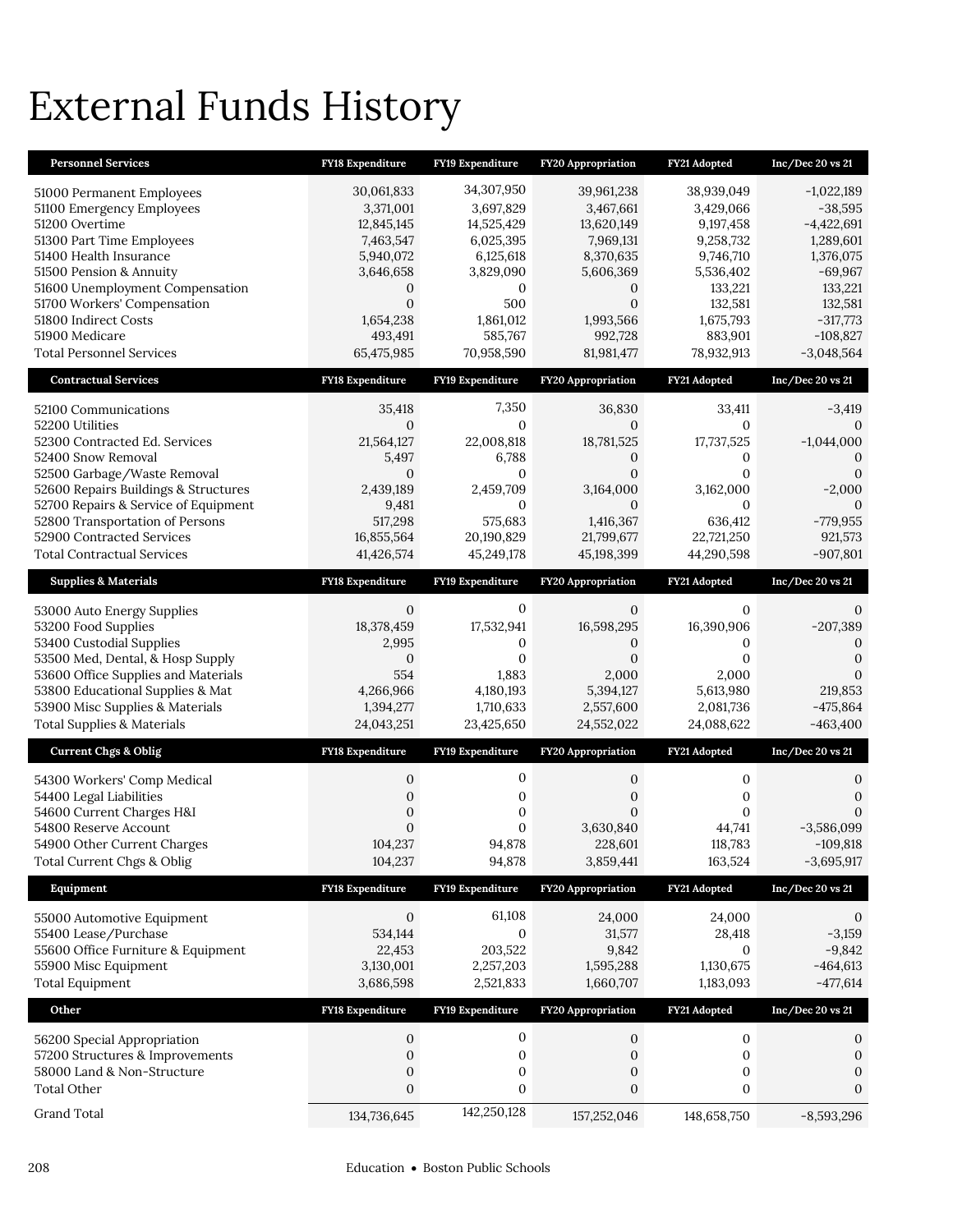### External Fund Employees by Category

| <b>Acct Code</b> | <b>Expense Title</b>                                            | 1/1/2018      | 1/1/2019      | FY18 Actuals FY19 Actuals FY20 Actuals<br>1/1/2020 | FY21 Projected<br>1/1/2021 |
|------------------|-----------------------------------------------------------------|---------------|---------------|----------------------------------------------------|----------------------------|
|                  | 51002 General Education Teacher                                 | 13.6          | 22.0          | 22.4                                               | 21.3                       |
|                  | 51005 Kindergarten Teacher                                      | 0.0           | 0.0           | 0.0                                                | 0.0                        |
|                  | 51006 Vocational Ed. Tchr.                                      | 2.0           | 2.0           | 3.0                                                | 1.5                        |
|                  | 51007 Bilingual Kindergarten Teacher                            | 0.0           | 0.0           | 0.0                                                | 0.0                        |
|                  | 51008 Sped Resource Teacher                                     | 0.6           | 1.0           | 1.1                                                | 1.3                        |
|                  | 51009 Special Education Teacher<br>51010 Bilingual Tchr         | 2.9<br>17.3   | 2.2<br>28.4   | 2.0<br>25.2                                        | 3.7<br>30.5                |
|                  | 51011 Specialist Teacher                                        | 9.9           | 4.7           | 7.5                                                | 9.2                        |
|                  | 51012 Sped Itinerant Teacher                                    | 11.0          | 10.5          | 9.5                                                | 9.5                        |
|                  | 54802 Teacher Reserve                                           | 0.0           | 0.0           | 0.0                                                | 0.0                        |
|                  | <b>Total Teachers</b>                                           | 57.3          | 70.8          | 70.7                                               | 77.0                       |
|                  | 51013 Central Administrator                                     | 17.3          | 16.4          | 14.7                                               | 15.7                       |
|                  | 51014 Elementary Sch Administrator                              | 0.0           | 2.3           | 3.6                                                | 3.3                        |
|                  | 51015 Middle School Administrator                               | 0.0           | 1.0           | 3.0                                                | 2.0                        |
|                  | 51016 High School Administrator                                 | 6.0           | 6.0           | 7.0                                                | 7.0                        |
|                  | 51017 Special School Administrator                              | 6.0           | 5.0           | 5.0                                                | 5.0                        |
|                  | 51019 Professional Support                                      | 61.9          | 68.9          | 70.2                                               | 76.9                       |
|                  | 51046 Managerial Support<br><b>Total Administrators</b>         | 35.4<br>126.6 | 37.8<br>137.4 | 35.5<br>139.0                                      | 44.3<br>154.2              |
|                  | 51018 Cluster Coordinator                                       | 0.0           | 0.0           | 0.0                                                | 0.0                        |
|                  | 51020 Itinerant Pupil Support                                   | 3.4           | 5.0           | 4.9                                                | 4.4                        |
|                  | 51021 Program Support                                           | 30.1          | 29.2          | 29.1                                               | 29.9                       |
|                  | 51022 Sped-Evaluation Team Leader                               | 0.0           | 0.0           | 0.0                                                | 0.0                        |
|                  | 51023 Librarian                                                 | 0.2           | 0.0           | 0.0                                                | 0.4                        |
|                  | 51024 Guidance                                                  | 3.6           | 3.0           | 3.3                                                | 3.3                        |
|                  | 51025 Athletic Instructor                                       | 0.0           | 0.0           | 0.0                                                | 0.0                        |
|                  | 51026 Nurse                                                     | 4.5           | 4.5           | 3.0                                                | 3.3                        |
|                  | 51045 Instructional Coach                                       | 11.9          | 14.7          | 14.9                                               | 17.2                       |
|                  | <b>Total Support</b>                                            | 53.7          | 56.4          | 55.2                                               | 58.5                       |
|                  | 51039 Instructional Aide                                        | 5.6           | 0.1           | 2.9                                                | 0.9                        |
|                  | 51041 Sped Resource Aide                                        | 0.0           | 0.0           | 0.0                                                | 0.0                        |
|                  | 51042 Special Education Aide                                    | 24.0          | 28.8          | 44.0                                               | 43.8                       |
|                  | 51043 Bilingual Ed. Aide<br>51047 ABA Specialist                | 6.4<br>3.0    | 5.5<br>10.3   | 8.3<br>0.0                                         | 10.1<br>0.0                |
|                  | 51048 Sign Language Interpreter                                 | 0.0           | 0.0           | 0.0                                                | 0.0                        |
|                  | 51049 Support Specialist                                        | 0.0           | 0.0           | 0.0                                                | 0.0                        |
|                  | 54802 Aide Reserve                                              | 0.0           | 0.0           | 0.0                                                | 0.0                        |
|                  | <b>Total Aides</b>                                              | 39.0          | 44.7          | 55.2                                               | 54.8                       |
|                  | 51027 Secretarial/Clerical                                      | 14.5          | 14.5          | 11.5                                               | 11.1                       |
|                  | 51028 Etl-Secretarial/Clerical                                  | 0.0           | 0.0           | 0.0                                                | 0.0                        |
|                  | 51029 Guidance-Secretarial/Clerical<br><b>Total Secretarial</b> | 0.0<br>14.5   | 0.0<br>14.5   | 0.0<br>11.5                                        | 0.0<br>11.1                |
|                  |                                                                 |               |               |                                                    |                            |
|                  | 51030 Custodian<br>51032 Ft Food Service Worker                 | 0.0<br>63.0   | 0.0<br>62.0   | 0.0<br>62.0                                        | 0.0<br>62.8                |
|                  | 51033 Technical Support                                         | 28.2          | 28.6          | 25.5                                               | 21.0                       |
|                  | 51034 Technical/Supervisory                                     | 9.0           | 8.0           | 7.0                                                | 7.0                        |
|                  | 51035 School Police Officer                                     | 0.0           | 0.0           | 0.0                                                | 0.0                        |
|                  | 51036 Community Field Coordinator                               | 13.0          | 9.5           | 9.2                                                | 5.9                        |
|                  | 51037 External Monitor                                          | 0.0           | 0.0           | $0.0\,$                                            | 0.0                        |
|                  | 51038 Health Paraprofessional                                   | 0.0           | 0.0           | $0.0\,$                                            | 0.0                        |
|                  | 51044 Security Aide                                             | 2.5           | 1.0           | 3.1                                                | 0.8                        |
|                  | 51304 Food Service Worker                                       | 173.3         | 189.0         | 199.8                                              | 200.9                      |
|                  | 51307 Transportation Attendant                                  | 0.0           | 0.0           | 0.0                                                | 0.0                        |
|                  | 51308 Part-Time Custodian<br>Total Cust/Safe/Tech               | 0.0<br>289.0  | 0.0<br>298.1  | 0.0<br>306.6                                       | 0.0<br>298.5               |
|                  |                                                                 |               |               |                                                    |                            |
|                  | 51040 Library Aide                                              | 0.0           | 0.0           | $0.0\,$                                            | 0.0                        |
|                  | 51303 Part-Time Clerical<br>51305 Non-Academic Part-Time        | 13.5<br>0.0   | 12.5<br>0.5   | 15.5<br>0.0                                        | 2.5<br>0.0                 |
|                  | 51306 Lunch Monitor                                             | 1.0           | 1.0           | $0.0\,$                                            | 0.0                        |
|                  | <b>Total Part-Time</b>                                          | 14.5          | 14.0          | 15.5                                               | 2.5                        |
|                  | <b>Total Active Positions</b>                                   | 594.6         | 635.9         | 653.7                                              | 656.6                      |
|                  | 51003 Long-Term Leave                                           | 0.0           | 0.0           | 0.0                                                | 0.0                        |
|                  | 51701 Workers Compensation<br><b>Total Other</b>                | 0.0<br>0.0    | 0.0<br>0.0    | $0.0\,$<br>0.0                                     | $0.0\,$<br>0.0             |
|                  |                                                                 |               |               |                                                    |                            |
|                  | <b>Total FTEs</b>                                               | 594.6         | 635.9         | 653.7                                              | 656.6                      |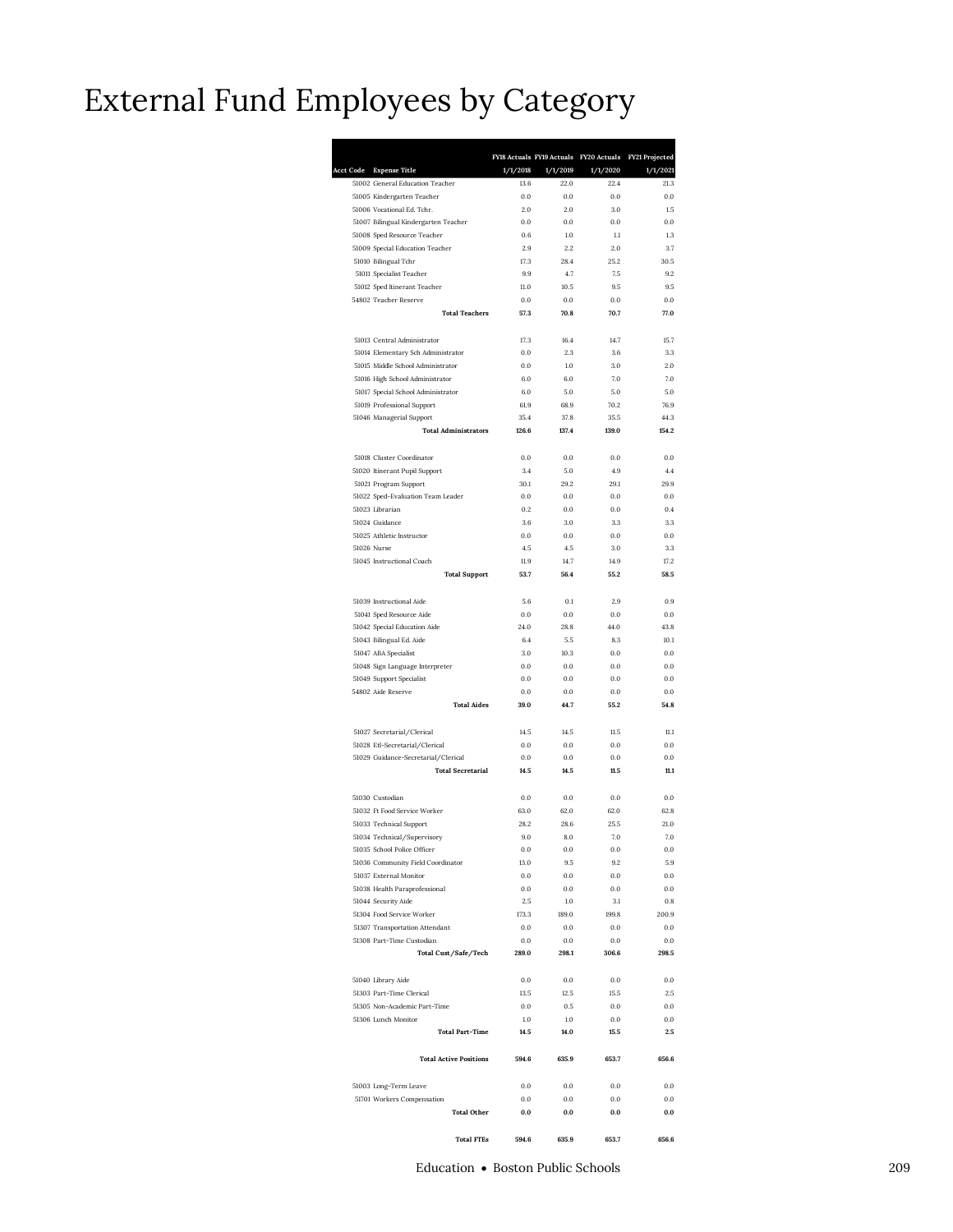## <span id="page-13-0"></span>Program 1. General School Purposes

### **Brenda Cassellius,** *Superintendent,* **Organization 101000**

### **Program Description**

BPS strives to promote ongoing improvement in teaching and learning at each and every Boston Public School and in each and every classroom within these schools.

|       | <b>Operating Budget</b> |                                                                                            | <b>Actual '18</b>          | <b>Actual '19</b>          | Approp '20                 | Budget '21                   |
|-------|-------------------------|--------------------------------------------------------------------------------------------|----------------------------|----------------------------|----------------------------|------------------------------|
|       |                         | <b>Personnel Services</b><br>Non Personnel                                                 | 877,339,662<br>215,949,857 | 905,517,406<br>221,158,678 | 926,642,650<br>251,921,555 | 1,003,719,193<br>254,913,872 |
|       |                         | Total                                                                                      | 1,093,289,519              | 1,126,676,084              | 1,178,564,205              | 1,258,633,065                |
|       | Performance             |                                                                                            |                            |                            |                            |                              |
| Goal: |                         | BPS will provide rigorous, effective, and engaging curriculum, instruction, and enrichment |                            |                            |                            |                              |
|       |                         | <b>Performance Measures</b>                                                                | <b>Actual</b> '18          | <b>Actual</b> '19          | Projected '20              | Target '21                   |
|       |                         | 4 year unadjusted graduation rate                                                          | 75.1                       | 73.2                       |                            |                              |
| Goal: |                         | To graduate all students from high school prepared for college and career success          |                            |                            |                            |                              |
|       |                         | <b>Performance Measures</b>                                                                | <b>Actual</b> '18          | <b>Actual</b> '19          | Projected '20              | Target '21                   |

Annual dropout rate % - High School 5.4 5.4 4.2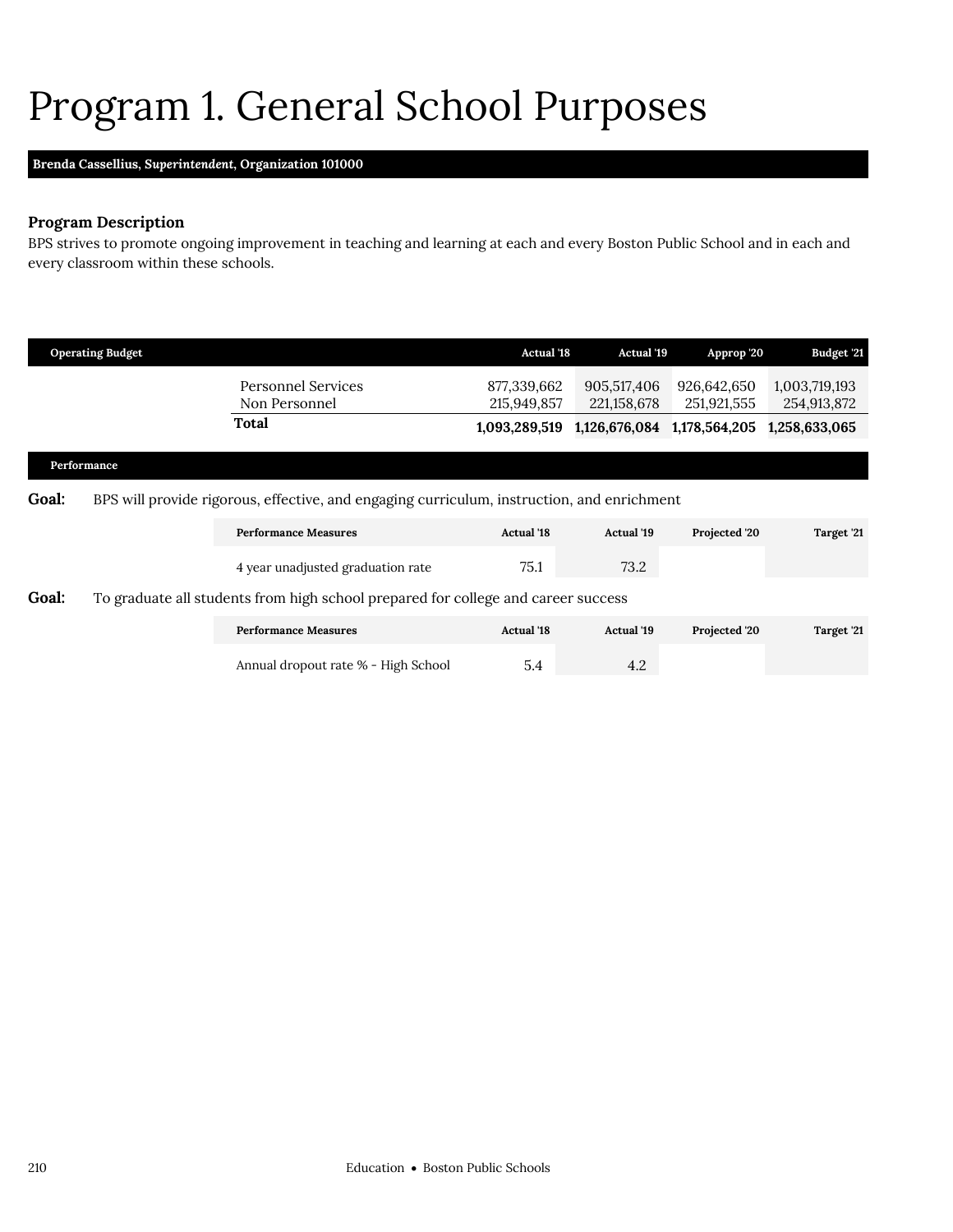## External Funds Projects

#### **Formula Grants**

#### **Project Mission**

Formula grants are funds received through federal or state programs that provide assistance for educational services for low income, minority, and special needs students. Levels of funding are established through a predetermined formula that considers the amount of legislative appropriation and the number of students eligible for the program. Federal formula grants include the Title I, Title II, and IDEA grants. MCAS support/Academic support is a state formula grant.

#### **Competitive Grants**

#### **Project Mission**

Competitive grants are funds received through open competition with other school districts and nonprofit organizations. The grant providers establish the levels of funding. The use of these funds is determined through local planning, which typically aims to advance local priorities while meeting the funding requirements.

#### **Reimbursements**

#### **Project Mission**

Reimbursement funds are resources received by the local school districts as compensation for costs incurred by certain programs. Reimbursement programs include the Department of Agriculture's School Lunch Program and Summer Food Program.

#### **Revolving Funds and Other Grants**

#### **Project Mission**

Additional resources are received through revolving funds and other grants. These include funds raised through the Boston Education Development Foundation and the Homeless Student Initiative.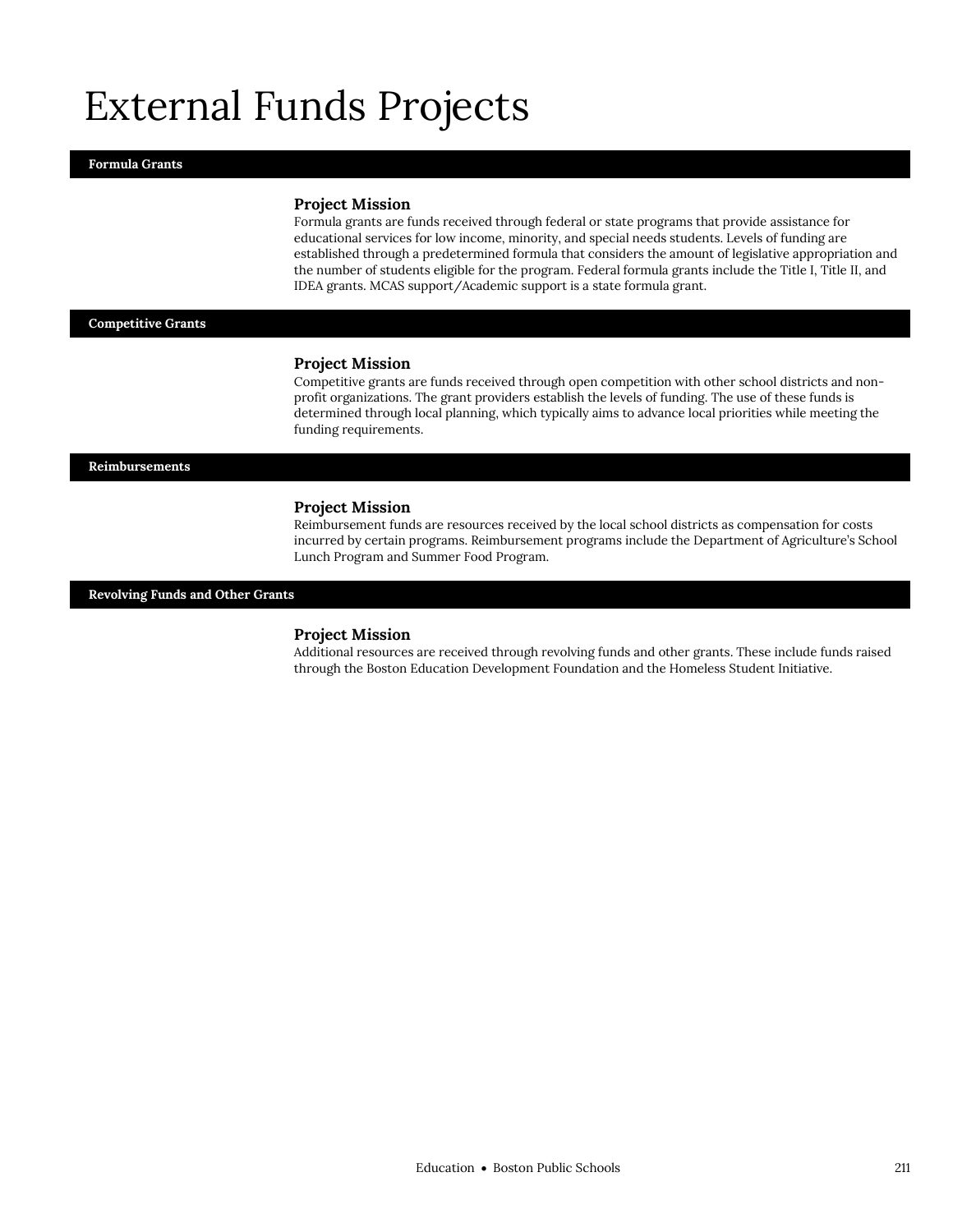# Boston Public Schools Capital Budget

### **Overview**

Boston Public Schools is entering Year 4 of BuildBPS, the District's 10-year educational and facilities master plan. BuildBPS will transform the way the District and the City plan, build, and renovate school facilities. Boston is on track for its planned \$1 billion investment in schools over 10 years, with \$730 million coming from City borrowing.

### **FY21 Major Initiatives**

- Construction will continue on the new \$137 million Boston Arts Academy building, funded in partnership with the Massachusetts School Building Authority (MSBA).
- 28 school kitchens will be upgraded over the summer in Phase 3 of "My Way Café," an innovative fresh food program that launched in early fall 2018.
- The City will upgrade bathrooms at various schools, including fixtures, flooring, partitions, lighting, and paint.
- The City will invest in plumbing and fixture upgrades to expand the availability of drinking water across the district.
- The City will invest in core maintenance projects to improve school entryways, radiators, and fire systems.
- BPS will study grade 7-12 conversions and pursue interior renovations to facilitate grade K-6 conversions, in line with the goals of BuildBPS.
- Funding has been set aside for future projects coming out of the BuildBPS engagement process and accelerated repair partnerships with the MSBA.
- BPS will continue upgrading school building security with expanded card access systems, re-keying doors, installing cameras at entrances and other critical areas, installing motion detectors, and other related improvements.

| <b>Capital Budget Expenditures</b> |                         |            | Total Actual '18 Total Actual '19 | <b>Estimated 20</b> | <b>Total Projected</b><br>- 21 |
|------------------------------------|-------------------------|------------|-----------------------------------|---------------------|--------------------------------|
|                                    | <b>Total Department</b> | 80.485.872 | 56,595,217                        | 90.081.934          | 132,946.554                    |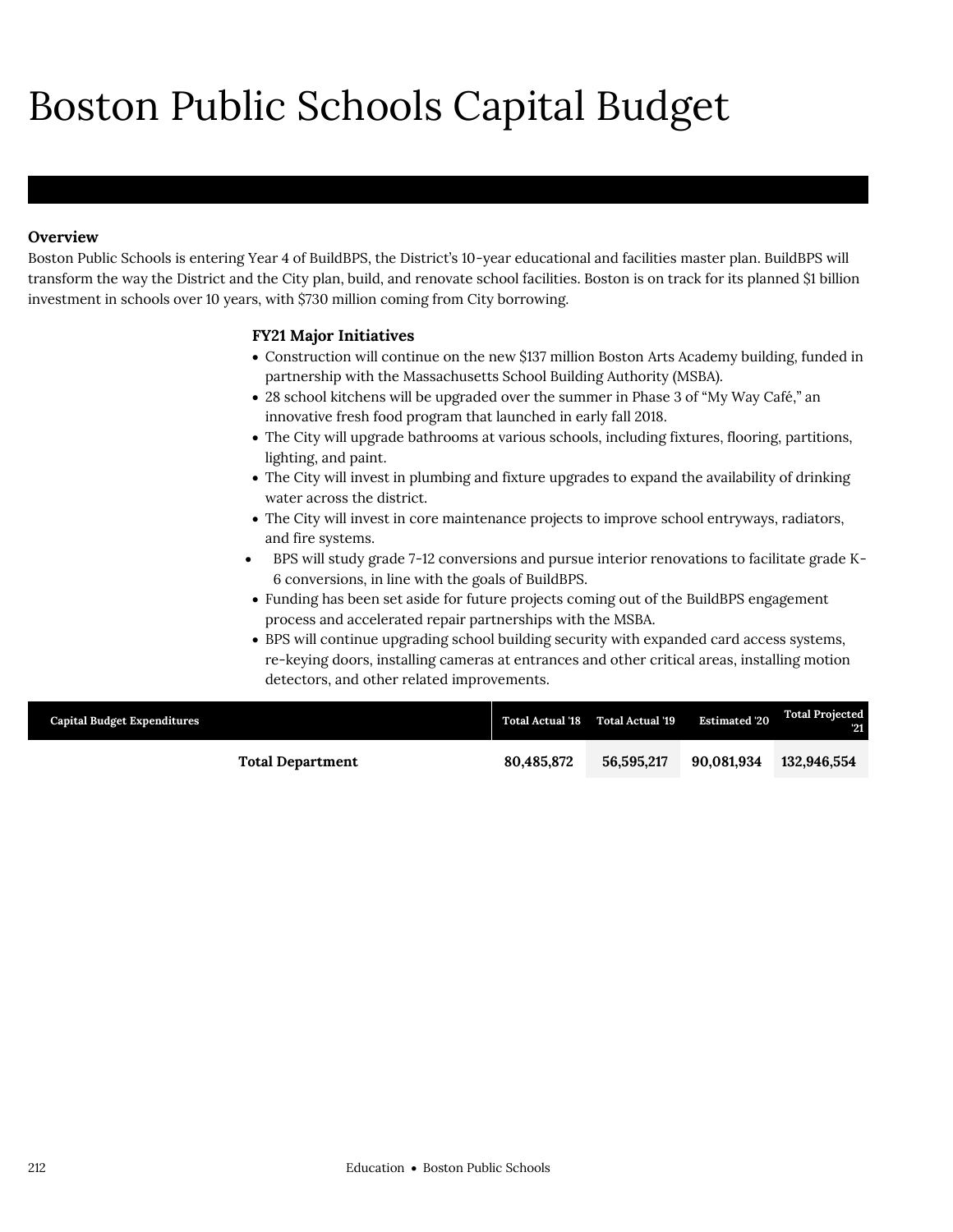### **ACCREDITATION IMPROVEMENTS AT VARIOUS SCHOOLS**

### **Project Mission**

Accreditation projects to be completed in FY21 through FY25. **Managing Department, Boston Public Schools Status, Annual Program Location, Various neighborhoods Operating Impact, No** 

### **Authorizations**

|                                          |           |             |             | Non Capital |           |
|------------------------------------------|-----------|-------------|-------------|-------------|-----------|
| Source                                   | Existing  | <b>FY21</b> | Future      | Fund        | Total     |
| City Capital                             | 3,000,000 | 0           | 2,012,000   | $\Omega$    | 5,012,000 |
| Grants/Other                             |           | 0           |             |             | $\theta$  |
| Total                                    | 3,000,000 | 0           | 2,012,000   | 0           | 5,012,000 |
| <b>Expenditures (Actual and Planned)</b> |           |             |             |             |           |
|                                          | Thru      |             |             |             |           |
| Source                                   | 6/30/19   | <b>FY20</b> | <b>FY21</b> | FY22-25     | Total     |
| City Capital                             | 312,000   | 200,000     | 1,500,000   | 3,000,000   | 5,012,000 |
| Grants/Other                             | 0         | 0           |             |             | 0         |
| Total                                    | 312,000   | 200,000     | 1,500,000   | 3,000,000   | 5,012,000 |
|                                          |           |             |             |             |           |

### **ADAMS SCHOOL MASONRY**

#### **Project Mission**

Masonry project to address spalling and related parapet repair. **Managing Department, Public Facilities Department Status, In Design Location, East Boston Operating Impact, No** 

| <b>Authorizations</b>                    |          |                |             |             |          |
|------------------------------------------|----------|----------------|-------------|-------------|----------|
|                                          |          |                |             | Non Capital |          |
| Source                                   | Existing | <b>FY21</b>    | Future      | Fund        | Total    |
| City Capital                             | 900,000  | 0              | 0           | 0           | 900,000  |
| Grants/Other                             | 0        | 0              | $\theta$    | 0           | $\theta$ |
| Total                                    | 900,000  | $\overline{0}$ | 0           | 0           | 900,000  |
| <b>Expenditures (Actual and Planned)</b> |          |                |             |             |          |
|                                          | Thru     |                |             |             |          |
| Source                                   | 6/30/19  | <b>FY20</b>    | <b>FY21</b> | FY22-25     | Total    |
| City Capital                             | $\Omega$ | 300,000        | 600,000     | 0           | 900,000  |
| Grants/Other                             | 0        | 0              | 0           | 0           | 0        |
| Total                                    | $\Omega$ | 300,000        | 600,000     | $\Omega$    | 900.000  |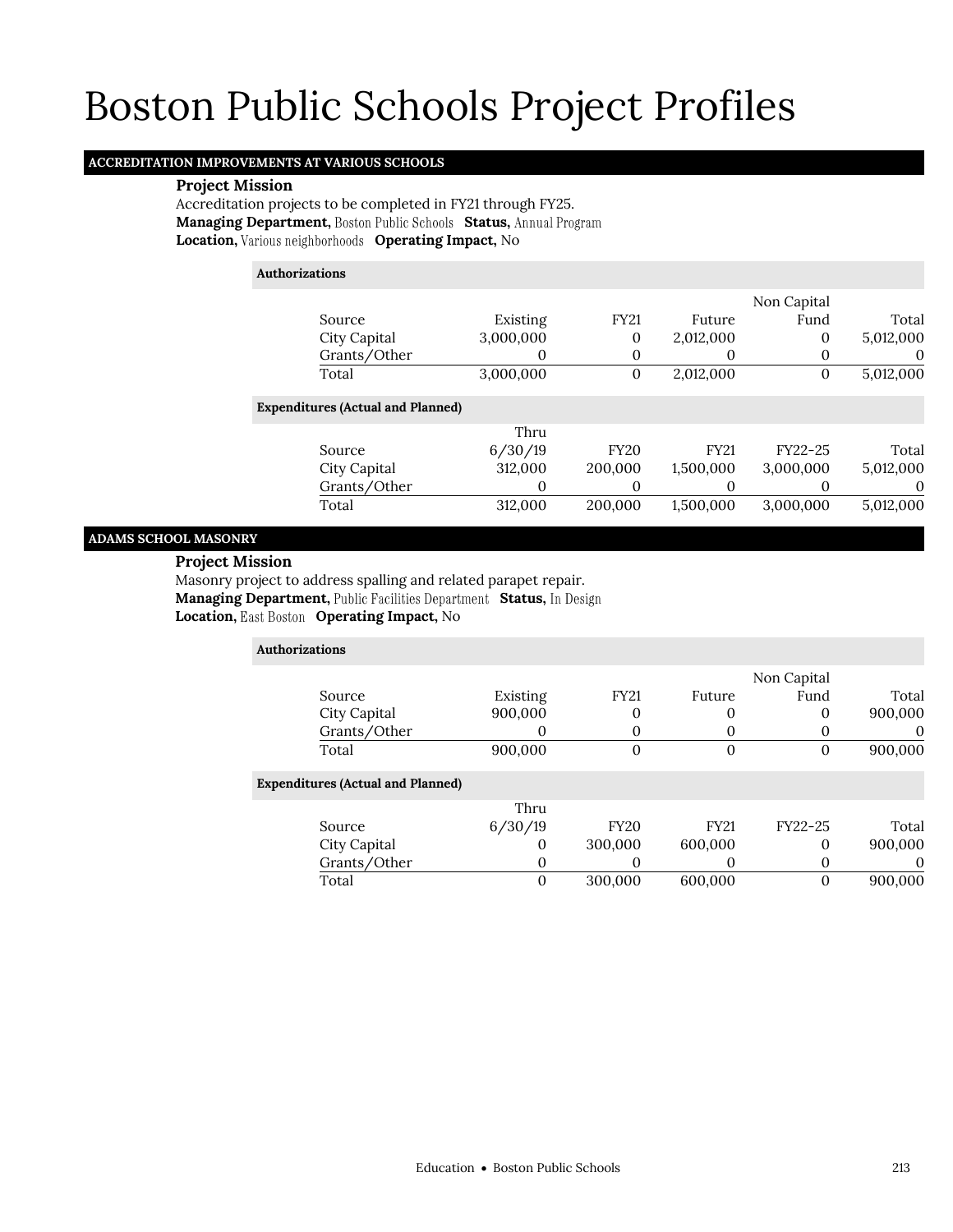### **BATHROOM RENOVATIONS AT VARIOUS SCHOOLS**

#### **Project Mission**

Bathroom upgrades including fixtures, flooring, partitions, lighting, and paint. **Managing Department, Boston Public Schools Status, New Project Location, Various neighborhoods Operating Impact, No** 

### **Authorizations**

|                                          |           |             |             | Non Capital |            |
|------------------------------------------|-----------|-------------|-------------|-------------|------------|
| Source                                   | Existing  | <b>FY21</b> | Future      | Fund        | Total      |
| City Capital                             | 2,000,000 | 2,000,000   | 6,000,000   | 0           | 10,000,000 |
| Grants/Other                             |           | 0           | $_{0}$      | 0           | $\theta$   |
| Total                                    | 2,000,000 | 2,000,000   | 6,000,000   | 0           | 10,000,000 |
| <b>Expenditures (Actual and Planned)</b> |           |             |             |             |            |
|                                          | Thru      |             |             |             |            |
| Source                                   | 6/30/19   | <b>FY20</b> | <b>FY21</b> | FY22-25     | Total      |
| City Capital                             | $\Omega$  | 0           | 2,000,000   | 8,000,000   | 10,000,000 |
| Grants/Other                             |           | 0           |             |             | $\theta$   |
| Total                                    | $\Omega$  | 0           | 2,000,000   | 8,000,000   | 10.000.000 |

### **BLACKSTONE SCHOOL INTERIOR RENOVATIONS**

### **Project Mission**

Interior refurbishment to include classroom enclosures, security measures, fire sprinklers, and related HVAC and fire alarm work in alignment with enclosure activities.

**Managing Department, Public Facilities Department Status, To Be Scheduled** 

**Location, Operating Impact,** No

| <b>Authorizations</b> |                                          |          |              |             |             |           |
|-----------------------|------------------------------------------|----------|--------------|-------------|-------------|-----------|
|                       |                                          |          |              |             | Non Capital |           |
|                       | Source                                   | Existing | <b>FY21</b>  | Future      | Fund        | Total     |
|                       | City Capital                             | 600,000  | $\theta$     | 4,400,000   | 0           | 5,000,000 |
|                       | Grants/Other                             | O        | 0            |             |             | $\theta$  |
|                       | Total                                    | 600,000  | $\mathbf{0}$ | 4,400,000   | 0           | 5,000,000 |
|                       | <b>Expenditures (Actual and Planned)</b> |          |              |             |             |           |
|                       |                                          | Thru     |              |             |             |           |
|                       | Source                                   | 6/30/19  | <b>FY20</b>  | <b>FY21</b> | FY22-25     | Total     |
|                       | City Capital                             | O        | 0            | 300,000     | 4,700,000   | 5,000,000 |
|                       | Grants/Other                             | 0        | 0            |             |             | $\theta$  |
|                       | Total                                    | 0        | $\theta$     | 300.000     | 4.700.000   | 5,000,000 |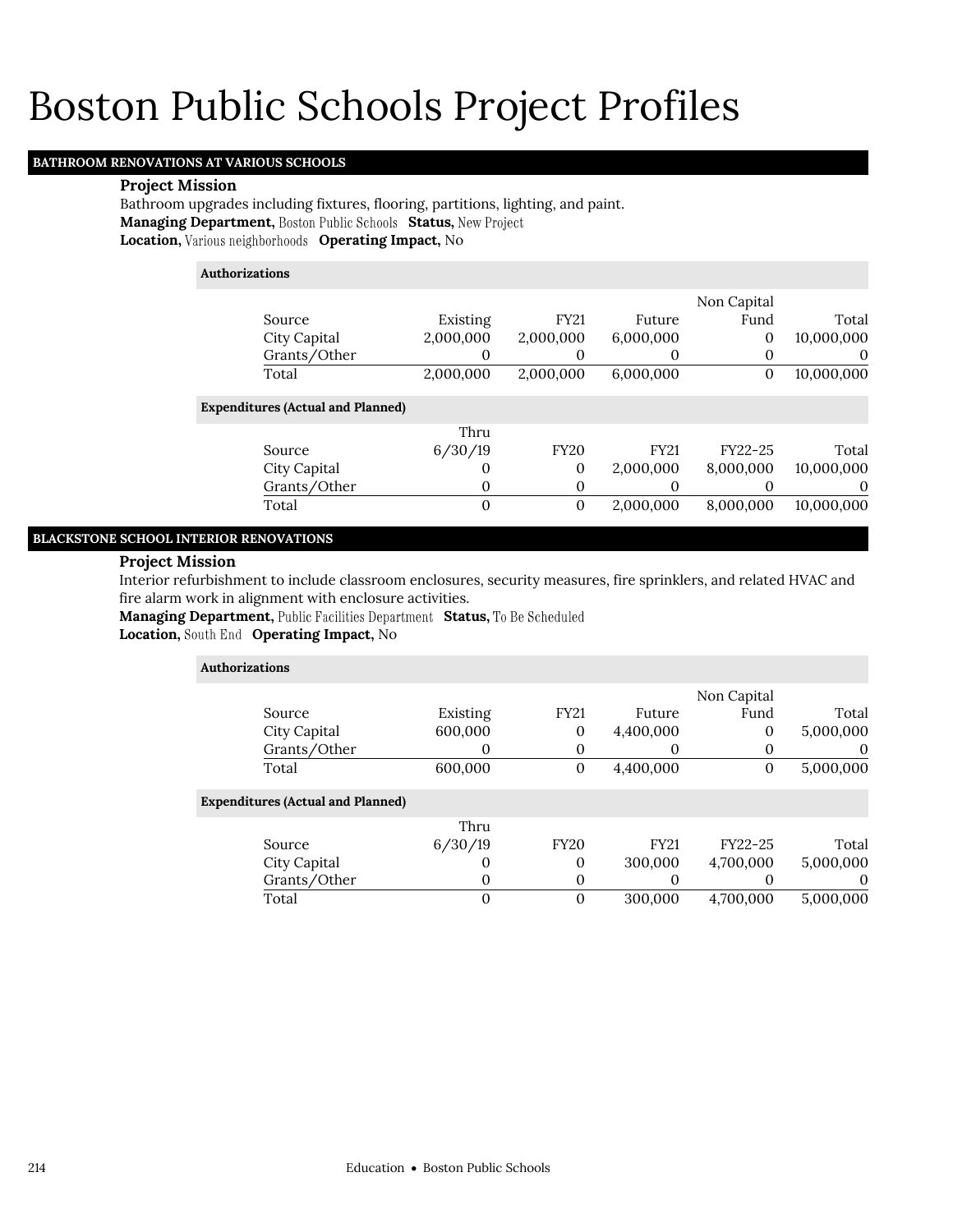### **BOILERS, ROOFS, AND WINDOWS AT 6 SCHOOLS**

### **Project Mission**

Replace boilers at the Hernandez, McKay, Quincy Elementary, and Lyndon Schools, and replace windows at the Otis and O'Bryant Schools, in conjunction with the MSBA Accelerated Repair Program.

**Managing Department, Public Facilities Department Status, In Construction** 

**Location, Various neighborhoods Operating Impact, No** 

| <b>Authorizations</b>                    |            |                |              |             |            |
|------------------------------------------|------------|----------------|--------------|-------------|------------|
|                                          |            |                |              | Non Capital |            |
| Source                                   | Existing   | <b>FY21</b>    | Future       | Fund        | Total      |
| City Capital                             | 5,301,752  | 0              | 0            | 0           | 5,301,752  |
| Grants/Other                             | 7,399,893  | 0              | $\mathbf{0}$ | 0           | 7,399,893  |
| Total                                    | 12,701,645 | $\overline{0}$ | $\Omega$     | 0           | 12,701,645 |
| <b>Expenditures (Actual and Planned)</b> |            |                |              |             |            |
|                                          | Thru       |                |              |             |            |
| Source                                   | 6/30/19    | <b>FY20</b>    | <b>FY21</b>  | $FY22-25$   | Total      |
| City Capital                             | 80,727     | 3,000,000      | 2,221,025    | $\Omega$    | 5,301,752  |
| Grants/Other                             | 129,373    | 4,187,235      | 3,083,285    | 0           | 7,399,893  |
| Total                                    | 210,100    | 7,187,235      | 5,304,310    | $\theta$    | 12,701,645 |

### **BOSTON ARTS ACADEMY**

### **Project Mission**

Design and construct a new facility that supports the requirements of the Boston Arts Academy. The MSBA will partner with the City in the development and funding of this new school.

**Managing Department, Public Facilities Department Status, In Construction** 

Location, Fenway/Kenmore Operating Impact, No

| <b>Authorizations</b>                    |             |             |                  |              |             |  |  |
|------------------------------------------|-------------|-------------|------------------|--------------|-------------|--|--|
|                                          |             |             |                  | Non Capital  |             |  |  |
| Source                                   | Existing    | <b>FY21</b> | Future           | Fund         | Total       |  |  |
| City Capital                             | 75,864,792  | 12,615,504  | $\boldsymbol{0}$ | $\Omega$     | 88,480,296  |  |  |
| Grants/Other                             | 48,890,620  | 0           | 0                | $\mathbf{0}$ | 48,890,620  |  |  |
| Total                                    | 124,755,412 | 12,615,504  | $\boldsymbol{0}$ | 0            | 137,370,916 |  |  |
| <b>Expenditures (Actual and Planned)</b> |             |             |                  |              |             |  |  |
|                                          | Thru        |             |                  |              |             |  |  |
| Source                                   | 6/30/19     | <b>FY20</b> | <b>FY21</b>      | FY22-25      | Total       |  |  |
| City Capital                             | 4,692,541   | 25,000,000  | 40,000,000       | 18,787,755   | 88,480,296  |  |  |
| Grants/Other                             | 7,986,449   | 10,000,000  | 20,000,000       | 10,904,171   | 48,890,620  |  |  |
| Total                                    | 12,678,990  | 35,000,000  | 60.000.000       | 29.691.926   | 137.370.916 |  |  |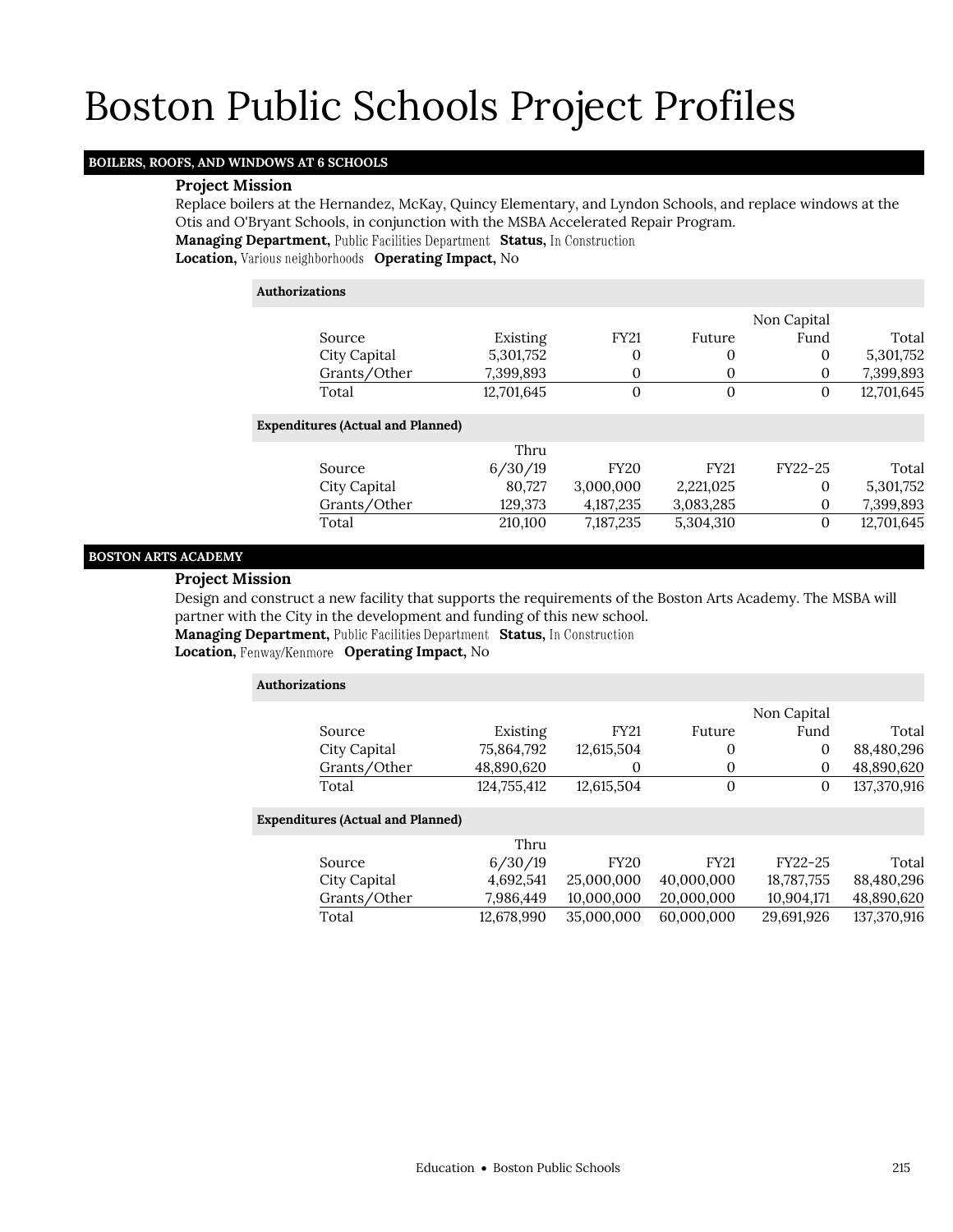### **BRIGHTON HIGH SCHOOL LOCKER ROOMS**

#### **Project Mission**

Renovate locker rooms.

**Managing Department, Public Facilities Department Status, In Design Location, Operating Impact,** No

**Authorizations**

| Existing  | <b>FY21</b> | Future | Fund | Total       |
|-----------|-------------|--------|------|-------------|
| 2,800,000 |             |        |      | 2,800,000   |
|           |             |        |      |             |
| 2,800,000 |             |        |      | 2,800,000   |
|           |             |        |      | Non Capital |

### **Expenditures (Actual and Planned)**

|              | Thru    |             |             |         |           |
|--------------|---------|-------------|-------------|---------|-----------|
| Source       | 6/30/19 | <b>FY20</b> | <b>FY21</b> | FY22-25 | Total     |
| City Capital |         | 100,000     | 2,700,000   |         | 2,800,000 |
| Grants/Other |         |             |             |         |           |
| Total        | 0       | 100.000     | 2,700,000   |         | 2,800,000 |

### **BUILDBPS: 21ST CENTURY SCHOOLS FUND**

#### **Project Mission**

Acquire new school furniture and technology to promote 21st century learning. **Managing Department, Boston Public Schools Status, Implementation Underway Location, Operating Impact,** No

> **Authorizations** Source Existing FY21 Future Non Capital Fund Total City Capital 4,103,029 0 0 0 4,103,029 Grants/Other 0 0 0 0 0 0 Total 4,103,029 0 0 0 4,103,029 **Expenditures (Actual and Planned)** Source Thru 6/30/19 FY20 FY21 FY22-25 Total City Capital 0 0 2,100,000 2,003,029 4,103,029 Grants/Other 0 0 0 0 0 0 Total 0 0 2,100,000 2,003,029 4,103,029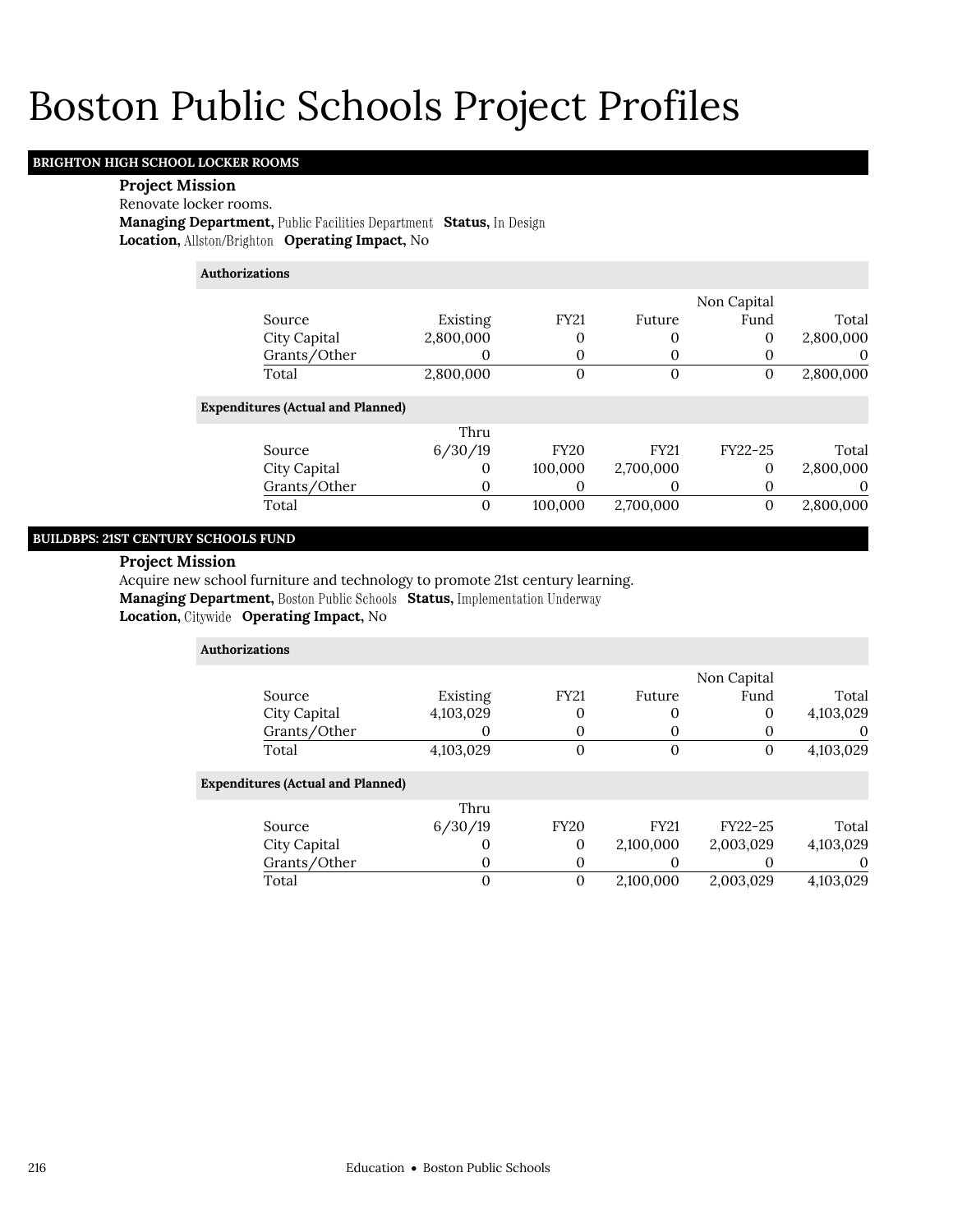### **BUILDBPS: CAPITAL MAINTENANCE**

#### **Project Mission**

Core maintenance work in various schools, including electrical, HVAC, masonry, and window repairs. **Managing Department, Boston Public Schools Status, Annual Program Location, Operating Impact,** No

| <b>Authorizations</b> |  |  |
|-----------------------|--|--|
|                       |  |  |

|              |            |             |        | Non Capital |            |
|--------------|------------|-------------|--------|-------------|------------|
| Source       | Existing   | <b>FY21</b> | Future | Fund        | Total      |
| City Capital | 20,350,000 |             |        |             | 20,350,000 |
| Grants/Other |            |             |        |             |            |
| Total        | 20,350,000 |             |        |             | 20,350,000 |

#### **Expenditures (Actual and Planned)**

| Total      |
|------------|
| 20.350.000 |
|            |
| 20.350.000 |
|            |

### **BUILDBPS: MSBA ARP RESERVE**

#### **Project Mission**

Reserve for future MSBA Accelerated Repair Program projects.

**Managing Department, Public Facilities Department Status, Annual Program** 

**Location, Various neighborhoods Operating Impact, No** 

| <b>Authorizations</b> |                                          |                |                  |             |             |            |
|-----------------------|------------------------------------------|----------------|------------------|-------------|-------------|------------|
|                       |                                          |                |                  |             | Non Capital |            |
|                       | Source                                   | Existing       | <b>FY21</b>      | Future      | Fund        | Total      |
|                       | City Capital                             | $\Omega$       | $\theta$         | 29,694,412  | 0           | 29,694,412 |
|                       | Grants/Other                             | 0              | 0                | 34,328,309  | $\Omega$    | 34,328,309 |
|                       | Total                                    | $\overline{0}$ | $\boldsymbol{0}$ | 64,022,721  | $\Omega$    | 64,022,721 |
|                       | <b>Expenditures (Actual and Planned)</b> |                |                  |             |             |            |
|                       |                                          | Thru           |                  |             |             |            |
|                       | Source                                   | 6/30/19        | <b>FY20</b>      | <b>FY21</b> | FY22-25     | Total      |
|                       | City Capital                             | $\Omega$       | 3,546,109        | 2,550,000   | 23,598,303  | 29,694,412 |
|                       | Grants/Other                             | 0              | 0                | 0           | 34,328,309  | 34,328,309 |
|                       | Total                                    | $\overline{0}$ | 3,546,109        | 2,550,000   | 57,926,612  | 64,022,721 |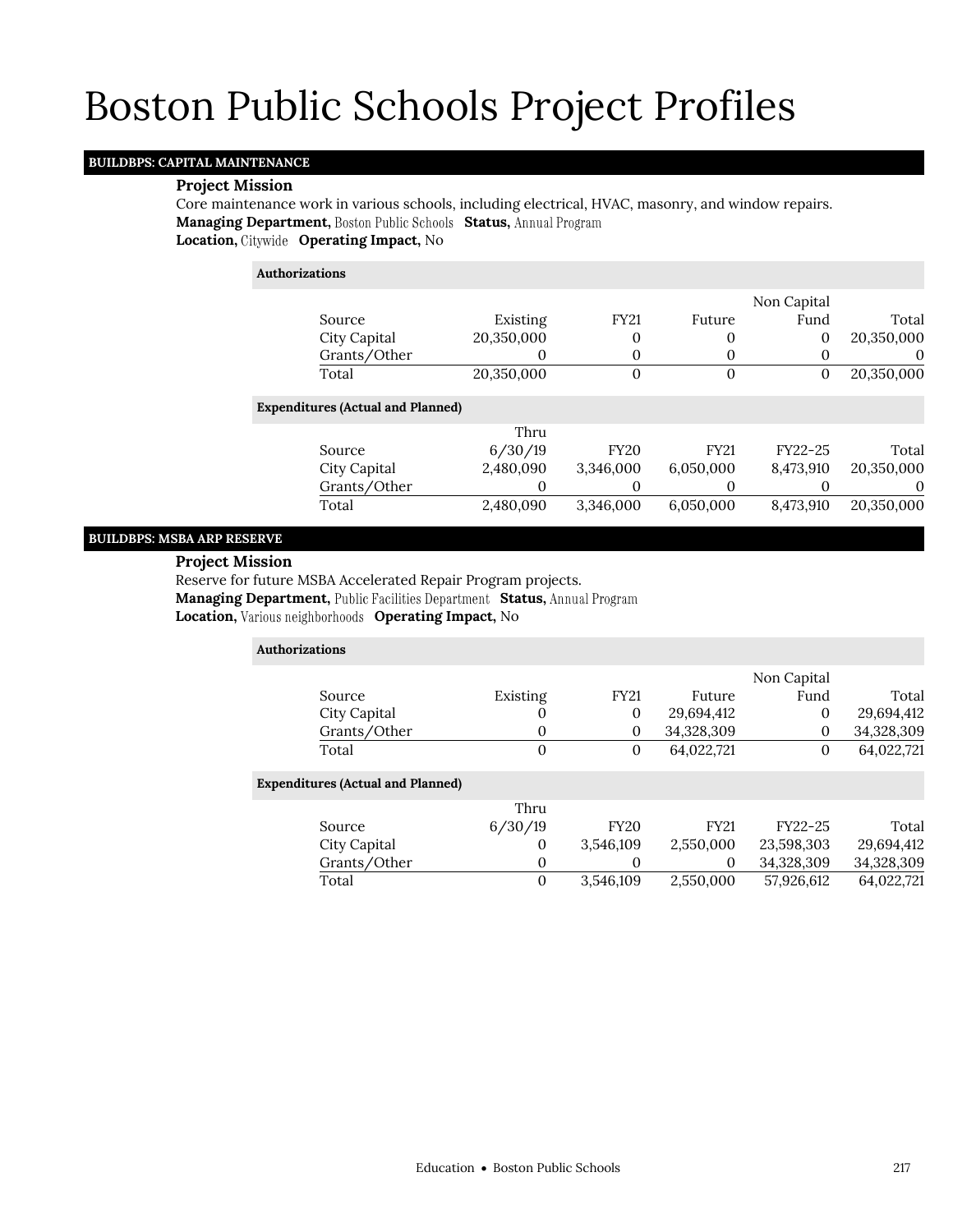### **BUILDBPS: RESERVE FOR FUTURE PROJECTS**

### **Project Mission**

Reserve for future BuildBPS projects. **Managing Department, Public Facilities Department Status, Annual Program Location, Operating Impact,** No

| <b>Authorizations</b>                    |            |             |             |              |             |
|------------------------------------------|------------|-------------|-------------|--------------|-------------|
|                                          |            |             |             | Non Capital  |             |
| Source                                   | Existing   | <b>FY21</b> | Future      | Fund         | Total       |
| City Capital                             | 25,343,942 | 20,000,000  | 176,350,000 | $\mathbf{0}$ | 221,693,942 |
| Grants/Other                             |            | 0           | O           | 0            | 0           |
| Total                                    | 25,343,942 | 20,000,000  | 176,350,000 | 0            | 221,693,942 |
| <b>Expenditures (Actual and Planned)</b> |            |             |             |              |             |
|                                          | Thru       |             |             |              |             |
| Source                                   | 6/30/19    | <b>FY20</b> | <b>FY21</b> | FY22-25      | Total       |
| City Capital                             | 15,741,103 | 631,086     | 2,850,000   | 202,471,753  | 221,693,942 |
| Grants/Other                             | 0          | 0           | $\Omega$    | $_{0}$       | $\theta$    |
| Total                                    | 15,741,103 | 631,086     | 2.850.000   | 202.471.753  | 221.693.942 |

### **BUS MONITOR TECHNOLOGY**

### **Project Mission**

Purchase and install bus monitor technology to enhance transportation planning and operations.

**Managing Department, Boston Public Schools Status, New Project** 

**Location, Operating Impact,** No

| Authorizations                           |             |                |             |             |          |
|------------------------------------------|-------------|----------------|-------------|-------------|----------|
|                                          |             |                |             | Non Capital |          |
| Source                                   | Existing    | <b>FY21</b>    | Future      | Fund        | Total    |
| City Capital                             | 0           | 100,000        |             | 0           | 100,000  |
| Grants/Other                             |             |                |             |             | $\theta$ |
| Total                                    | $\mathbf 0$ | 100,000        |             | 0           | 100,000  |
| <b>Expenditures (Actual and Planned)</b> |             |                |             |             |          |
|                                          | Thru        |                |             |             |          |
| Source                                   | 6/30/19     | <b>FY20</b>    | <b>FY21</b> | FY22-25     | Total    |
| City Capital                             |             | 0              | 100,000     | 0           | 100,000  |
| Grants/Other                             | $\theta$    | 0              |             | $_{0}$      | $\theta$ |
| Total                                    |             | $\overline{0}$ | 100,000     |             | 100.000  |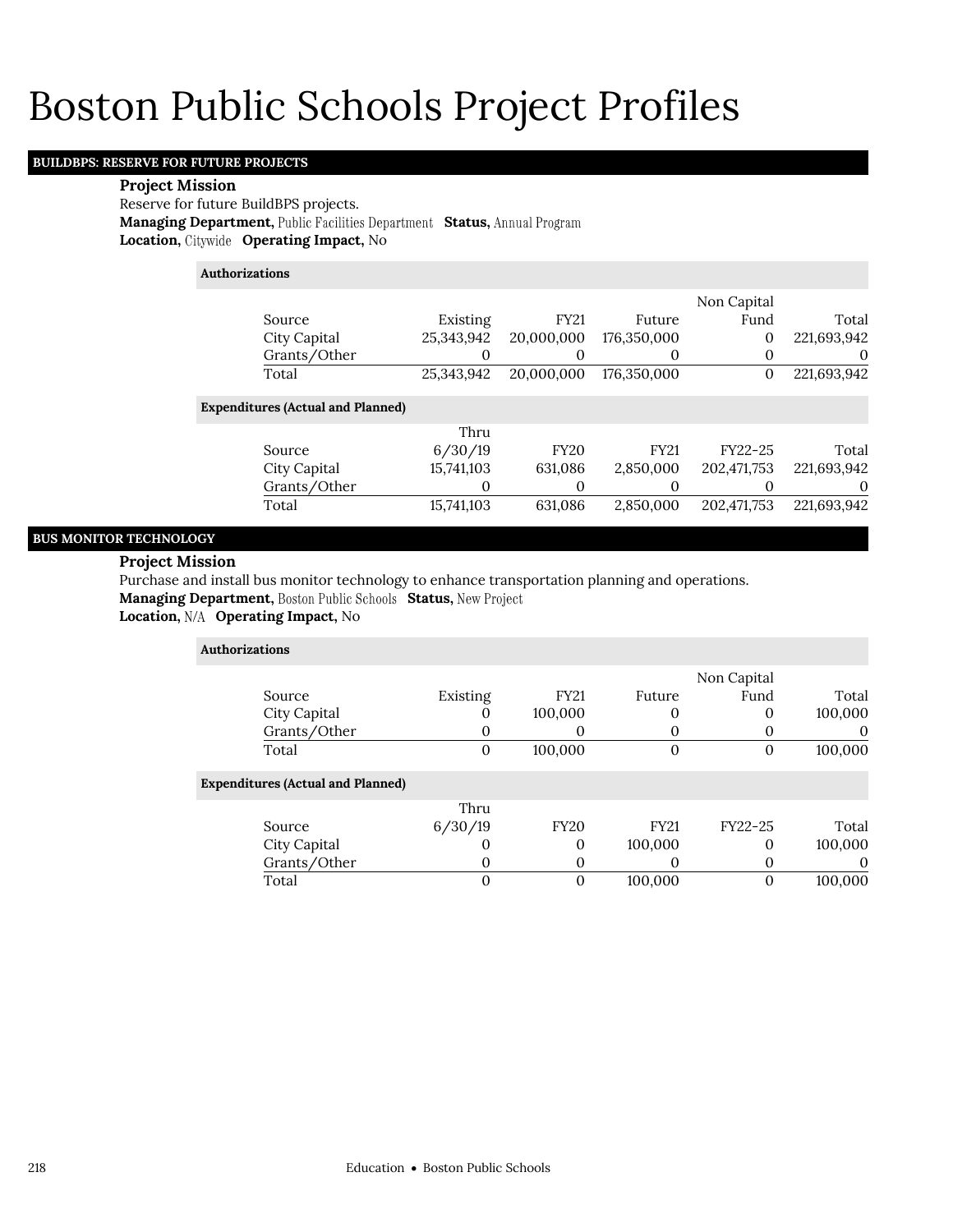### **BUS NAVIGATION SYSTEM**

### **Project Mission**

**Authorizations**

Purchase and install on-board guidance and navigation system for school buses. **Managing Department, Boston Public Schools Status, New Project** Location,  $N/A$  Operating Impact, No

|                                          |          |             |                  | Non Capital |           |
|------------------------------------------|----------|-------------|------------------|-------------|-----------|
| Source                                   | Existing | <b>FY21</b> | Future           | Fund        | Total     |
| City Capital                             | O        | 1,345,805   | 0                | 0           | 1,345,805 |
| Grants/Other                             | 0        | $\theta$    |                  |             | $\Omega$  |
| Total                                    | 0        | 1,345,805   | $\boldsymbol{0}$ | 0           | 1,345,805 |
| <b>Expenditures (Actual and Planned)</b> |          |             |                  |             |           |
|                                          | Thru     |             |                  |             |           |
| Source                                   | 6/30/19  | <b>FY20</b> | <b>FY21</b>      | FY22-25     | Total     |
| City Capital                             | 0        | 0           | 700,000          | 645,805     | 1,345,805 |
| Grants/Other                             | 0        | 0           | $\left( \right)$ |             | $\Omega$  |
| Total                                    | 0        | 0           | 700,000          | 645.805     | 1,345,805 |
|                                          |          |             |                  |             |           |

### **CARTER SCHOOL**

### **Project Mission**

Conduct a feasibility study and develop schematic design plans in conjunction with the MSBA that include spaces for beneficial and critical instructional activities, including aquatic, physical, creative arts, and multi-sensory therapies.

**Managing Department, Public Facilities Department Status, Study Underway Location, South End Operating Impact, No** 

| <b>Authorizations</b>                    |           |             |             |             |           |
|------------------------------------------|-----------|-------------|-------------|-------------|-----------|
|                                          |           |             |             | Non Capital |           |
| Source                                   | Existing  | <b>FY21</b> | Future      | Fund        | Total     |
| City Capital                             | 552,480   | $\Omega$    | 0           | 0           | 552,480   |
| Grants/Other                             | 1,047,520 | $_{0}$      | 0           | 0           | 1,047,520 |
| Total                                    | 1,600,000 | $\Omega$    | $\theta$    | 0           | 1,600,000 |
| <b>Expenditures (Actual and Planned)</b> |           |             |             |             |           |
|                                          | Thru      |             |             |             |           |
| Source                                   | 6/30/19   | <b>FY20</b> | <b>FY21</b> | FY22-25     | Total     |
| City Capital                             | $\Omega$  | 100,000     | 452,480     | $\Omega$    | 552,480   |
| Grants/Other                             | $\Omega$  | 200,000     | 847,520     | $\Omega$    | 1,047,520 |
| Total                                    | 0         | 300,000     | 1,300,000   | 0           | 1,600,000 |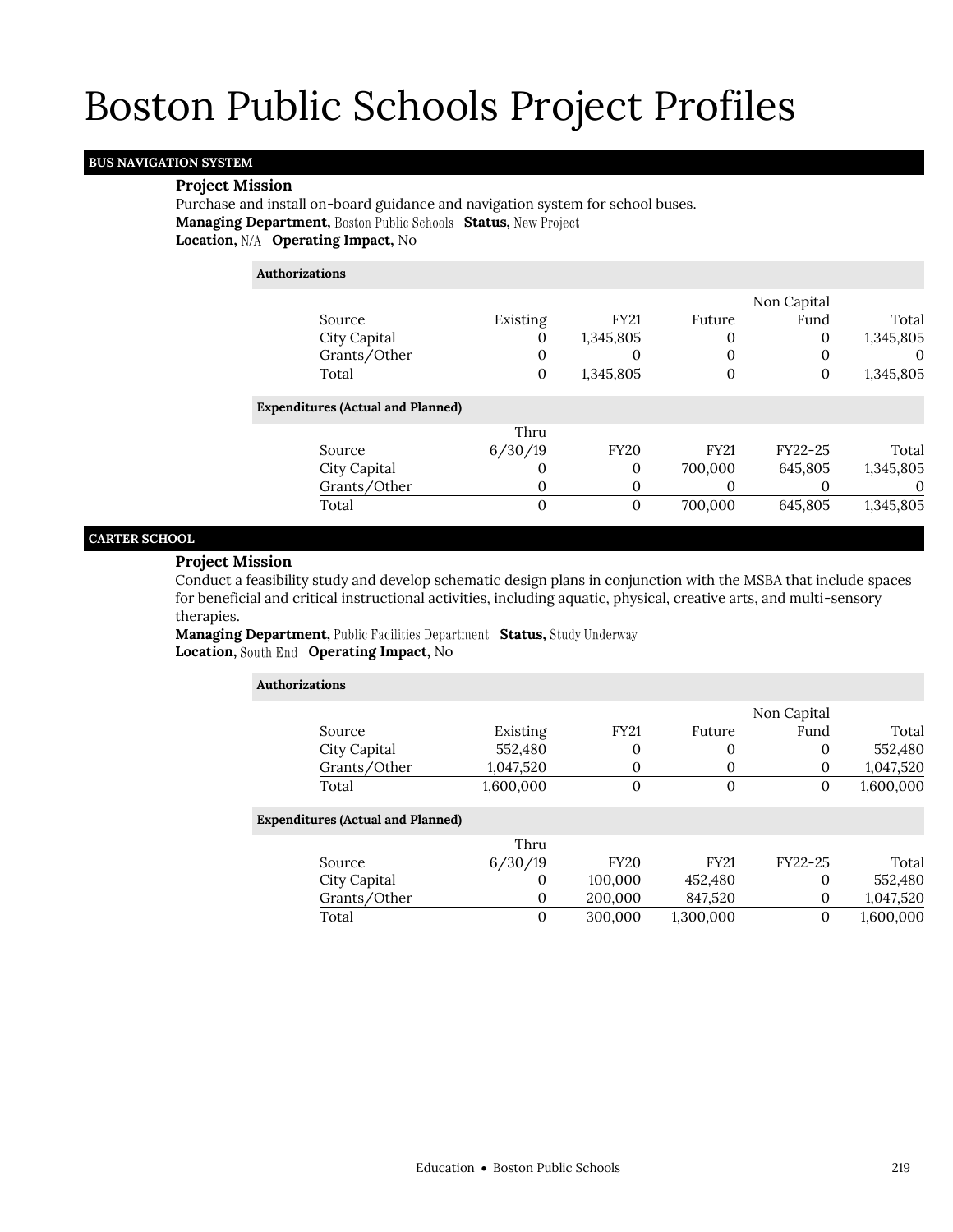### **CURLEY K-8 SCHOOL**

### **Project Mission**

Rebuild exterior bridge and walkway that connects the two school buildings. **Managing Department, Public Facilities Department Status, In Design Location, Jamaica Plain Operating Impact, No** 

| <b>Authorizations</b>                    |          |             |             |             |           |
|------------------------------------------|----------|-------------|-------------|-------------|-----------|
|                                          |          |             |             | Non Capital |           |
| Source                                   | Existing | <b>FY21</b> | Future      | Fund        | Total     |
| City Capital                             | 840,000  | 2,160,000   | 0           | 0           | 3,000,000 |
| Grants/Other                             |          | 0           | 0           |             |           |
| Total                                    | 840,000  | 2,160,000   | $\theta$    | $\Omega$    | 3,000,000 |
| <b>Expenditures (Actual and Planned)</b> |          |             |             |             |           |
|                                          | Thru     |             |             |             |           |
| Source                                   | 6/30/19  | <b>FY20</b> | <b>FY21</b> | FY22-25     | Total     |
| City Capital                             | 7,369    | 200,000     | 2,792,631   | $\Omega$    | 3,000,000 |
| Grants/Other                             |          | 0           | 0           | $\theta$    |           |
| Total                                    | 7,369    | 200,000     | 2,792,631   | $\theta$    | 3,000,000 |

### **DEVER AND MCCORMACK OPEN SPACE STUDY**

#### **Project Mission**

Study to determine outdoor improvements at the Dever and McCormack Schools.

**Managing Department, Boston Public Schools Status, New Project** 

**Location, Operating Impact,** No

| <b>Authorizations</b>                    |          |                |             |             |          |
|------------------------------------------|----------|----------------|-------------|-------------|----------|
|                                          |          |                |             | Non Capital |          |
| Source                                   | Existing | <b>FY21</b>    | Future      | Fund        | Total    |
| City Capital                             | 200,000  | 0              | O           | $\Omega$    | 200,000  |
| Grants/Other                             |          | 0              | O           |             | 0        |
| Total                                    | 200,000  | $\overline{0}$ | 0           | 0           | 200,000  |
| <b>Expenditures (Actual and Planned)</b> |          |                |             |             |          |
|                                          | Thru     |                |             |             |          |
| Source                                   | 6/30/19  | <b>FY20</b>    | <b>FY21</b> | FY22-25     | Total    |
| City Capital                             |          | 0              | 50,000      | 150,000     | 200,000  |
| Grants/Other                             | $\theta$ | 0              | O           | $_{0}$      | $\theta$ |
| Total                                    |          | $\overline{0}$ | 50,000      | 150,000     | 200,000  |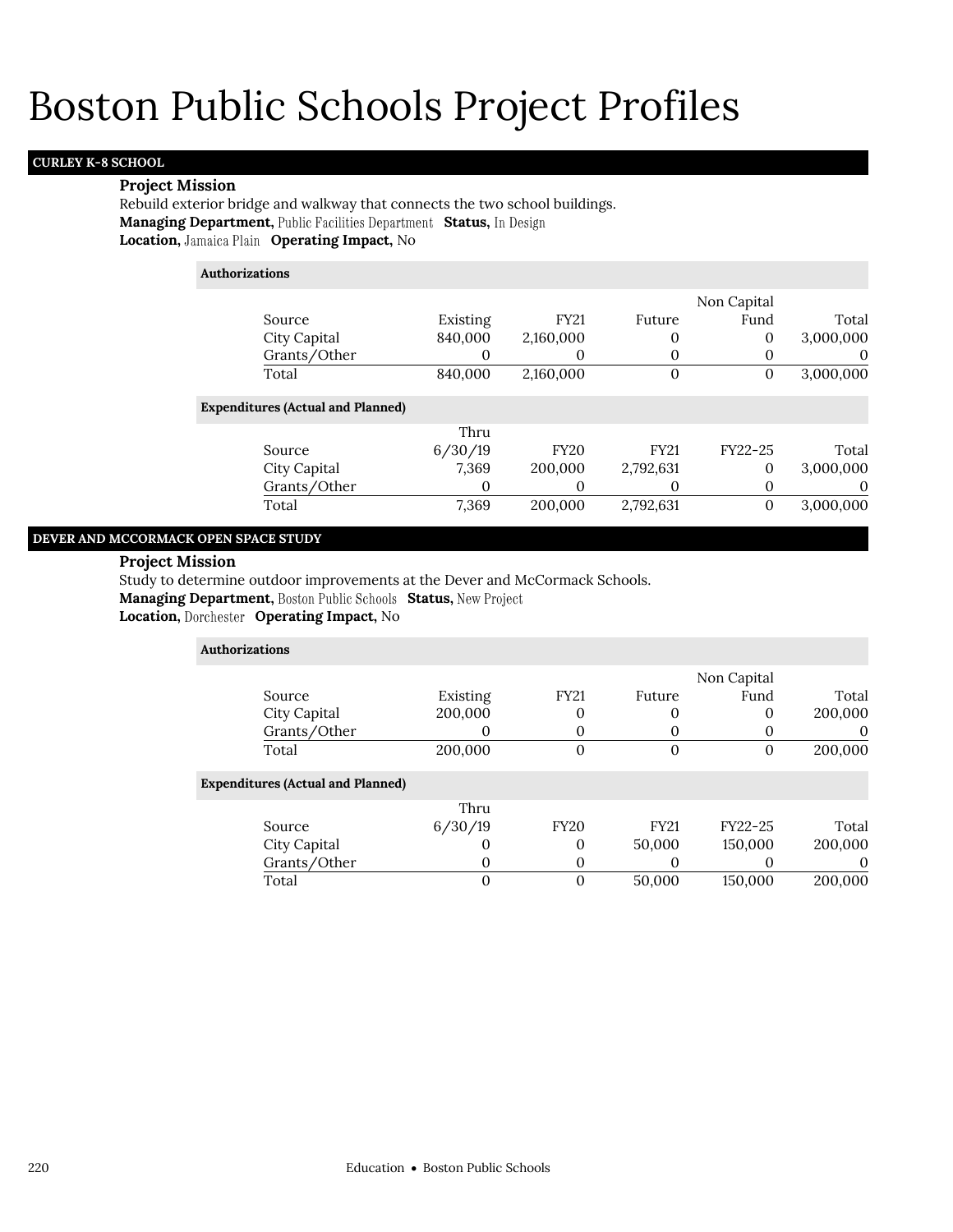### **DRINKING WATER UPGRADES AT VARIOUS SCHOOLS**

### **Project Mission**

Plumbing and fixture upgrades to expand the availability of drinking water at various schools. **Managing Department, Boston Public Schools Status, New Project Location, Various neighborhoods Operating Impact, No** 

### **Authorizations**

|                                          |           |                |              | Non Capital |            |
|------------------------------------------|-----------|----------------|--------------|-------------|------------|
| Source                                   | Existing  | <b>FY21</b>    | Future       | Fund        | Total      |
| City Capital                             | 2,000,000 | 8,360,000      | 0            | 0           | 10,360,000 |
| Grants/Other                             |           | 0              |              |             | $\theta$   |
| Total                                    | 2,000,000 | 8,360,000      | $\mathbf{0}$ | 0           | 10,360,000 |
| <b>Expenditures (Actual and Planned)</b> |           |                |              |             |            |
|                                          | Thru      |                |              |             |            |
| Source                                   | 6/30/19   | <b>FY20</b>    | <b>FY21</b>  | FY22-25     | Total      |
| City Capital                             |           | $\overline{0}$ | 2,000,000    | 8,360,000   | 10,360,000 |
| Grants/Other                             | 0         | 0              |              |             | $\theta$   |
| Total                                    | 0         | $\overline{0}$ | 2,000,000    | 8,360,000   | 10,360,000 |
|                                          |           |                |              |             |            |

### **EDWARDS SCHOOL STUDY**

#### **Project Mission**

Study to design and retrofit school for future educational programming. **Managing Department, Public Facilities Department Status, New Project Location, Operating Impact,** No

| <b>Authorizations</b>                    |          |                |             |                |          |
|------------------------------------------|----------|----------------|-------------|----------------|----------|
|                                          |          |                |             | Non Capital    |          |
| Source                                   | Existing | <b>FY21</b>    | Future      | Fund           | Total    |
| City Capital                             | U        | 500,000        |             | $\overline{0}$ | 500,000  |
| Grants/Other                             | O        | 0              |             |                | $\theta$ |
| Total                                    | $\Omega$ | 500,000        | $\Omega$    | $\Omega$       | 500,000  |
| <b>Expenditures (Actual and Planned)</b> |          |                |             |                |          |
|                                          | Thru     |                |             |                |          |
| Source                                   | 6/30/19  | <b>FY20</b>    | <b>FY21</b> | FY22-25        | Total    |
| City Capital                             | $\cup$   | $\Omega$       | 250,000     | 250,000        | 500,000  |
| Grants/Other                             | $\theta$ | $\Omega$       |             |                | $\Omega$ |
| Total                                    | 0        | $\overline{0}$ | 250,000     | 250,000        | 500,000  |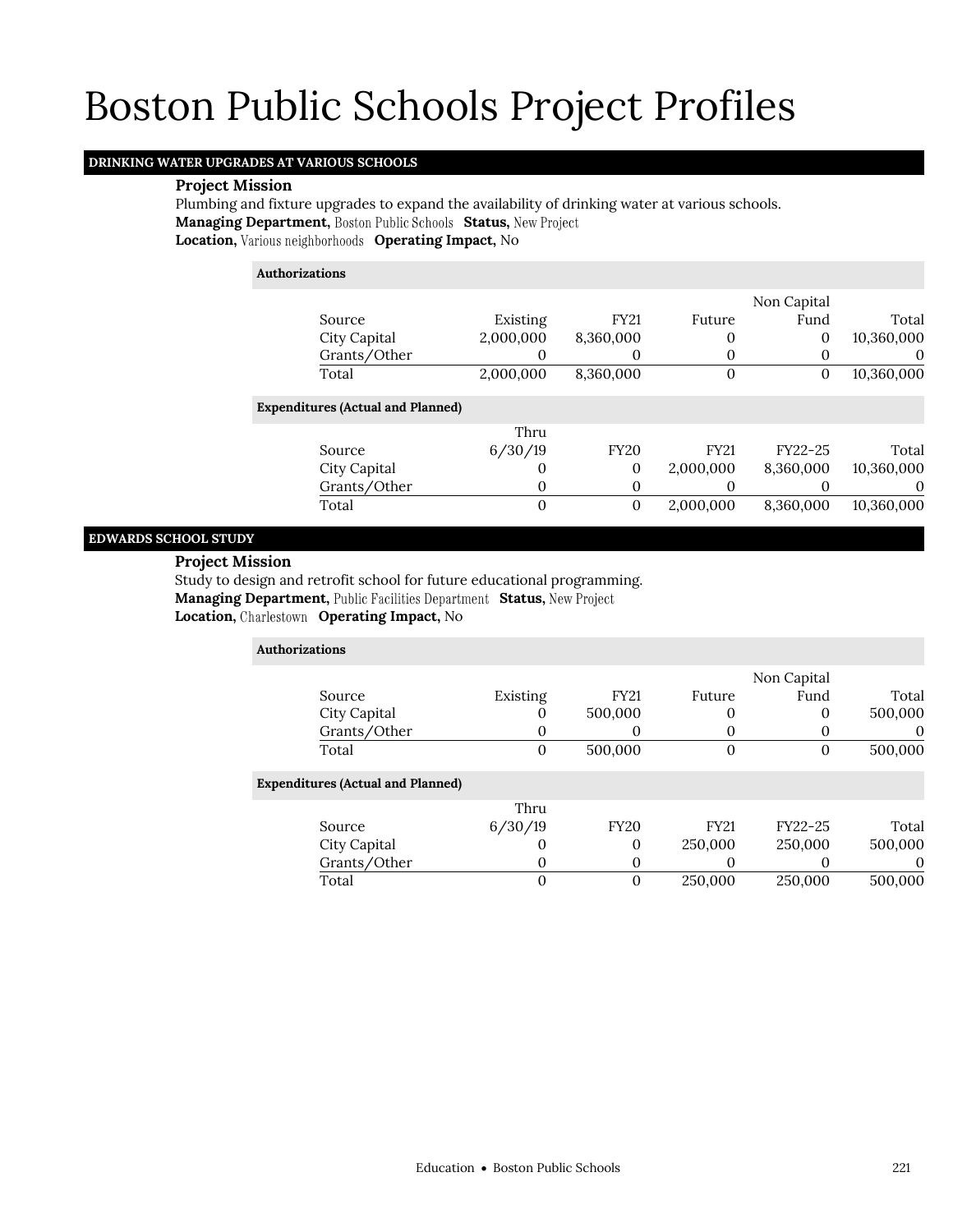### **ELECTRICAL IMPROVEMENTS AT 4 SCHOOLS**

### **Project Mission**

Update electrical systems at Boston Latin Academy, the Condon School, and the Warren/Prescott School, and replace switchgear at Madison Park Technical Vocational High School. **Managing Department, Public Facilities Department Status, In Construction Location, Various neighborhoods Operating Impact, No** 

### **Authorizations**

|             | Non Capital |              |             |           |                                          |
|-------------|-------------|--------------|-------------|-----------|------------------------------------------|
| Total       | Fund        | Future       | <b>FY21</b> | Existing  | Source                                   |
| 3,091,000   | 0           | 0            | 0           | 3,091,000 | City Capital                             |
| $\mathbf 0$ | $_{0}$      | $\Omega$     | 0           | 0         | Grants/Other                             |
| 3,091,000   | 0           | $\mathbf{0}$ | $\theta$    | 3,091,000 | Total                                    |
|             |             |              |             |           | <b>Expenditures (Actual and Planned)</b> |
|             |             |              |             | Thru      |                                          |
| Total       | FY22-25     | <b>FY21</b>  | <b>FY20</b> | 6/30/19   | Source                                   |
| 3,091,000   | $\Omega$    | 1,441,000    | 1,473,340   | 176,660   | City Capital                             |
| 0           | 0           | 0            | 0           |           | Grants/Other                             |
| 3,091,000   | 0           | 1,441,000    | 1,473,340   | 176,660   | Total                                    |

### **ENTRYWAY IMPROVEMENTS AT VARIOUS SCHOOLS**

### **Project Mission**

Entryway upgrades including security, doors, lighting, way-finding, and paint at various schools. **Managing Department, Boston Public Schools Status, New Project** 

### **Location, Various neighborhoods Operating Impact, No**

| <b>Authorizations</b>                    |           |             |             |              |           |
|------------------------------------------|-----------|-------------|-------------|--------------|-----------|
|                                          |           |             |             | Non Capital  |           |
| Source                                   | Existing  | <b>FY21</b> | Future      | Fund         | Total     |
| City Capital                             | 1,000,000 | 1,000,000   | 0           | $\mathbf{0}$ | 2,000,000 |
| Grants/Other                             |           | 0           | $\Omega$    |              | $\theta$  |
| Total                                    | 1,000,000 | 1,000,000   | $\theta$    | $\mathbf{0}$ | 2,000,000 |
| <b>Expenditures (Actual and Planned)</b> |           |             |             |              |           |
|                                          | Thru      |             |             |              |           |
| Source                                   | 6/30/19   | <b>FY20</b> | <b>FY21</b> | FY22-25      | Total     |
| City Capital                             | 0         | 0           | 1,000,000   | 1,000,000    | 2,000,000 |
| Grants/Other                             | 0         | 0           | 0           |              | 0         |
| Total                                    | $\Omega$  | $\theta$    | 1.000.000   | 1.000.000    | 2,000,000 |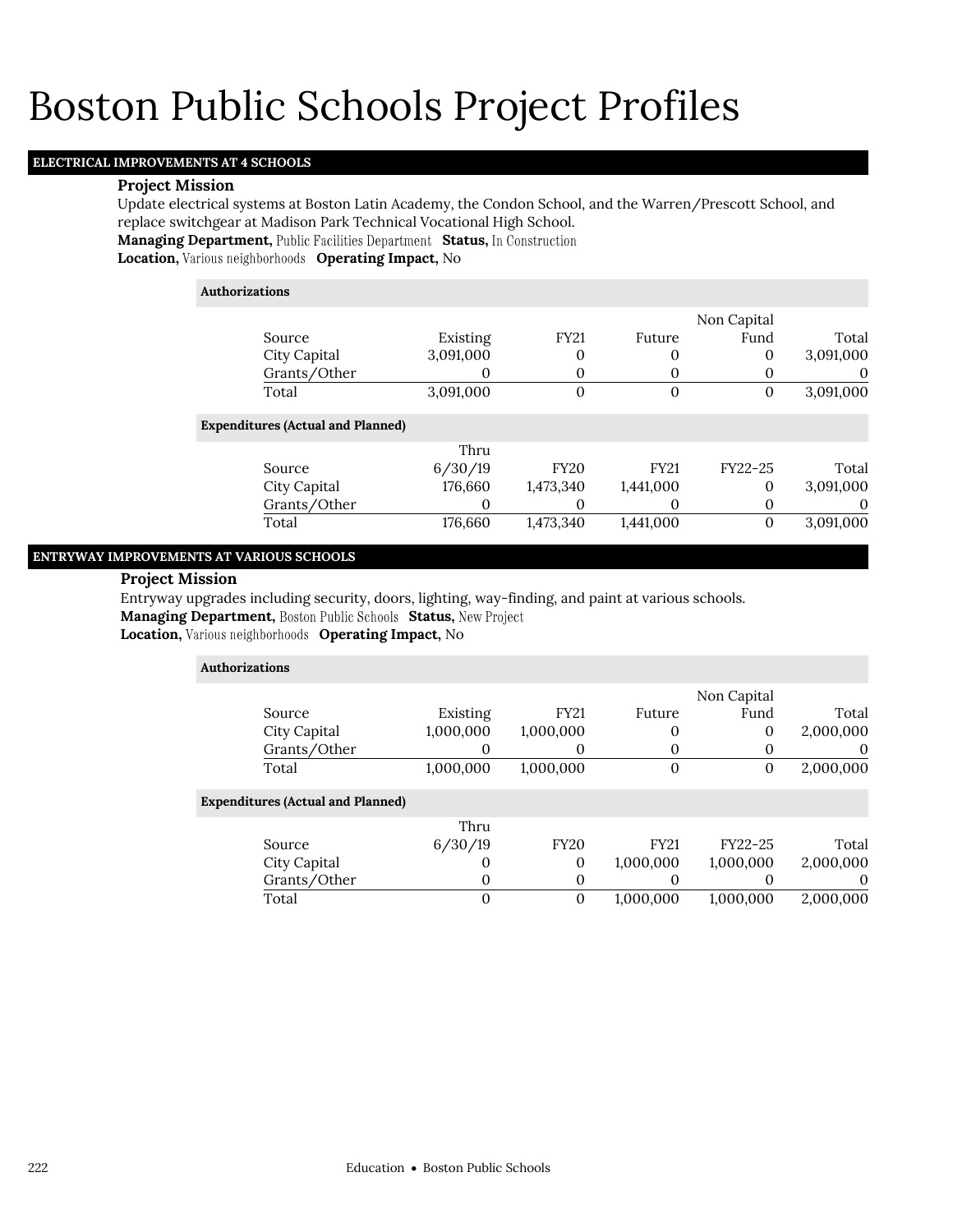### **EVERETT SCHOOL ROOF**

### **Project Mission**

Replace roof.

**Managing Department, Public Facilities Department Status, In Design Location, Operating Impact,** No

### **Authorizations**

|                                          |                   |             |             | Non Capital |           |
|------------------------------------------|-------------------|-------------|-------------|-------------|-----------|
| Source                                   | Existing          | <b>FY21</b> | Future      | Fund        | Total     |
| City Capital                             | 661,500           | 338,500     | 0           | 0           | 1,000,000 |
| Grants/Other                             |                   | 0           | 0           |             |           |
| Total                                    | 661,500           | 338,500     | 0           | 0           | 1,000,000 |
| <b>Expenditures (Actual and Planned)</b> |                   |             |             |             |           |
|                                          | Thru              |             |             |             |           |
| Source                                   | 6/30/19           | <b>FY20</b> | <b>FY21</b> | FY22-25     | Total     |
| City Capital                             | $\mathbf{\Omega}$ | 81,050      | 918,950     | $\Omega$    | 1,000,000 |
| Grants/Other                             | 0                 | 0           | $\Omega$    |             |           |
| Total                                    | 0                 | 81,050      | 918,950     | 0           | 1,000,000 |

### **FIRE ALARM IMPROVEMENTS AT 3 SCHOOLS**

### **Project Mission**

Update fire alarm systems at the McKay, Josiah Quincy Upper, and the Warren/Prescott Schools. **Managing Department, Public Facilities Department Status, In Construction** 

**Location, Various neighborhoods Operating Impact, No** 

| <b>Authorizations</b>                    |           |             |             |             |           |
|------------------------------------------|-----------|-------------|-------------|-------------|-----------|
|                                          |           |             |             | Non Capital |           |
| Source                                   | Existing  | <b>FY21</b> | Future      | Fund        | Total     |
| City Capital                             | 1,200,000 | 1,364,000   | $\Omega$    | 0           | 2,564,000 |
| Grants/Other                             | 0         | 0           |             |             | 0         |
| Total                                    | 1,200,000 | 1,364,000   | $\Omega$    | 0           | 2,564,000 |
| <b>Expenditures (Actual and Planned)</b> |           |             |             |             |           |
|                                          | Thru      |             |             |             |           |
| Source                                   | 6/30/19   | <b>FY20</b> | <b>FY21</b> | FY22-25     | Total     |
| City Capital                             | 0         | 374,337     | 2,189,663   | $\Omega$    | 2,564,000 |
| Grants/Other                             | 0         | 0           |             |             | $\theta$  |
| Total                                    | 0         | 374,337     | 2,189,663   | 0           | 2,564,000 |
|                                          |           |             |             |             |           |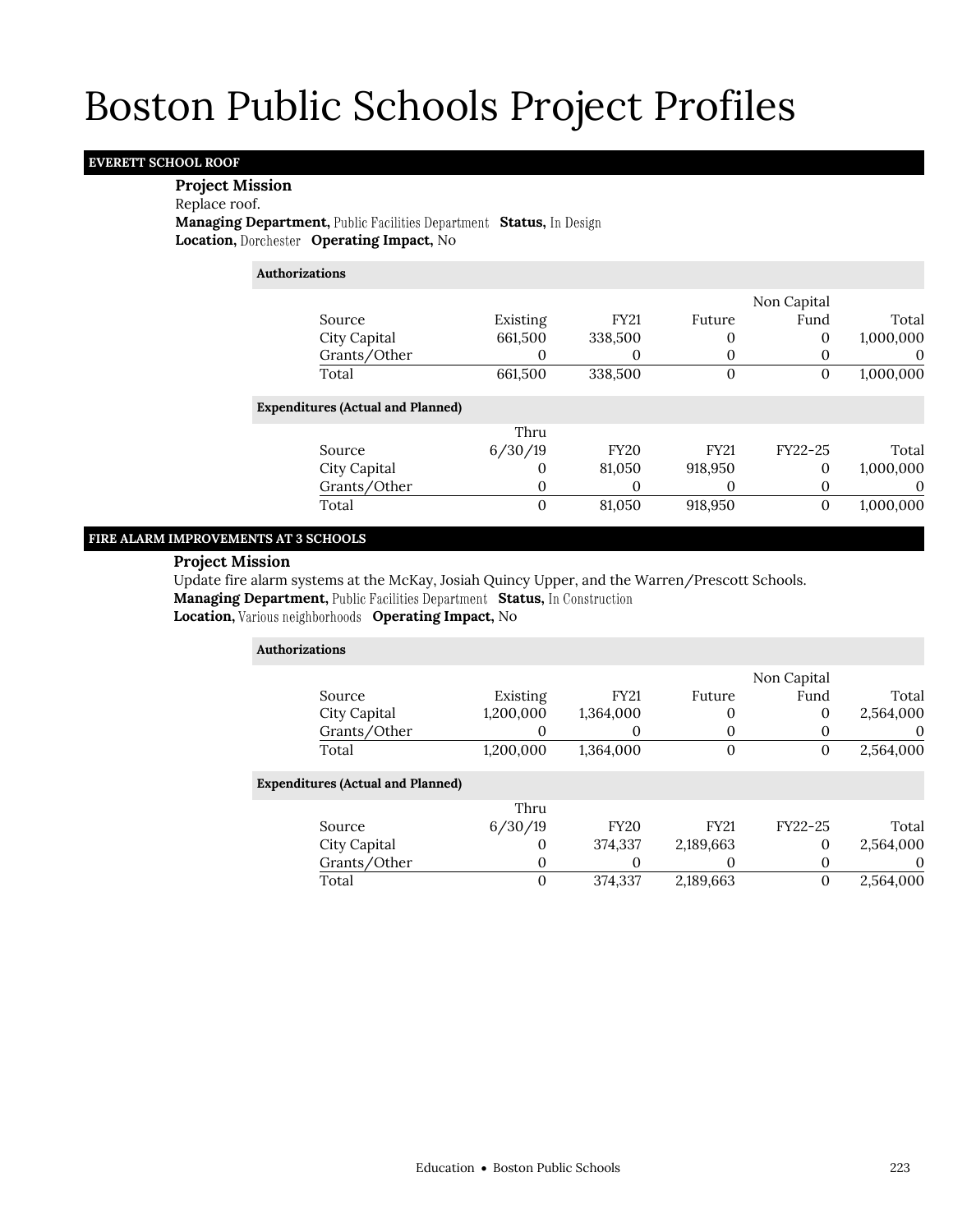### **FIRE SYSTEMS AT VARIOUS SCHOOLS**

#### **Project Mission**

Upgrade or replacement of fire alarms and/or fire protection systems at various schools. **Managing Department, Status, Location, Various neighborhoods Operating Impact, No** 

### **Authorizations**

|              |          |             |        | Non Capital |           |
|--------------|----------|-------------|--------|-------------|-----------|
| Source       | Existing | <b>FY21</b> | Future | Fund        | Total     |
| City Capital |          | 1,000,000   |        |             | 1,000,000 |
| Grants/Other |          |             |        |             |           |
| Total        |          | 1,000,000   |        |             | 1,000,000 |

### **Expenditures (Actual and Planned)**

|              | Thru    |      |             |         |           |
|--------------|---------|------|-------------|---------|-----------|
| Source       | 6/30/19 | FY20 | <b>FY21</b> | FY22-25 | Total     |
| City Capital |         |      | 500,000     | 500,000 | 1,000,000 |
| Grants/Other |         |      |             |         |           |
| Total        |         |      | 500.000     | 500.000 | 1,000,000 |

### **FOOD AND NUTRITIONAL SERVICES TECHNOLOGY**

### **Project Mission**

Purchase and install point of sale system for food services at all schools.

**Managing Department, Boston Public Schools Status, New Project** 

**Location, Operating Impact,** No

| <b>Authorizations</b>                    |              |              |             |             |         |
|------------------------------------------|--------------|--------------|-------------|-------------|---------|
|                                          |              |              |             | Non Capital |         |
| Source                                   | Existing     | <b>FY21</b>  | Future      | Fund        | Total   |
| City Capital                             | O            | 740,000      | $_{0}$      | 0           | 740,000 |
| Grants/Other                             | U            | 0            | O           |             | 0       |
| Total                                    | $\mathbf{0}$ | 740,000      | 0           | 0           | 740,000 |
| <b>Expenditures (Actual and Planned)</b> |              |              |             |             |         |
|                                          | Thru         |              |             |             |         |
| Source                                   | 6/30/19      | <b>FY20</b>  | <b>FY21</b> | FY22-25     | Total   |
| City Capital                             | O            | 0            | 500,000     | 240,000     | 740,000 |
| Grants/Other                             | O            | 0            | O           | 0           | 0       |
| Total                                    |              | $\mathbf{0}$ | 500,000     | 240,000     | 740.000 |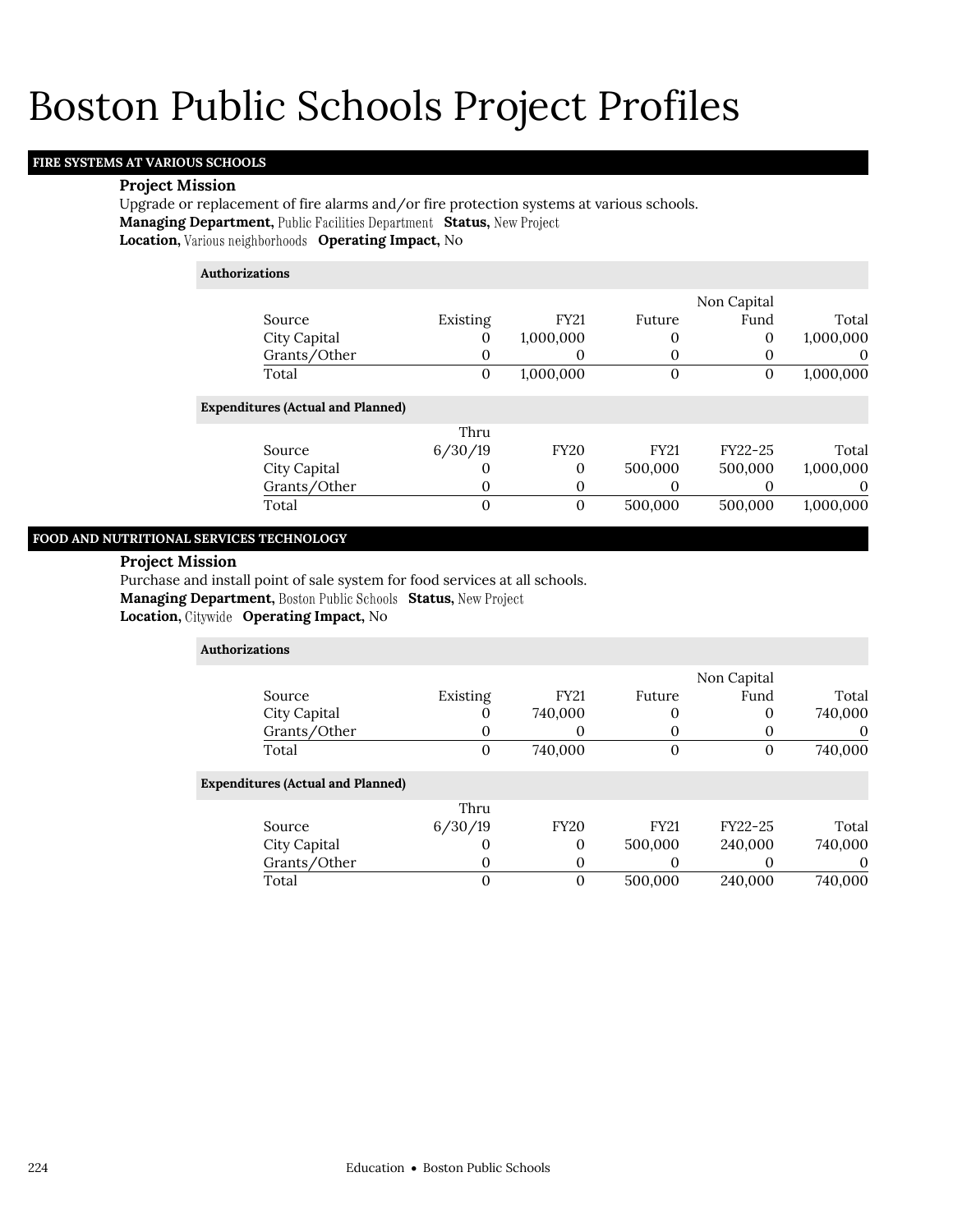### **GRADE 7-12 CONVERSIONS MASTER PLAN**

### **Project Mission**

Study to establish a master plan for the implementation of grade 7-12 conversions at various schools. Managing Department, Public Facilities Department Status, New Project **Location, Various neighborhoods Operating Impact, No** 

### **Authorizations**

|                                          |          |             |                  | Non Capital |           |
|------------------------------------------|----------|-------------|------------------|-------------|-----------|
| Source                                   | Existing | <b>FY21</b> | Future           | Fund        | Total     |
| City Capital                             |          | 2,500,000   | 0                | 0           | 2,500,000 |
| Grants/Other                             |          | 0           | 0                |             | $\theta$  |
| Total                                    | 0        | 2,500,000   | $\boldsymbol{0}$ | $\Omega$    | 2,500,000 |
| <b>Expenditures (Actual and Planned)</b> |          |             |                  |             |           |
|                                          | Thru     |             |                  |             |           |
| Source                                   | 6/30/19  | <b>FY20</b> | <b>FY21</b>      | FY22-25     | Total     |
| City Capital                             |          | 0           | 300,000          | 2,200,000   | 2,500,000 |
| Grants/Other                             | $\theta$ | 0           | $\theta$         |             | $\theta$  |
| Total                                    |          | 0           | 300,000          | 2.200.000   | 2,500,000 |

### **GRADE K-6 SCHOOL CONVERSIONS PHASE 1**

### **Project Mission**

Interior renovations to facilitate K-6 conversions at various schools, including adding/removing walls, installing lockers, and relocating offices.

**Managing Department, Boston Public Schools Status, New Project Location, Various neighborhoods Operating Impact, No** 

| <b>Authorizations</b>                    |                   |             |                  |             |         |
|------------------------------------------|-------------------|-------------|------------------|-------------|---------|
|                                          |                   |             |                  | Non Capital |         |
| Source                                   | Existing          | <b>FY21</b> | Future           | Fund        | Total   |
| City Capital                             | 0                 | 500,000     | 0                |             | 500,000 |
| Grants/Other                             |                   | O           | 0                |             | O       |
| Total                                    | 0                 | 500,000     | $\boldsymbol{0}$ | 0           | 500,000 |
| <b>Expenditures (Actual and Planned)</b> |                   |             |                  |             |         |
|                                          | Thru              |             |                  |             |         |
| Source                                   | 6/30/19           | <b>FY20</b> | <b>FY21</b>      | FY22-25     | Total   |
| City Capital                             | $\mathbf{\Omega}$ | 0           | 200,000          | 300,000     | 500,000 |
| Grants/Other                             | 0                 | $_{0}$      | O                |             | O       |
| Total                                    | 0                 | 0           | 200,000          | 300,000     | 500,000 |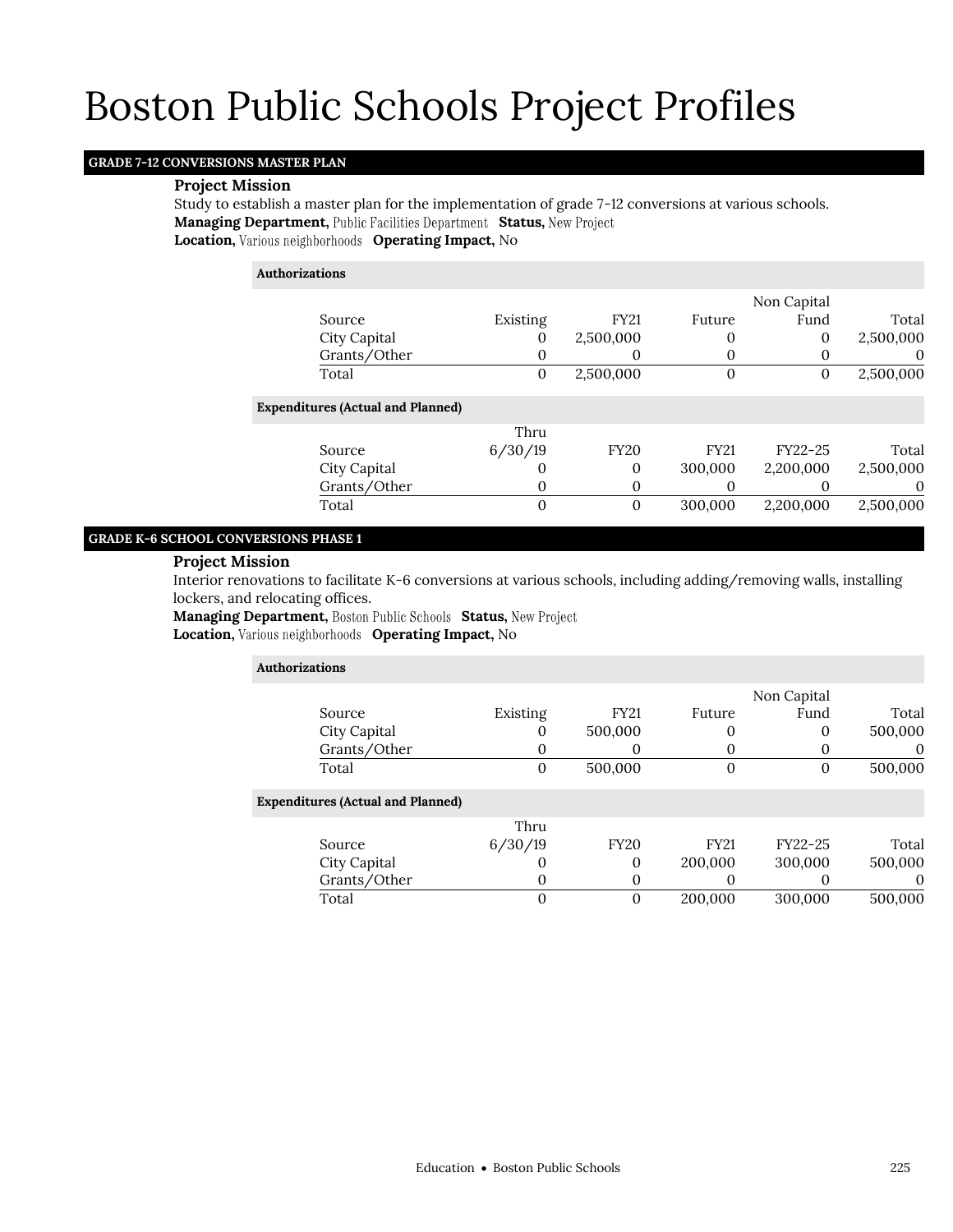### **HENDERSON INCLUSION LOWER SCHOOL WINDOWS**

### **Project Mission**

Replace windows, add fire sprinklers, and make accessibility improvements. **Managing Department, Public Facilities Department Status, In Design Location, Operating Impact,** No

| <b>Authorizations</b>                    |           |             |                |             |           |
|------------------------------------------|-----------|-------------|----------------|-------------|-----------|
|                                          |           |             |                | Non Capital |           |
| Source                                   | Existing  | <b>FY21</b> | Future         | Fund        | Total     |
| City Capital                             | 1,350,000 | 7,250,000   | 0              | 0           | 8,600,000 |
| Grants/Other                             |           | O           | 0              | 0           | 0         |
| Total                                    | 1,350,000 | 7,250,000   | $\overline{0}$ | 0           | 8,600,000 |
| <b>Expenditures (Actual and Planned)</b> |           |             |                |             |           |
|                                          | Thru      |             |                |             |           |
| Source                                   | 6/30/19   | <b>FY20</b> | <b>FY21</b>    | FY22-25     | Total     |
| City Capital                             | $\Omega$  | 500,000     | 5,000,000      | 3,100,000   | 8,600,000 |
| Grants/Other                             | $\Omega$  | 0           |                | $\Omega$    | $\theta$  |
| Total                                    |           | 500,000     | 5,000,000      | 3,100,000   | 8,600,000 |

### **HORACE MANN SCHOOL RELOCATION**

#### **Project Mission**

Acoustical study and infrastructure improvements associated with relocation to accommodate specialized programmatic needs for students with hearing impairments.

**Managing Department, Public Facilities Department Status, New Project** 

**Location, Allston/Brighton Operating Impact, No** 

| <b>Authorizations</b>                    |              |              |             |             |          |
|------------------------------------------|--------------|--------------|-------------|-------------|----------|
|                                          |              |              |             | Non Capital |          |
| Source                                   | Existing     | <b>FY21</b>  | Future      | Fund        | Total    |
| City Capital                             | 0            | 100,000      | $\theta$    | 0           | 100,000  |
| Grants/Other                             | 0            | $\Omega$     | $\Omega$    |             | $\Omega$ |
| Total                                    | $\mathbf{0}$ | 100,000      | $\Omega$    | $\theta$    | 100,000  |
| <b>Expenditures (Actual and Planned)</b> |              |              |             |             |          |
|                                          | Thru         |              |             |             |          |
| Source                                   | 6/30/19      | <b>FY20</b>  | <b>FY21</b> | FY22-25     | Total    |
| City Capital                             | 0            | $\Omega$     | 100,000     | $\Omega$    | 100,000  |
| Grants/Other                             | 0            | $\mathbf{0}$ | O           | 0           | 0        |
| Total                                    | 0            | 0            | 100,000     | $\Omega$    | 100,000  |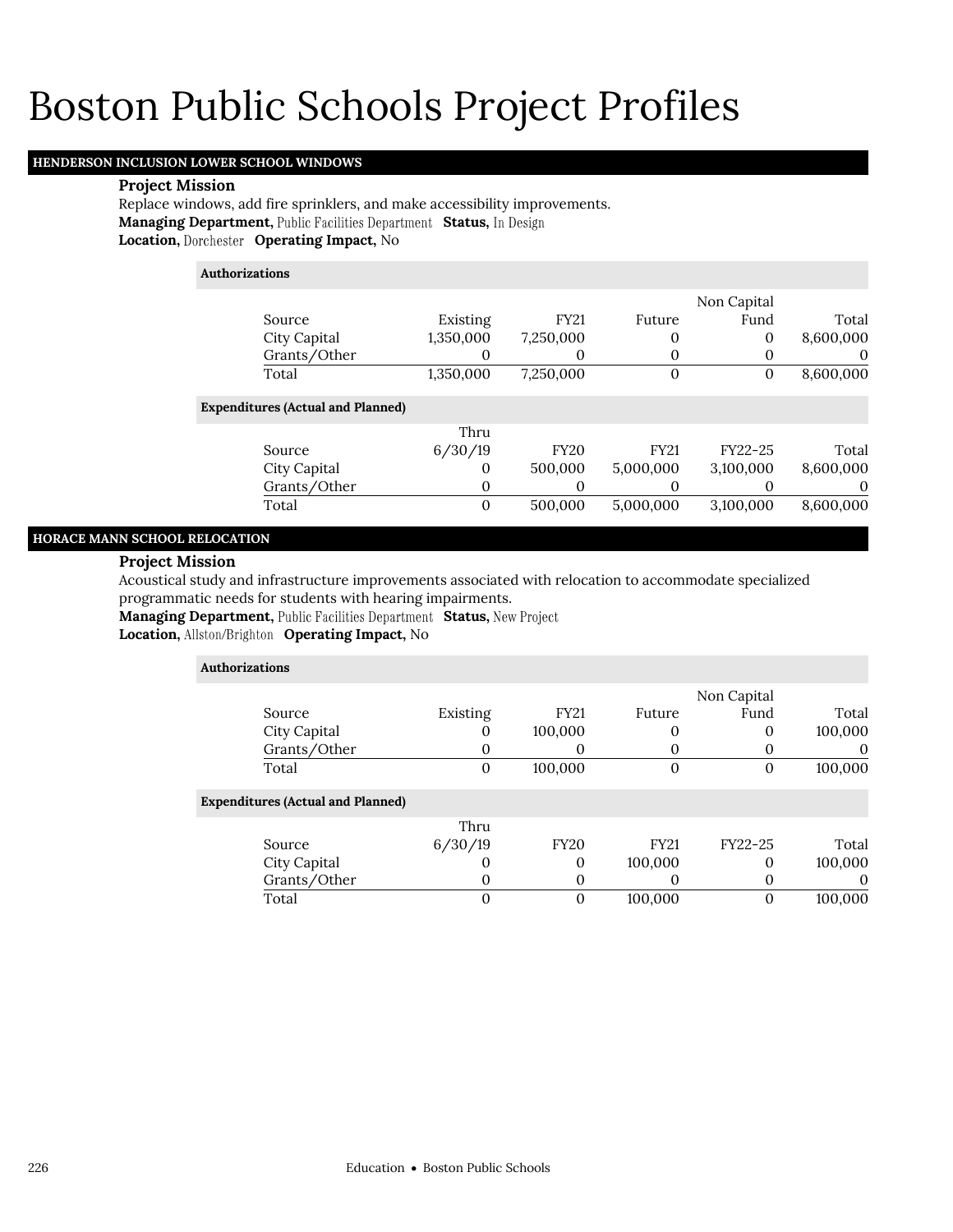### **JACKSON/MANN SCHOOL STUDY**

### **Project Mission**

Study to determine facility needs for the Jackson/Mann School and community center. **Managing Department, Boston Public Schools Status, New Project Location, Allston/Brighton Operating Impact, No** 

### **Authorizations**

|                                          |          |                |             | Non Capital |          |
|------------------------------------------|----------|----------------|-------------|-------------|----------|
| Source                                   | Existing | <b>FY21</b>    | Future      | Fund        | Total    |
| City Capital                             |          | 500,000        | 0           | 0           | 500,000  |
| Grants/Other                             | $\theta$ | 0              |             |             | $\theta$ |
| Total                                    | 0        | 500,000        | 0           |             | 500,000  |
| <b>Expenditures (Actual and Planned)</b> |          |                |             |             |          |
|                                          | Thru     |                |             |             |          |
| Source                                   | 6/30/19  | <b>FY20</b>    | <b>FY21</b> | FY22-25     | Total    |
| City Capital                             |          | 0              | 250,000     | 250,000     | 500,000  |
| Grants/Other                             | $\Omega$ | 0              | O           |             |          |
| Total                                    | 0        | $\overline{0}$ | 250,000     | 250,000     | 500,000  |

### **JOSIAH QUINCY UPPER SCHOOL**

### **Project Mission**

Conduct a feasibility study and develop schematic design plans in conjunction with the Massachusetts School Building Authority that results in the construction of a new facility that supports the requirements of the Josiah Quincy Upper School.

**Managing Department, Public Facilities Department Status, In Design Location, Operating Impact,** No

| Authorizations |                                          |                 |             |             |             |           |  |
|----------------|------------------------------------------|-----------------|-------------|-------------|-------------|-----------|--|
|                |                                          |                 |             |             | Non Capital |           |  |
|                | Source                                   | Existing        | <b>FY21</b> | Future      | Fund        | Total     |  |
|                | City Capital                             |                 | 0           | 0           |             |           |  |
|                | Grants/Other                             | 2,200,000       | O           | 0           | $\Omega$    | 2,200,000 |  |
|                | Total                                    | 2,200,000       | 0           | 0           |             | 2,200,000 |  |
|                | <b>Expenditures (Actual and Planned)</b> |                 |             |             |             |           |  |
|                | Source                                   | Thru<br>6/30/19 | <b>FY20</b> | <b>FY21</b> | FY22-25     | Total     |  |

City Capital 0 0 0 0 0 0 0 Grants/Other 0 200,000 2,000,000 0 2,200,000 Total 0 200,000 2,000,000 0 2,200,000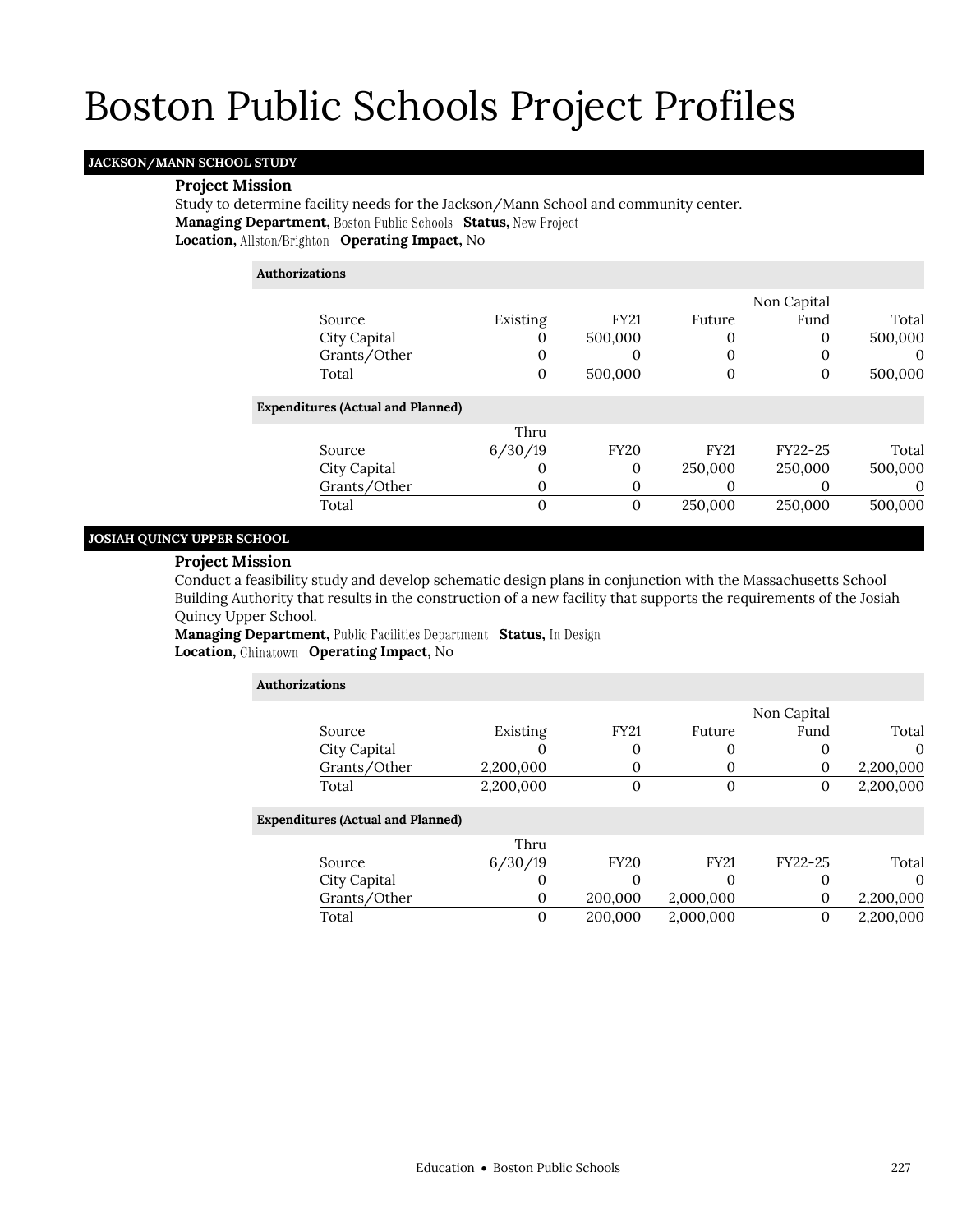### **MADISON PARK COMPLEX BUILDING #4 LOCKER ROOMS**

### **Project Mission**

Renovate women's locker rooms for Madison Park Technical Vocational High School and the O'Bryant School of Mathematics and Science.

**Managing Department, Public Facilities Department Status, In Design Location, Roxbury Operating Impact, No** 

### **Authorizations**

|                                          |           |             |              | Non Capital |           |
|------------------------------------------|-----------|-------------|--------------|-------------|-----------|
| Source                                   | Existing  | <b>FY21</b> | Future       | Fund        | Total     |
| City Capital                             | 6,300,450 | 1,300,000   | 0            | $\Omega$    | 7,600,450 |
| Grants/Other                             | 0         | 0           | 0            | 0           | 0         |
| Total                                    | 6,300,450 | 1,300,000   | $\mathbf{0}$ | 0           | 7,600,450 |
| <b>Expenditures (Actual and Planned)</b> |           |             |              |             |           |
|                                          | Thru      |             |              |             |           |
| Source                                   | 6/30/19   | <b>FY20</b> | <b>FY21</b>  | FY22-25     | Total     |
| City Capital                             | 22,530    | 100,000     | 2,500,000    | 4,977,920   | 7,600,450 |
| Grants/Other                             | O         | 0           | 0            | 0           | 0         |
| Total                                    | 22,530    | 100.000     | 2,500,000    | 4,977,920   | 7,600,450 |
|                                          |           |             |              |             |           |

### **MADISON PARK TVHS ELECTRICAL IMPROVEMENTS**

### **Project Mission**

Electrical upgrades at Madison Park Technical Vocational High School. **Managing Department, Public Facilities Department Status, In Design Location, Roxbury Operating Impact, No** 

| <b>Authorizations</b>                    |          |             |             |             |           |
|------------------------------------------|----------|-------------|-------------|-------------|-----------|
|                                          |          |             |             | Non Capital |           |
| Source                                   | Existing | <b>FY21</b> | Future      | Fund        | Total     |
| City Capital                             | 650,000  | 5,350,000   | 0           | 0           | 6,000,000 |
| Grants/Other                             | 0        | 0           | 0           |             | $\theta$  |
| Total                                    | 650,000  | 5,350,000   | $\Omega$    | 0           | 6,000,000 |
| <b>Expenditures (Actual and Planned)</b> |          |             |             |             |           |
|                                          | Thru     |             |             |             |           |
| Source                                   | 6/30/19  | <b>FY20</b> | <b>FY21</b> | FY22-25     | Total     |
| City Capital                             | O        | 25,000      | 3,000,000   | 2,975,000   | 6,000,000 |
| Grants/Other                             | 0        | 0           | $\Omega$    |             | $\theta$  |
| Total                                    | 0        | 25,000      | 3.000.000   | 2.975.000   | 6.000.000 |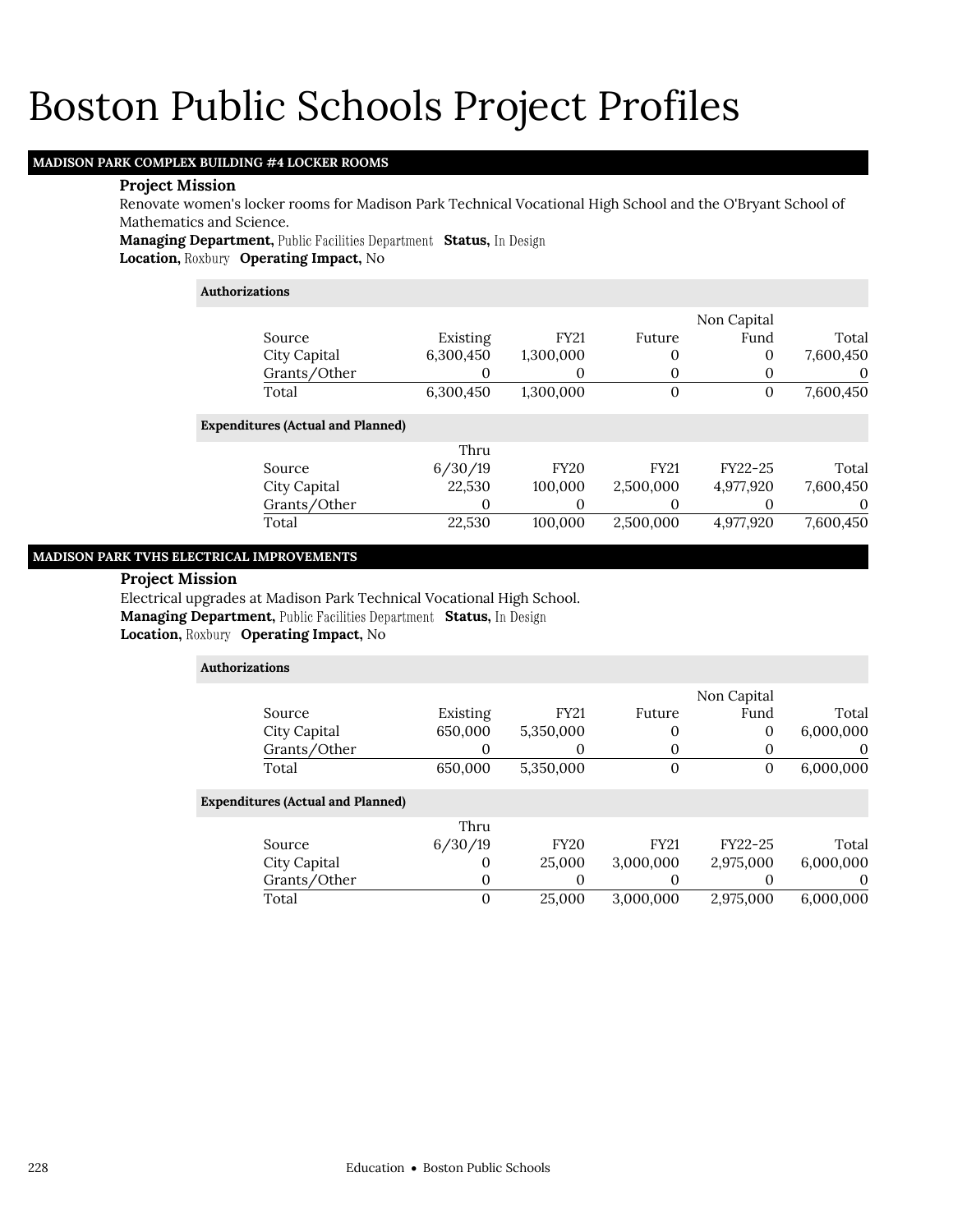### **MATTAHUNT SCHOOL**

### **Project Mission**

Safety upgrades at the Mattahunt Early Education Center. **Managing Department, Boston Public Schools Status, New Project Location, Operating Impact,** No

### **Authorizations**

|                                          |          |             |             | Non Capital |          |
|------------------------------------------|----------|-------------|-------------|-------------|----------|
| Source                                   | Existing | <b>FY21</b> | Future      | Fund        | Total    |
| City Capital                             | U        | 500,000     | 0           | 0           | 500,000  |
| Grants/Other                             | 0        |             |             |             | $\theta$ |
| Total                                    | 0        | 500,000     | 0           | 0           | 500,000  |
| <b>Expenditures (Actual and Planned)</b> |          |             |             |             |          |
|                                          | Thru     |             |             |             |          |
| Source                                   | 6/30/19  | <b>FY20</b> | <b>FY21</b> | $FY22-25$   | Total    |
| City Capital                             | O        | $\Omega$    | 500,000     | 0           | 500,000  |
| Grants/Other                             | 0        |             |             | 0           | $\theta$ |
| Total                                    | 0        | $\Omega$    | 500,000     | 0           | 500,000  |

### **MY WAY CAFE PHASE 3**

### **Project Mission**

Kitchen upgrades to expand the implementation of an innovative fresh food program at an additional 28 schools in FY21.

**Managing Department, Public Facilities Department Status, New Project Location, Various neighborhoods Operating Impact, No** 

| <b>Authorizations</b>                    |             |             |                |              |            |  |  |
|------------------------------------------|-------------|-------------|----------------|--------------|------------|--|--|
|                                          |             |             |                | Non Capital  |            |  |  |
| Source                                   | Existing    | <b>FY21</b> | Future         | Fund         | Total      |  |  |
| City Capital                             | 11,200,000  | 0           | 0              | 0            | 11,200,000 |  |  |
| Grants/Other                             |             | 0           | 0              | $\theta$     | $\theta$   |  |  |
| Total                                    | 11,200,000  | 0           | $\overline{0}$ | $\mathbf{0}$ | 11,200,000 |  |  |
| <b>Expenditures (Actual and Planned)</b> |             |             |                |              |            |  |  |
|                                          | Thru        |             |                |              |            |  |  |
| Source                                   | 6/30/19     | <b>FY20</b> | <b>FY21</b>    | FY22-25      | Total      |  |  |
| City Capital                             | $\Omega$    | 200,000     | 6,300,000      | 4,700,000    | 11,200,000 |  |  |
| Grants/Other                             | $\mathbf 0$ | 0           | $\Omega$       | 0            | $\theta$   |  |  |
| Total                                    | $\Omega$    | 200.000     | 6.300,000      | 4.700.000    | 11.200.000 |  |  |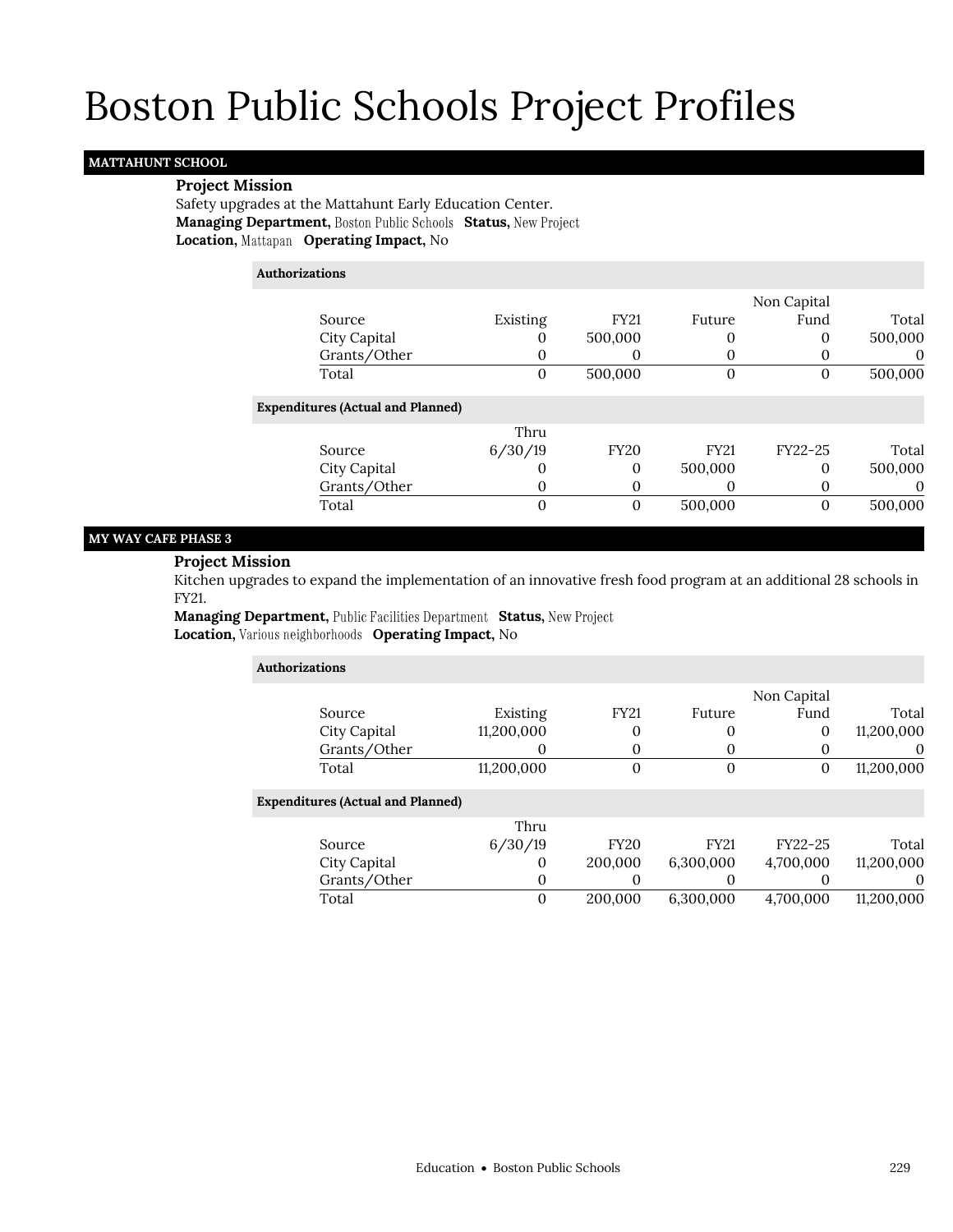### **QUINCY SCHOOL ROOF**

**RADIATOR COVERS A** 

### **Project Mission**

Replace roof and address masonry repair and waterproofing. **Managing Department, Public Facilities Department Status, In Design Location, Operating Impact,** No

|                        | Authorizations                                                        |              |             |              |              |                  |
|------------------------|-----------------------------------------------------------------------|--------------|-------------|--------------|--------------|------------------|
|                        |                                                                       |              |             |              | Non Capital  |                  |
|                        | Source                                                                | Existing     | <b>FY21</b> | Future       | Fund         | Total            |
|                        | City Capital                                                          | 600,000      | 8,800,000   | 0            | $\theta$     | 9,400,000        |
|                        | Grants/Other                                                          | $\mathbf{0}$ | $\Omega$    | 0            | 0            | $\boldsymbol{0}$ |
|                        | Total                                                                 | 600,000      | 8,800,000   | $\mathbf{0}$ | $\mathbf{0}$ | 9,400,000        |
|                        | <b>Expenditures (Actual and Planned)</b>                              |              |             |              |              |                  |
|                        |                                                                       | Thru         |             |              |              |                  |
|                        | Source                                                                | 6/30/19      | <b>FY20</b> | <b>FY21</b>  | FY22-25      | Total            |
|                        | City Capital                                                          | $\mathbf{0}$ | 25,000      | 3,500,000    | 5,875,000    | 9,400,000        |
|                        | Grants/Other                                                          | 0            | $\Omega$    | 0            | $\Omega$     | $\boldsymbol{0}$ |
|                        | Total                                                                 | $\theta$     | 25,000      | 3,500,000    | 5,875,000    | 9,400,000        |
|                        | <b>OVERS AT VARIOUS SCHOOLS</b>                                       |              |             |              |              |                  |
| <b>Project Mission</b> |                                                                       |              |             |              |              |                  |
|                        | Replace radiator covers at various schools.                           |              |             |              |              |                  |
|                        | <b>Managing Department, Boston Public Schools Status, New Project</b> |              |             |              |              |                  |
|                        | Location, Various neighborhoods Operating Impact, No                  |              |             |              |              |                  |
|                        | Authorizations                                                        |              |             |              |              |                  |
|                        |                                                                       |              |             |              | Non Capital  |                  |

| Source                                   | Existing | <b>FY21</b> | Future      | Fund    | Total     |
|------------------------------------------|----------|-------------|-------------|---------|-----------|
| City Capital                             | O        | 1,000,000   |             | 0       | 1,000,000 |
| Grants/Other                             |          | 0           |             |         | $\theta$  |
| Total                                    | 0        | 1,000,000   |             | 0       | 1,000,000 |
| <b>Expenditures (Actual and Planned)</b> |          |             |             |         |           |
|                                          | Thru     |             |             |         |           |
| Source                                   | 6/30/19  | <b>FY20</b> | <b>FY21</b> | FY22-25 | Total     |
| City Capital                             | O        | 0           | 500,000     | 500,000 | 1,000,000 |
| Grants/Other                             |          | $\Omega$    |             |         | $\theta$  |
| Total                                    |          | $\theta$    | 500,000     | 500,000 | 1,000,000 |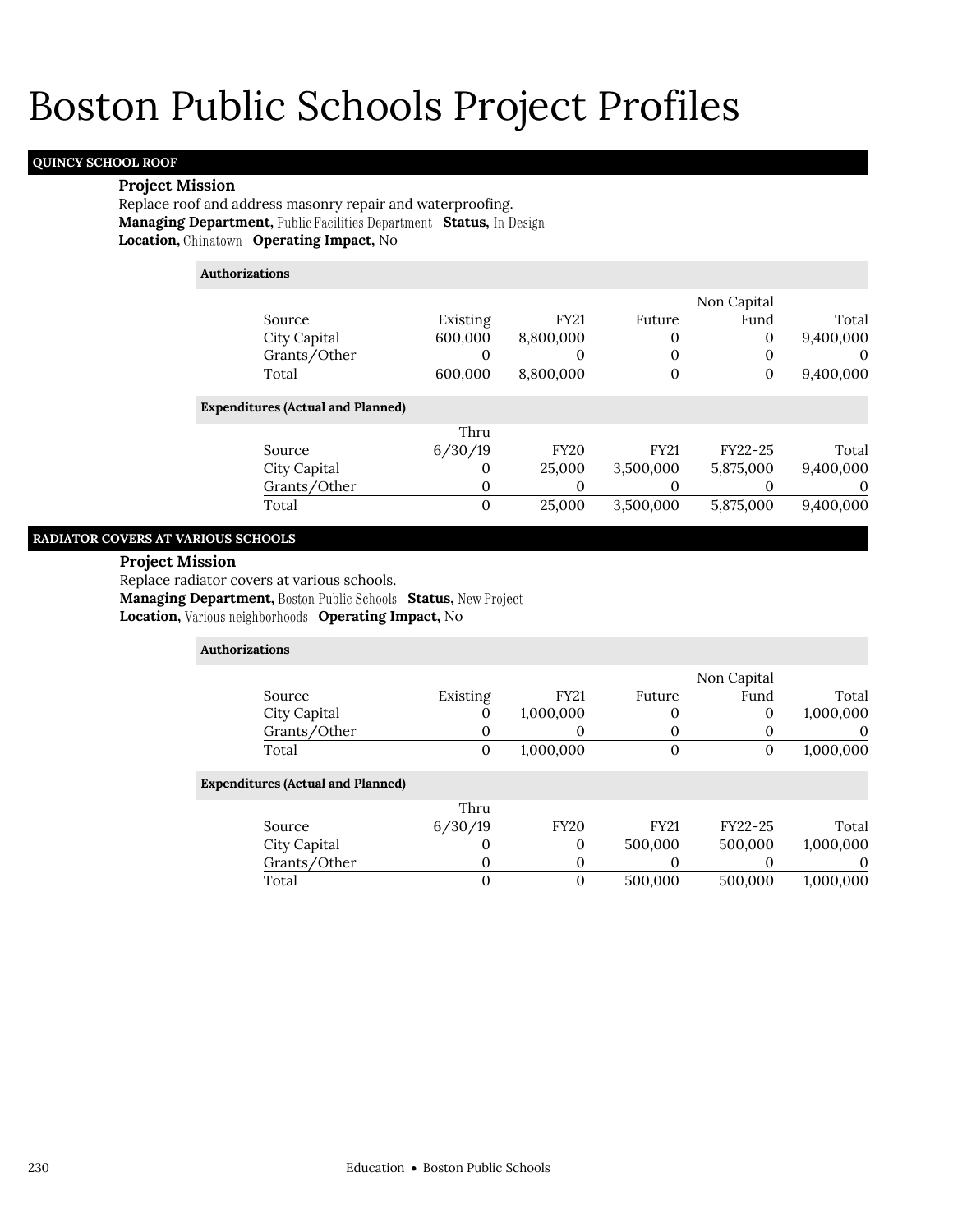### **ROOFS AND BOILERS AT 3 SCHOOLS**

### **Project Mission**

Replace boiler at the Lyon School and roofs at the McKinley K-12 and Curley K-8 Schools, in conjunction with the MSBA Accelerated Repair Program.

**Managing Department, Public Facilities Department Status, In Construction Location, Various neighborhoods Operating Impact, No** 

| Authorizations                           |          |             |              |              |           |  |
|------------------------------------------|----------|-------------|--------------|--------------|-----------|--|
|                                          |          |             |              | Non Capital  |           |  |
| Source                                   | Existing | <b>FY21</b> | Future       | Fund         | Total     |  |
| City Capital                             | 152,440  | 3,375,427   | $\mathbf{0}$ | $\mathbf{0}$ | 3,527,867 |  |
| Grants/Other                             | 247,560  | 3,675,180   | 0            | 0            | 3,922,740 |  |
| Total                                    | 400,000  | 7,050,607   | $\Omega$     | 0            | 7,450,607 |  |
| <b>Expenditures (Actual and Planned)</b> |          |             |              |              |           |  |
|                                          | Thru     |             |              |              |           |  |
| Source                                   | 6/30/19  | <b>FY20</b> | <b>FY21</b>  | FY22-25      | Total     |  |
| City Capital                             | $\Omega$ | 50,000      | 700,000      | 2,777,867    | 3,527,867 |  |
| Grants/Other                             | $\theta$ | 100.000     | 1,000,000    | 2,822,740    | 3,922,740 |  |
| Total                                    | $\Omega$ | 150,000     | 1,700,000    | 5,600,607    | 7,450,607 |  |

### **SCHOOL YARD IMPROVEMENTS**

### **Project Mission**

Design and construction of school yards to be completed in FY21 through FY25, including the Haley School yard. **Managing Department, Public Facilities Department Status, Annual Program Location, Various neighborhoods Operating Impact, No** 

**Authorizations** Source Existing FY21 Future Non Capital Fund Total City Capital 4,817,000 0 3,400,000 0 8,217,000 Grants/Other 0 0 0 0 0 0 Total 4,817,000 0 3,400,000 0 8,217,000 **Expenditures (Actual and Planned)**

|              | Thru    |             |             |           |           |
|--------------|---------|-------------|-------------|-----------|-----------|
| Source       | 6/30/19 | <b>FY20</b> | <b>FY21</b> | FY22-25   | Total     |
| City Capital | 370.587 | 100.000     | 1.300.000   | 6.446.413 | 8.217.000 |
| Grants/Other |         |             |             |           |           |
| Total        | 370.587 | 100.000     | 1.300.000   | 6.446.413 | 8.217.000 |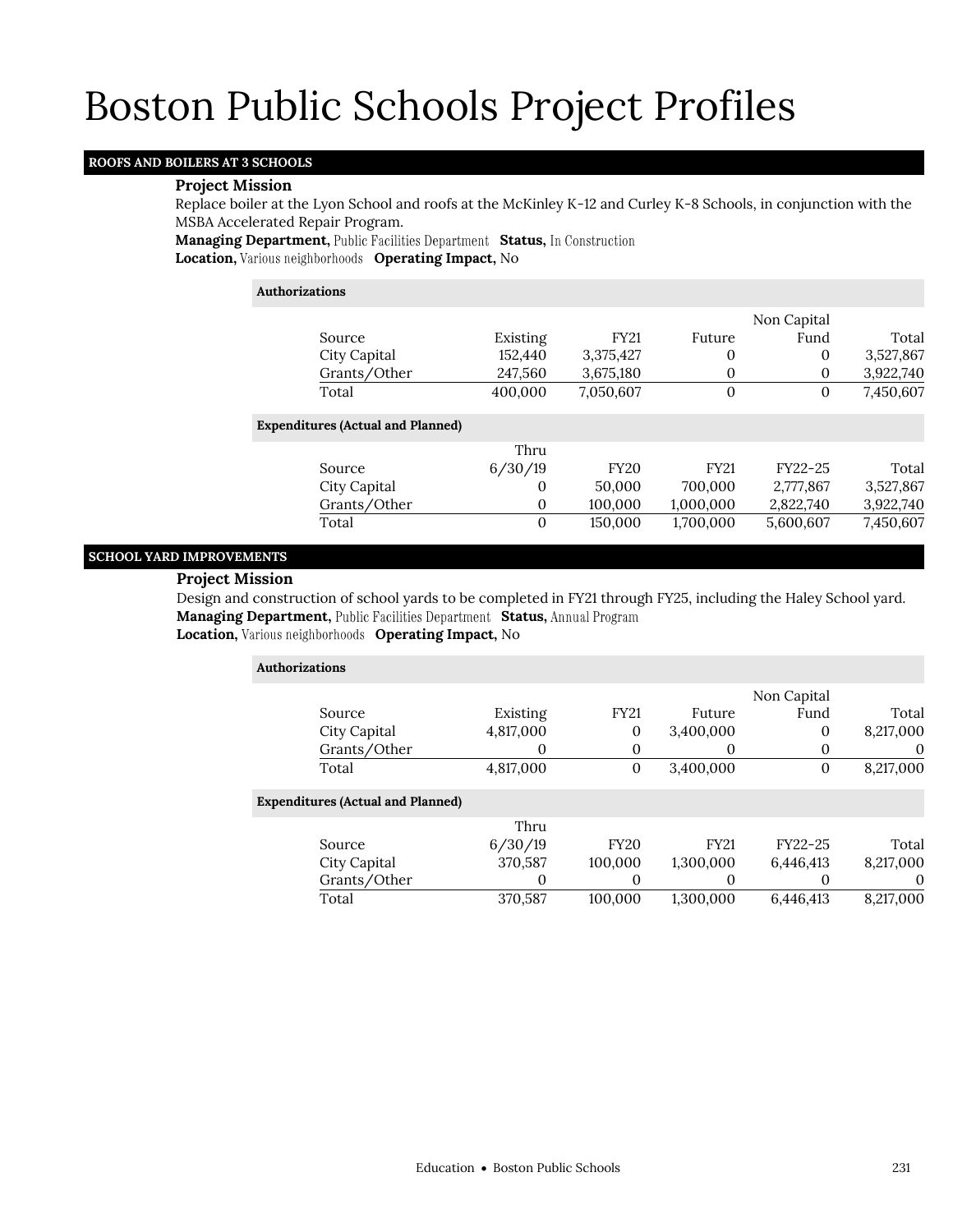### **SECURITY RELATED IMPROVEMENTS AT VARIOUS SCHOOLS**

### **Project Mission**

Install intercom and clock systems, re-key doors, expand card access, replace smoke doors, and install security cameras, motion detectors, and other security related improvements.

**Managing Department, Boston Public Schools Status, Annual Program** 

**Location, Operating Impact,** No

### **Authorizations**

|                                          |                  |             |             | Non Capital  |           |
|------------------------------------------|------------------|-------------|-------------|--------------|-----------|
| Source                                   | Existing         | <b>FY21</b> | Future      | Fund         | Total     |
| City Capital                             | 6,700,000        | 2,050,000   | 0           | $\mathbf{0}$ | 8,750,000 |
| Grants/Other                             | 0                | 0           | 0           | 0            | $\theta$  |
| Total                                    | 6,700,000        | 2,050,000   | $\theta$    | 0            | 8,750,000 |
| <b>Expenditures (Actual and Planned)</b> |                  |             |             |              |           |
|                                          | Thru             |             |             |              |           |
| Source                                   | 6/30/19          | <b>FY20</b> | <b>FY21</b> | FY22-25      | Total     |
| City Capital                             | 1,741,095        | 5,010,523   | 1,000,000   | 998,382      | 8,750,000 |
| Grants/Other                             | $\left( \right)$ | 0           | 0           |              | $\theta$  |
| Total                                    | 1,741,095        | 5,010,523   | 1,000,000   | 998,382      | 8,750,000 |
|                                          |                  |             |             |              |           |

### **SNOWDEN INTERNATIONAL SCHOOL ROOF**

**Project Mission**

Replace roof.

**Managing Department, Public Facilities Department Status, In Design** Location, Back Bay Operating Impact, No

| <b>Authorizations</b>                    |          |             |              |             |           |
|------------------------------------------|----------|-------------|--------------|-------------|-----------|
|                                          |          |             |              | Non Capital |           |
| Source                                   | Existing | <b>FY21</b> | Future       | Fund        | Total     |
| City Capital                             | 300,000  | 1,700,000   | 0            | 0           | 2,000,000 |
| Grants/Other                             | 0        | $\theta$    | $\theta$     | $\Omega$    | $\theta$  |
| Total                                    | 300,000  | 1,700,000   | $\mathbf{0}$ | $\theta$    | 2,000,000 |
| <b>Expenditures (Actual and Planned)</b> |          |             |              |             |           |
|                                          | Thru     |             |              |             |           |
| Source                                   | 6/30/19  | <b>FY20</b> | <b>FY21</b>  | FY22-25     | Total     |
| City Capital                             | 0        | 103,800     | 600,000      | 1,296,200   | 2,000,000 |
| Grants/Other                             | 0        | 0           | 0            | $\Omega$    | $\theta$  |
| Total                                    | 0        | 103,800     | 600.000      | 1.296.200   | 2.000.000 |